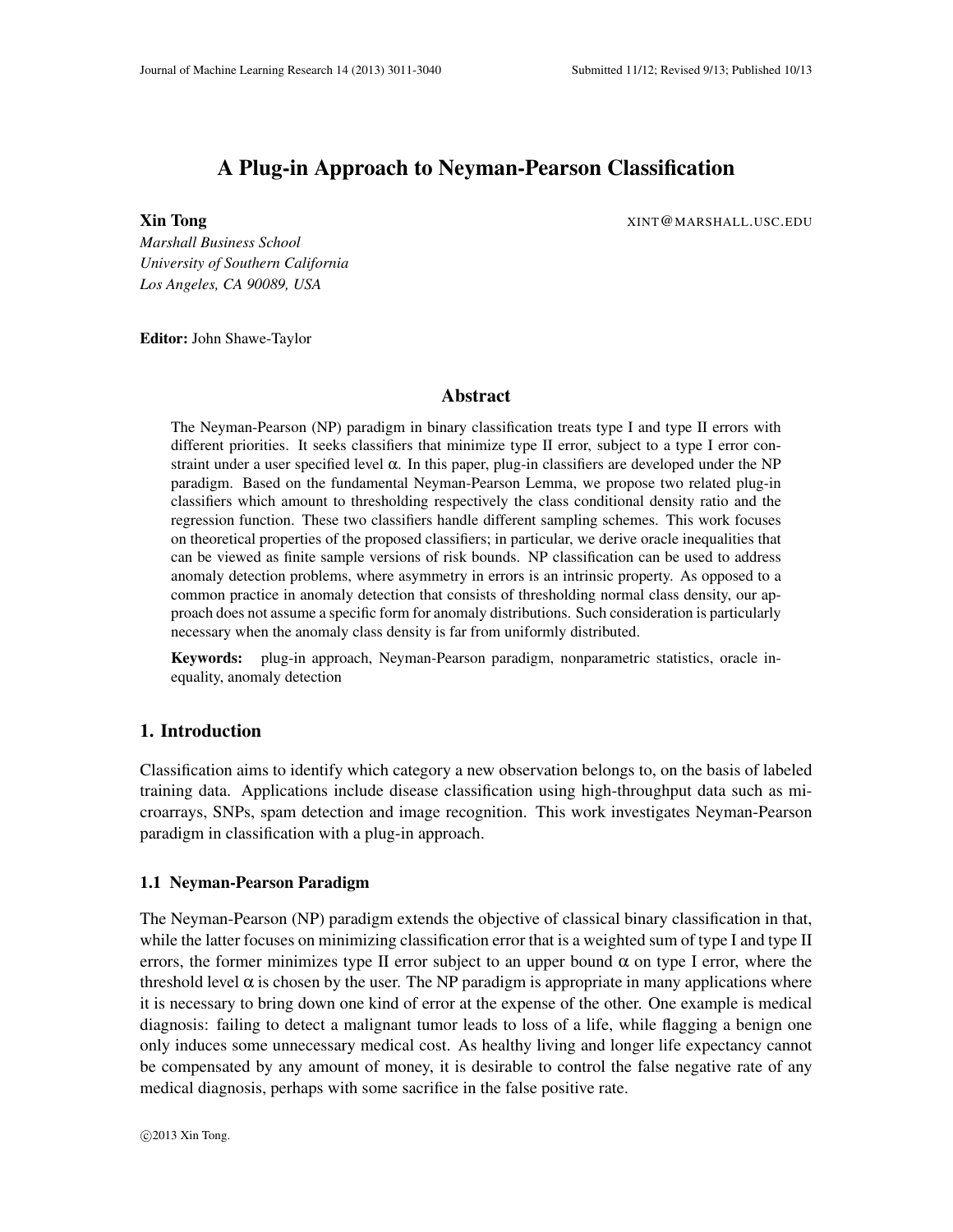A few commonly used notations in classification literature are set up to facilitate our discussion. Let  $(X, Y)$  be a random couple where  $X \in \mathcal{X} \subset \mathbb{R}^d$  is a vector of covariates, and where  $Y \in \{0, 1\}$ is a label that indicates to which class *X* belongs. A *classifier* h is a mapping  $h : X \to \{0,1\}$  that returns the predicted class given *X*. An error occurs when  $h(X) \neq Y$ . It is therefore natural to define the classification loss by  $\mathbb{I}(h(X) \neq Y)$ , where  $\mathbb{I}(\cdot)$  denotes the indicator function. The expectation of the classification loss with respect to the joint distribution of (*X*,*Y*) is called *classification risk (error)* and is defined by

$$
R(h) = \mathbb{P}\left(h(X) \neq Y\right).
$$

The risk function can be expressed as a convex combination of type I and II errors:

$$
R(h) = \mathbb{P}(Y=0)R_0(h) + \mathbb{P}(Y=1)R_1(h),
$$
\n(1)

where

$$
R_0(h) = \mathbb{P}(h(X) \neq Y | Y = 0)
$$
 denotes the type I error,  

$$
R_1(h) = \mathbb{P}(h(X) \neq Y | Y = 1)
$$
 denotes the type II error.

Also recall that the regression function of *Y* on *X* is defined by

$$
\eta(x) = \mathbb{E}[Y|X=x] = \mathbb{P}(Y=1|X=x).
$$

Let  $h^*(x) = \mathbb{I}(\eta(x) \ge 1/2)$ . The oracle classifier  $h^*$  is named the Bayes classifier, and it achieves the minimum risk among all possible candidate classifiers. The risk of  $h^*$ ,  $R^* = R(h^*)$  is called the Bayes risk. A certain classifier  $\hat{h}$  in classical binary classification paradigm is good if the excess risk  $R(\hat{h}) - R^*$  is small on average or with high probability.

In contrast to the classical paradigm, the NP classification seeks a minimizer  $\phi^*$  that solves

$$
\min_{R_0(\phi)\leq\alpha}R_1(\phi)\,,
$$

where a small  $\alpha$  (e.g., 5%) reflects very conservative attitude towards type I error.

The NP paradigm is irrelevant if we can achieve very small type I and type II errors simultaneously. This is often impossible as expected, and we will demonstrate this point with a stylized example. Note that for most joint distributions on  $(X, Y)$ , the Bayes error  $R^*$  is well above zero. Suppose in a tumor detection application,  $R^* = 10\%$ . Clearly by (1), it is not feasible to have both type I error  $R_0$  and type II error  $R_1$  be smaller than 10%. Since we insist on lowering the false negative rate as our priority, with a desirable false negative rate much lower than 10%, we have to sacrifice some false positive rate.

Moreover, even if a classifier  $\hat{\phi}$  achieves a small risk, there is no guarantee on attaining desirable type I or type II errors. Take another stylized example in medical diagnosis. Suppose that type I error equals 0.5, that is, with 50% of the chances, detector  $\hat{\phi}$  fails to find the malignant tumor, and that type II error equals 0.01. Also assume the chance that a tumor is malignant is only 0.001. Then the risk of  $\hat{\phi}$  is approximately 1%. This is low, but  $\hat{\phi}$  is by no means a good detector, because it misses a malignant tumor with half of the chances!

Empirical risk minimization (ERM), a common approach to classification, has been studied in the NP classification literature. Cannon et al. (2002) initiated the theoretical treatment of the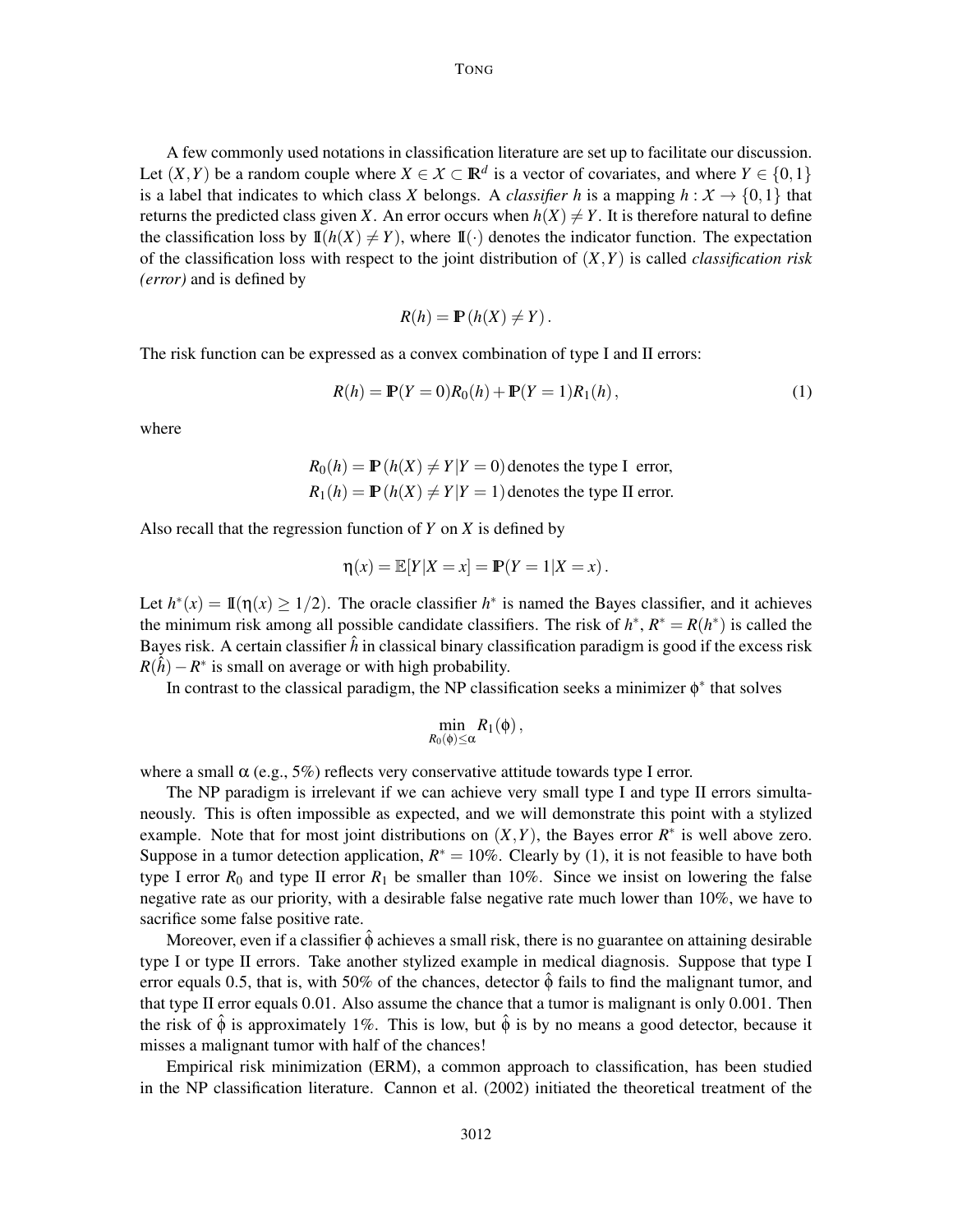NP classification paradigm and an early empirical study can be found in Casasent and Chen (2003). Several results for traditional statistical learning such as PAC bounds or oracle inequalities have been studied in Scott (2005) and Scott and Nowak (2005) in the same framework as the one laid down by Cannon et al. (2002). Scott (2007) proposed performance measures for NP classification that weights type I and type II error in sensible ways. More recently, Blanchard et al. (2010) developed a general solution to semi-supervised novelty detection by reducing it NP classification, and Han et al. (2008) transposed several earlier results to NP classification with convex loss. There is a commonality in this line of literature: a relaxed empirical type I error constraint is used in the optimization program, and as a result, type I errors of the classifiers can only be shown to satisfy a relaxed upper bound. Take the framework set up by Cannon et al. (2002) for example: for some  $\varepsilon_0 > 0$  and let  $H$  be a set of classifiers with finite VC dimension. They proposed the program

$$
\min_{\phi \in \mathcal{H}, \hat{R}_0(\phi) \leq \alpha + \epsilon_0/2} \hat{R}_1(\phi),
$$

where  $\hat{R}_0$  and  $\hat{R}_1$  denote empirical type I and type II errors respectively. It is shown that solution to the above program  $\hat{\phi}$  satisfies simultaneously with high probability, the type II error  $R_1(\hat{\phi})$  is bounded from above by  $R_1(\phi^*) + \varepsilon_1$ , for some  $\varepsilon_1 > 0$ , and the type I error  $R_0(\hat{\phi})$  is bounded from above by  $\alpha + \varepsilon_0$ .

However, following the original spirit of NP classification, a good classifier  $\hat{\phi}$  should respect the chosen significance level  $\alpha$ , rather than some relaxation of  $\alpha$ , that is, we should be able to i). satisfy the type I error constraint  $R_0(\hat{\phi}) \leq \alpha$  with high probability, while ii). establishing an explicit diminishing rate for the excess type II error  $R_1(\hat{\phi}) - R_1(\phi^*)$ . The simultaneous achievements of i). and ii). can be thought of as counterpart of oracle inequality in classical binary classification, and we believe they are a desirable formulation of theoretical properties of good classifiers in NP classification. Considering this point, Rigollet and Tong (2011) propose a computationally feasible classifier  $\tilde{h}^{\tau}$ , such that  $\varphi$ -type I error of  $\tilde{h}^{\tau}$  is bounded from above by  $\alpha$  with high probability and the excess  $\phi$ -type II error of  $\tilde{h}^\tau$  converges to 0 with explicit rates, where  $\phi$ -type I error and  $\phi$ -type II error are standard convex relaxations of type I and type II errors respectively. Most related to the current context, they also proved a negative result. Loosely speaking, it is shown by counter examples that under the original type I/II criteria, if one adopts ERM approaches (convexification or not), one cannot guarantee diminishing excess type II error if one insists type I error of the proposed classifier be bounded from above by  $\alpha$  with high probability. Interested readers are referred to Section 4.4 of that paper.

In this work, we will fulfill the original NP paradigm spirit with the plug-in approach. Theoretical properties of the classifiers under the NP paradigm will be derived. To the best of our knowledge, our paper is the first to do so. It looks as if from a theoretical point of view, a plug-in approach is more suitable than ERM for the NP paradigm. However, such a comparison is not fair because the two approaches are based on different sets of assumptions. For the ERM approach, the main assumption is on the complexity of candidate classifiers, leaving the class conditional distributions unrestricted. While with the plug-in approach, we put restrictions on the joint distributions.

A related framework that also addresses asymmetry in errors is the cost-sensitive learning, which assigns different costs as weights of type I and type II errors (see, e.g., Elkan 2001, Zadrozny et al. 2003). This approach has many practical values, but when it is hard to assign costs to errors, or in applications such as medical diagnosis, where it is morally inappropriate to do the usual cost and benefit analysis, the NP paradigm is a natural choice.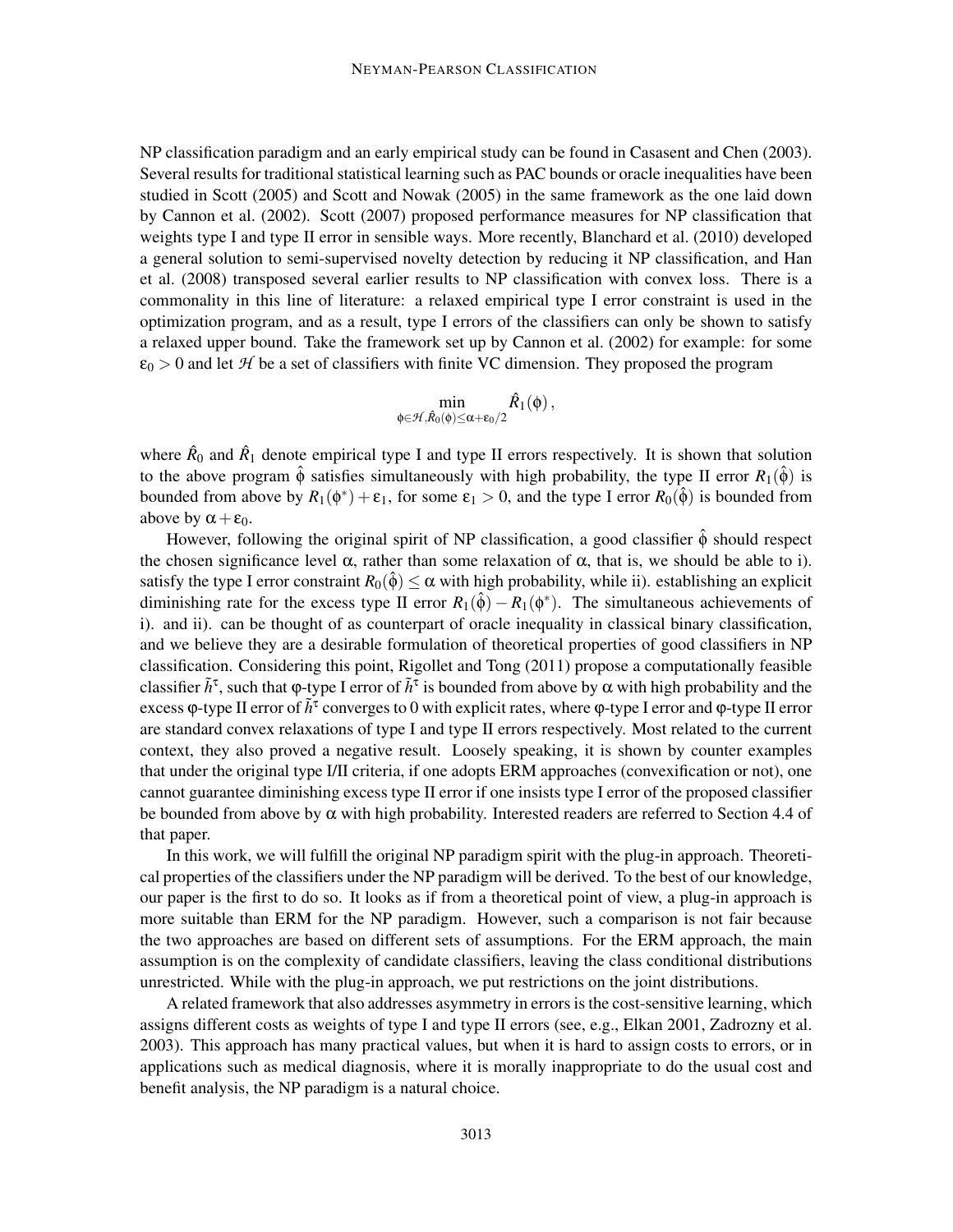## 1.2 Plug-in Approach Based on the Fundamental Neyman-Pearson Lemma

NP classification is closely related to the NP approach to statistical hypothesis testing. The punch line is that the fundamental Neyman-Pearson lemma itself suggests a direct plug-in classifier. The interested reader is referred to Lehmann and Romano (2005) for a comprehensive treatment of hypothesis testing. Here we only review the central knowledge that brings up this connection.

Hypothesis testing bears strong resemblance with binary classification if we assume the following model. Let *P*<sup>−</sup> and *P*<sup>+</sup> be two *known* probability distributions on  $X \subset \mathbb{R}^d$ . Let  $\pi \in (0,1)$  and assume that *Y* is a random variable defined by

$$
Y = \begin{cases} 1 & \text{with probability } \pi, \\ 0 & \text{with probability } 1 - \pi. \end{cases}
$$

Assume further that the conditional distribution of *X* given *Y* is denoted by  $P^{2Y-1}$ . Given such a model, the goal of statistical hypothesis testing is to determine whether *X* was generated from *P*<sup>-</sup> or from *P*<sup>+</sup>. To that end, we construct a randomized test  $\phi : X \to [0,1]$  and the conclusion of the test based on  $\phi$  is that *X* is generated from  $P^+$  with probability  $\phi(X)$  and from  $P^-$  with probability  $1 - \phi(X)$ . Note that randomness here comes from an exogenous randomization process such as flipping a biased coin. Two kinds of errors arise: type I error occurs when rejecting *P*<sup>−</sup> when it is true, and type II error occurs when not rejecting *P*<sup>−</sup> when it is false. The Neyman-Pearson paradigm in hypothesis testing amounts to choosing φ that solves the following constrained optimization problem

maximize 
$$
\mathbb{E}[\phi(X)|Y = 1],
$$
  
subject to  $\mathbb{E}[\phi(X)|Y = 0] \le \alpha,$ 

where  $\alpha \in (0,1)$  is the significance level of the test. In other words, we specify a significance level  $\alpha$ on type I error, and minimize type II error. We call a solution to this constrained optimization problem *a most powerful test* of level α. The Neyman-Pearson Lemma gives mild sufficient conditions for the existence of such a test.

Theorem 1 (Neyman-Pearson Lemma) *Let P*<sup>−</sup> *and P*<sup>+</sup> *be probability distributions possessing densities*  $p_0$  *and*  $p_1$  *respectively with respect to some measure*  $\mu$ . Let  $f_{C_\alpha}(x) = \mathbb{I}(L(x) \ge C_\alpha)$ , where  $L(x) = p_1(x)/p_0(x)$  and  $C_\alpha$  is such that  $P^-(L(X) > C_\alpha) \leq \alpha$  and  $P^-(L(X) \geq C_\alpha) \geq \alpha$ . Then,

- $f_{C_{\alpha}}$  *is a level*  $\alpha = \mathbb{E}[f_{C_{\alpha}}(X)|Y=0]$  *most powerful test.*
- *For a given level* α*, the most powerful test of level* α *is defined by*

$$
\varphi(X) = \begin{cases} 1 & \text{if} \quad L(X) > C_{\alpha} \\ 0 & \text{if} \quad L(X) < C_{\alpha} \\ \frac{\alpha - P^{-}(L(X) > C_{\alpha})}{P^{-}(L(X) = C_{\alpha})} & \text{if} \quad L(X) = C_{\alpha} . \end{cases}
$$

Notice that in the learning framework, φ cannot be computed since it requires knowledge of the distributions  $P^-$  and  $P^+$ . Nevertheless, the Neyman-Pearson Lemma motivates a plug-in classifier. Concretely, although we do not know  $p_1$  and  $p_0$ , we can find the kernel density estimators  $\hat{p}_1$  and  $\hat{p}_0$  based on data. Then if we can also detect the approximately right threshold level  $\hat{C}_\alpha$ , the plug-in approach leads to a classifier  $\mathbb{I}(\hat{p}_1(x)/\hat{p}_0(x) \geq \hat{C}_{\alpha})$ . We expect that this simple classifier would have good type I/II performance bounds, and this intuition will be verified in the following sections. It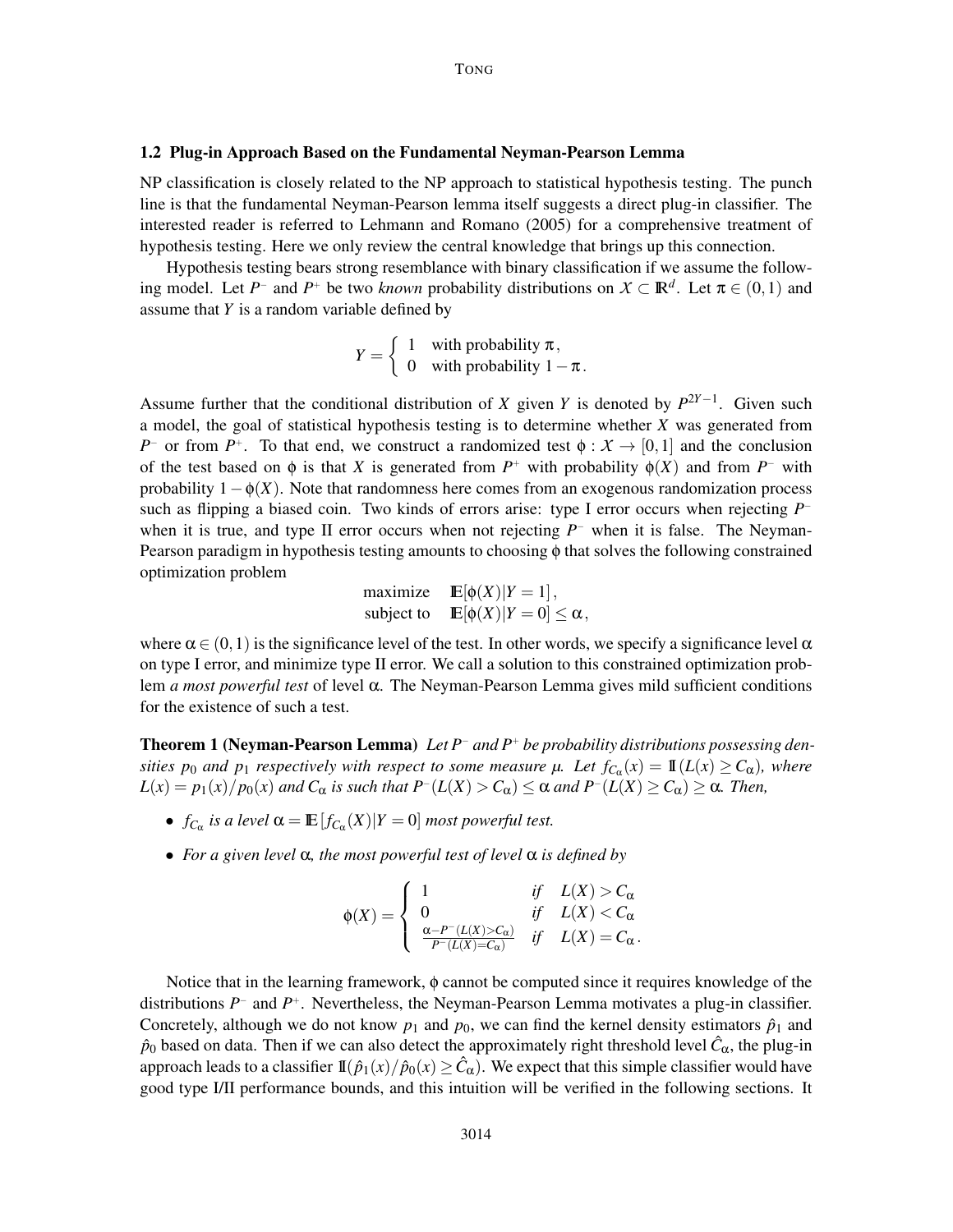is worthy to note that our plug-in approach to NP classification leads to problems related to density level set estimation (see Rigollet and Vert 2009 and reference therein), where the task is to estimate  ${x : p(x) > \lambda}$ , for some level  $\lambda > 0$ . Density level set estimation has applications in anomaly detection and unsupervised or semi-supervised classification. Plug-in methods for density level set estimation, as opposed to direct methods, do not involve complex optimization procedure, and only amounts to thresholding the density estimate at proper level. The challenges in our setting different from Rigollet and Vert (2009) are two folds. First, the threshold level in our current setup needs to be estimated, and secondly, we deal with density ratios rather than densities. Plug-in methods in classical binary classification have been also studied in the literature. Earlier works seemed to give rise to pessimism of plug-in approach to classification. For example, under certain assumptions, Yang (1999) showed plug-in estimators cannot achieve classification error faster than  $O(1/\sqrt{n})$ . But direct methods can achieve fast rates up to  $O(1/n)$  under *margin assumption* (Mammen and Tsybakov, 1999; Tsybakov, 2004; Tsybakov and van de Geer, 2005; Tarigan and van de Geer, 2006). However Audibert and Tsybakov (2007) combined a smoothness condition condition on regression function with the margin assumption, and showed that plug-in classifiers  $\mathbb{I}(\hat{\eta}_n \geq 1/2)$  based on local polynomial estimators can achieve rates faster than  $O(1/n)$ . We will borrow the smoothness condition on the regression function and margin assumption from Audibert and Tsybakov (2007). However in that paper again, the threshold level is not estimated, so new techniques are called for.

## 1.3 Application to Anomaly Detection

NP classification is a useful framework to address anomaly detection problems. In anomaly detection, the goal is to discover patterns that are different from usual outcomes or behaviors. An unusual behavior is named an *anomaly*. A variety of problems, such as credit card fraud detection, insider trading detection and system malfunctioning diagnosis, fall into this category. There are many approaches to anomaly detection; some serving a specific purpose while others are more generic. Modeling techniques include classification, clustering, nearest neighbors, statistical and spectrum, etc. A recent comprehensive review of anomaly detection literature is provided by Chandola et al. (2009). Earlier review papers include Agyemang et al. (2006), Hodge and Austin (2004), Markou and Singh (2003a), Markou and Singh (2003b), Patcha and Park (2007), etc.

When we have training data from the normal class, a common approach to anomaly detection is to estimate the normal class density  $p_0$  and try to threshold at a proper level, but this is inappropriate if the anomaly class is far from uniformly distributed. Indeed, to decide whether a certain point is an anomaly, one should consider how likely it is for this point to be normal as opposed to abnormal. The likelihood ratio  $p_1/p_0$  or the regression function  $\eta$  are good to formalize such a concern. Our main results in NP classification will be adapted for anomaly detection applications, where the normal sample size *n* is much bigger than the anomaly sample size *m*.

The rest of the paper is organized as follows. In Section 2, we introduce a few notations and definitions. In Section 3, oracle inequalities for a direct plug-in classifier are derived based on the density ratio  $p_1/p_0$ . Section 4 investigates another related plug-in classifier, which targets on the regression function η. Finally, proofs of two important technical lemmas are relegated to the Appendix.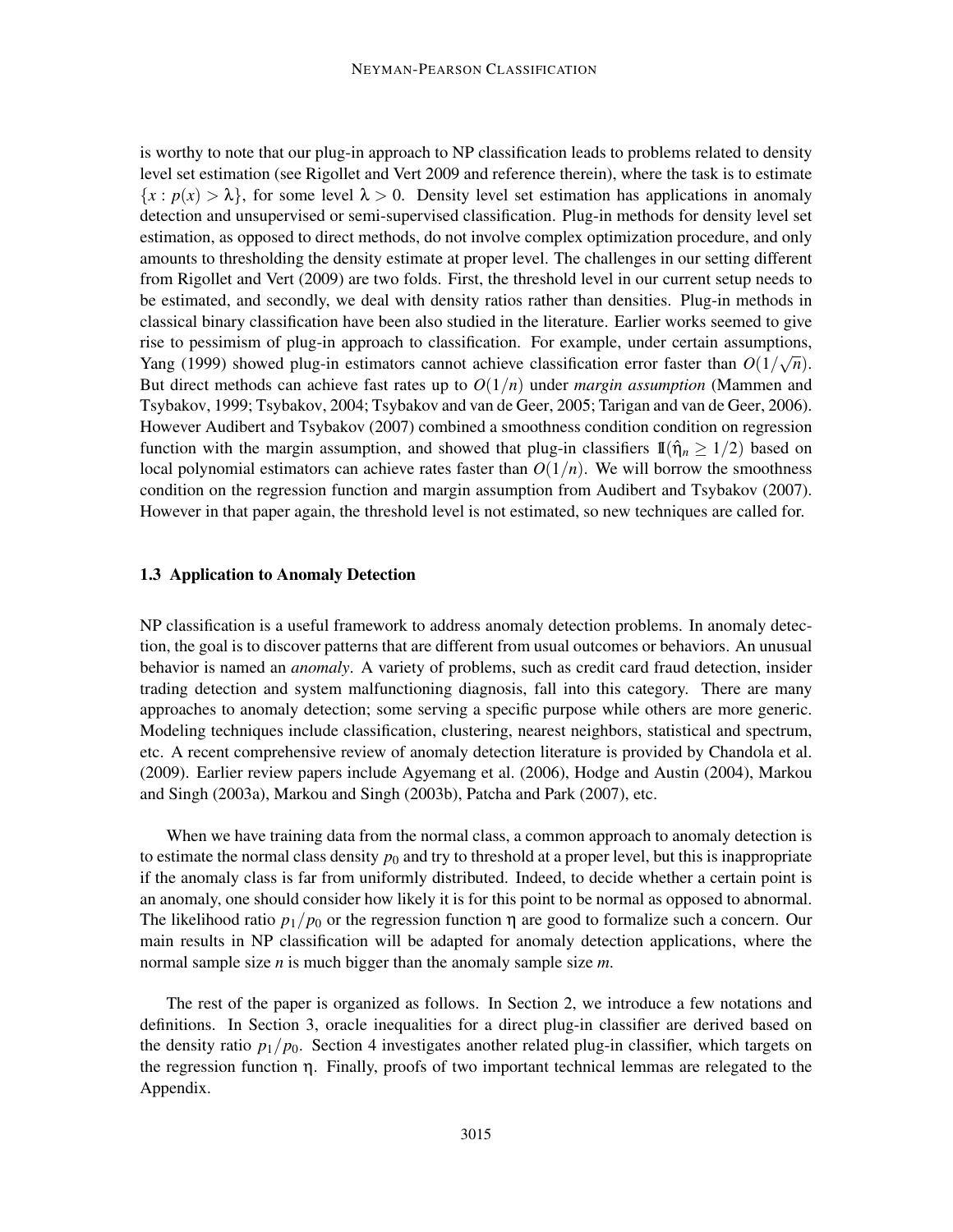# 2. Notations and Definitions

Following Audibert and Tsybakov (2007), some notations are introduced. For any multi-index  $s = (s_1, ..., s_d) \in \mathbb{N}^d$  and any  $x = (x_1, ..., x_d) \in \mathbb{R}^d$ , define  $|s| = \sum_{i=1}^d s_i$ ,  $s! = s_1! \cdots s_d!$ ,  $x^s = x_1^{s_1} \cdots x_d^{s_d}$ and  $||x|| = (x_1^2 + \cdots + x_d^2)^{1/2}$ . Let *D*<sup>*s*</sup> be the differential operator  $D^s = \frac{\partial^{s_1 + \cdots + s_d}}{\partial x_1^{s_1} \cdots \partial x_d}$  $\frac{\partial^{s_1 + s_d}}{\partial x_1^{s_1} \cdots \partial x_d^{s_d}}$ .

Let  $\beta > 0$ . Denote by  $[\beta]$  the largest integer strictly less than  $\beta$ . For any  $x, x' \in \mathbb{R}^d$  and any [β] times continuously differentiable real valued function *g* on  $\mathbb{R}^d$ , we denote by *g<sub>x</sub>* its Taylor polynomial of degree  $|\beta|$  at point *x*:

$$
g_x(x') = \sum_{|s| \leq \lfloor \beta \rfloor} \frac{(x'-x)^s}{s!} D^s g(x) .
$$

For  $L > 0$ , the  $(\beta, L, [-1, 1]^d)$ -Hölder class of functions, denoted by  $\Sigma(\beta, L, [-1, 1]^d)$ , is the set of functions  $g : \mathbb{R}^d \to \mathbb{R}$  that are  $\lfloor \beta \rfloor$  times continuously differentiable and satisfy, for any  $x, x' \in \mathbb{R}$  $[-1, 1]^d$ , the inequality:

$$
|g(x') - g_x(x')| \le L \|x - x'\|^{\beta}.
$$

The  $(\beta, L, [-1, 1]^d)$ -Hölder class of density is defined as

$$
\mathcal{P}_{\Sigma}(\beta, L, [-1, 1]^d) = \left\{ p : p \ge 0, \int p = 1, p \in \Sigma(\beta, L, [-1, 1]^d) \right\}.
$$

Denote respectively by  $\mathbb P$  and  $\mathbb E$  generic probability distribution and expectation. Also recall that we have denoted by  $p_0$  the density of class 0 and by  $p_1$  that of class 1. For all the theoretical discussions in this paper, the domain of densities  $p_0$  and  $p_1$  is  $[-1,1]^d$ .

We will use β-valid kernels throughout the paper, which are a multi-dimensional analog of univariate higher order kernels. The definition of β-valid kernels is as follows

**Definition 1** Let K be a real-valued function on  $\mathbb{R}^d$  with support  $[-1,1]^d$ . For fixed  $\beta > 0$ , the  $f$ unction  $K(\cdot)$  is a  $\beta$ -valid kernel if it satisfies  $\int K = 1$ ,  $\int |K|^p < \infty$  for any  $p \ge 1$ ,  $\int ||t||^{\beta} |K(t)| dt < \infty$ , *and in the case*  $\lfloor \beta \rfloor \geq 1$ , *it satisfies*  $\int t^s K(t) dt = 0$  *for any*  $s = (s_1, \ldots, s_d) \in \mathbb{N}^d$  *such that*  $1 \leq$  $s_1 + \ldots + s_d \leq |\beta|$ .

One example of β-valid kernels is the product kernel whose ingredients are kernels of order β in 1 dimension:

$$
\tilde{K}(x) = K(x_1)K(x_2)\cdots K(x_d) \mathbb{I}(x \in [-1,1]^d),
$$

where *K* is a 1-dimensional β-valid kernel and is constructed based on Legendre polynomials. We refer interested readers to Section 1.2.2 of Tsybakov (2009). These kernels have been considered in the literature, such as Rigollet and Vert (2009). When the β-valid kernel *K* is constructed out of Legendre polynomials, it is also Lipschitz and bounded. Therefore, such a kernel satisfies conditions for Lemma 1. For simplicity, we assume that all the β-valid kernels considered in this paper are constructed from Legendre polynomials.

The next low noise condition helps characterize the difficulty of a classification problem.

**Definition 2 (Margin Assumption)** *A function p satisfies the margin assumption of order*  $\bar{\gamma}$  *with respect to probability distribution P at the level C<sup>\*</sup> if there exist positive constants C<sub>0</sub> and*  $\bar{\gamma}$ *, such that*  $\forall \delta > 0$ *,* 

$$
P(|p(X) - C^*| \leq \delta) \leq C_0 \delta^{\bar{\gamma}}.
$$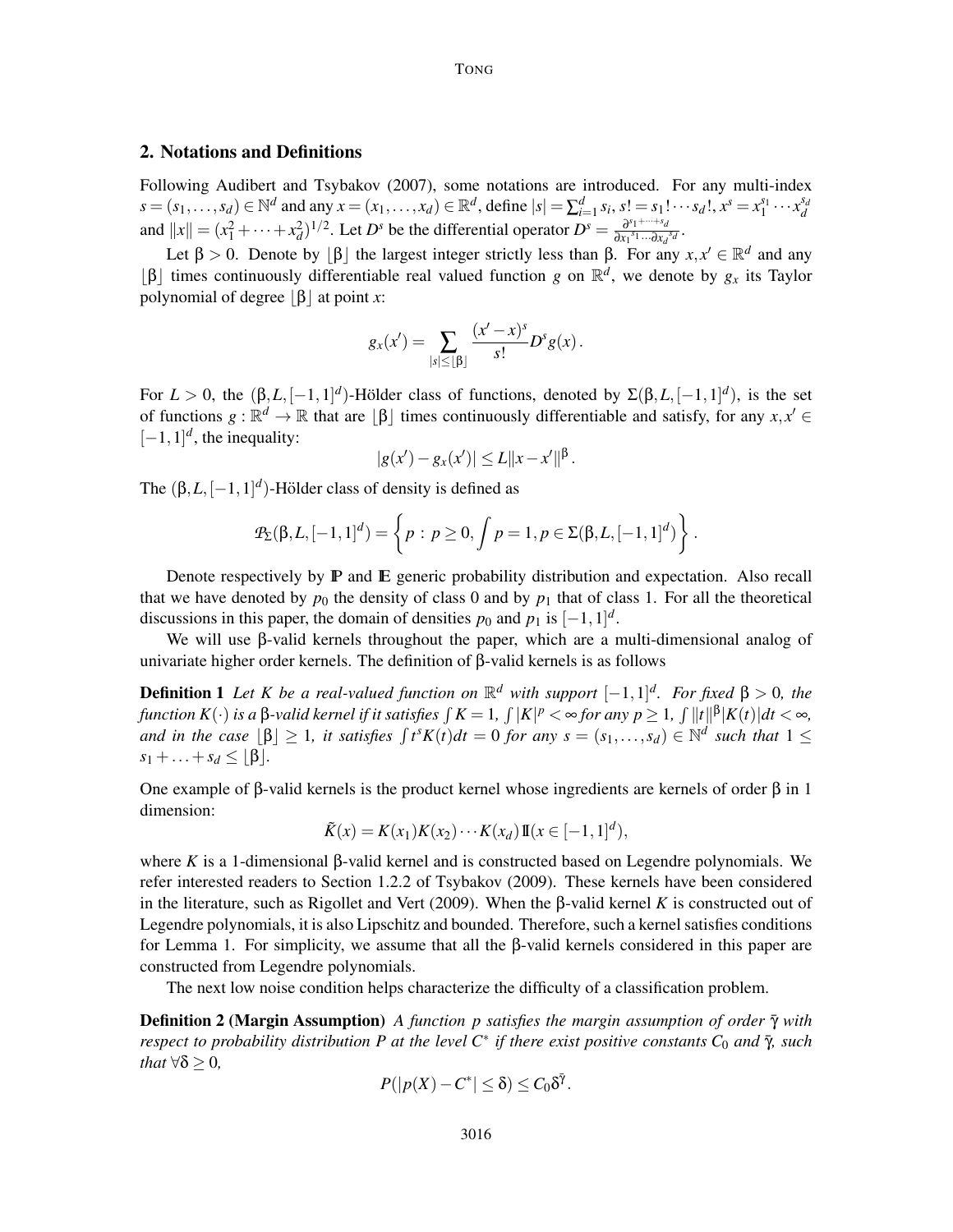The above condition for densities was first introduced in Polonik (1995), and its counterpart in the classical binary classification was called margin condition (Mammen and Tsybakov, 1999), from which we borrow the same terminology for discussion. A classification problem is less noisy by requiring most data be further away from the optimal decision boundary. Recall that the set  ${x : \eta(x) = 1/2}$  is the decision boundary of the Bayes classifier in the classical paradigm, and the margin condition in the classical paradigm is a special case of Definition 2 by taking  $p = \eta$  and  $C^* = 1/2.$ 

## 3. Plug-in Based on Ratio of Class Conditional Densities

In this section, we investigate a plug-in classifier motivated by the Neyman-Pearson Lemma based on the density ratio  $p_1/p_0$ . Both the  $p_0$  known and the  $p_0$  unknown cases will be discussed. Although assuming precise knowledge on class 0 density is far from realistic, the subtlety of the plug-in approach in the NP paradigm, as opposed to in the classical paradigm, is revealed through the comparison of the two cases. Most importantly, we formulate some *detection condition* to detect the right threshold level in plug-in classifiers under the NP paradigm.

#### 3.1 Class 0 Density  $p_0$  Known

In this subsection, suppose that we know the class 0 density  $p_0$ , but have to estimate the class 1 density  $p_1$ . It is interesting to note that this setup is essentially a dual of generalized quantile (minimum volume) set estimation problems, where the volume and mass defining measures are interchanged. Denote by  $\hat{p}_1$  the kernel density estimator of  $p_1$  based on an i.i.d. class 1 sample  $S_1 = \{X_1^+, \ldots, X_m^+\}$ , that is,

$$
\hat{p}_1(x_0) = \frac{1}{mh^d} \sum_{i=1}^m K\left(\frac{X_i^+ - x_0}{h}\right),
$$

where *h* is the bandwidth. For a given level  $\alpha$ , define respectively  $\hat{C}_{\alpha}$  and  $C_{\alpha}^*$  as solutions of

$$
P_0\left(\frac{\hat{p}_1(X)}{p_0(X)} \ge \hat{C}_\alpha\right) = \alpha
$$
 and  $P_0\left(\frac{p_1(X)}{p_0(X)} \ge C_\alpha^*\right) = \alpha$ .

Note that for some  $\alpha$ ,  $\hat{C}_{\alpha}$  and  $C_{\alpha}^*$  might not exist. In such cases, randomization is needed to achieve the exact level  $\alpha$ . For simplicity, we assume that  $\hat{C}_{\alpha}$  and  $C_{\alpha}^*$  exist and are unique. Note that since  $p_0$ is known, the threshold  $\hat{C}_{\alpha}$  is detected precisely for each sample  $S_1$ . The Neyman-Pearson Lemma says that under mild regularity conditions,  $\phi^*(x) = 1\hspace{-.1em}1(p_1(x)/p_0(x) \ge C^*_{\alpha})$  is the most powerful test of level α. Therefore, we have a plug-in classifier naturally motivated by the Neyman-Pearson Lemma:

$$
\hat{\phi}(x) = \mathbb{I}\left(\frac{\hat{p}_1(x)}{p_0(x)} \ge \hat{C}_{\alpha}\right),\tag{2}
$$

where we plug in estimates  $\hat{p}_1$  and  $\hat{C}_{\alpha}$  respectively for the class 1 density  $p_1$  and the threshold level  $C^*_{\alpha}$ . We are interested in the theoretical properties of φ<sup> $\hat{\phi}$ </sup>. In particular, we will establish oracle inequalities regarding the excess type I and type II errors. Note that since  $\hat{C}_\alpha$  is constructed to meet the level  $\alpha$  exactly, the excess type I error of  $\hat{\phi}$  vanishes, that is,

$$
R_0(\hat{\phi}) - R_0(\phi^*) = 0.
$$

We summarize as follows assumptions on class conditional densities that we will reply upon.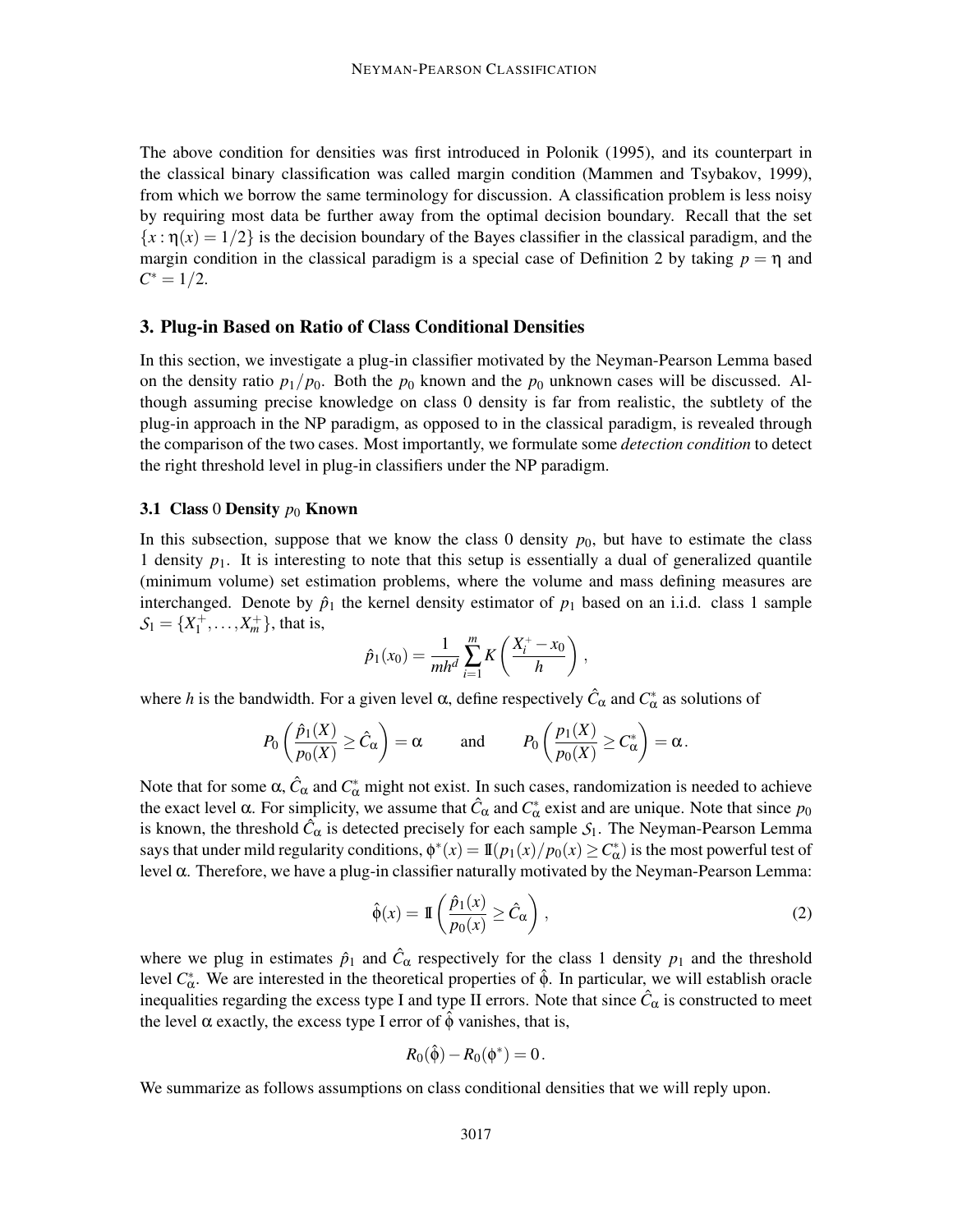**Condition 1** *Suppose that the class conditional densities p<sub>0</sub> and p<sub>1</sub> satisfy:* 

- *i)* There exists a positive constant  $\mu_{\min}$ , such that  $p_0 \ge \mu_{\min}$ ,
- *ii)* The class 1 density  $p_1 \in P_{\Sigma}(\beta, L, [-1, 1]^d)$ ,
- *iii) The ratio of class conditional densities*  $p_1/p_0$  *satisfies the margin assumption of order*  $\bar{\gamma}$  *with respect to probability distribution*  $P_0$  *at the level*  $C^*_\alpha$ *.*

Note that part i) in Condition 1 is the same as assuming  $p_0 > 0$  on the compact domain  $[-1,1]^d$ , as long as  $p_0$  is continuous. Part ii) is a global smoothness condition, which is stronger than the local smoothness conditions used in Rigollet and Vert (2009), in which different smoothness conditions for a neighborhood around the interested level  $\lambda$  and for the complement of the neighborhood are formulated. Rigollet and Vert (2009) emphasized on the smoothness property for a neighborhood around level  $\lambda$ , as only this part affects the rate of convergence. However, as  $\hat{C}_{\alpha}$  is not known a priori in our setup, we rely upon a global smoothness condition as opposed to a local one.

The following theorem addresses the excess type II error of  $\hat{\phi}$ :  $R_1(\hat{\phi}) - R_1(\phi^*)$ .

Proposition 1 *Let* φˆ *be the plug-in classifier defined by* (2)*. Assume that the class conditional densities p*<sup>0</sup> *and p*<sup>1</sup> *satisfy the Condition 1 and that the kernel K is* β*-valid and L*′ *-Lipschitz. Then for any*  $\delta \in (0,1)$ *, and any class* 1 *sample size m is such that*  $\sqrt{\frac{\log(m/\delta)}{m h^d}} < 1$ *, where the bandwidth*  $h = (\frac{\log m}{m})^{1/(2\beta+d)}$ , the excess type II error is bounded, with probability 1 –  $\delta$ , by

$$
R_1(\hat{\phi}) - R_1(\phi^*) \leq \frac{2^{2+\bar{\gamma}}C_0C^{1+\bar{\gamma}}}{(\mu_{\min})^{1+\bar{\gamma}}} \left(\frac{\log(m/\delta)}{mh^d}\right)^{\frac{1+\bar{\gamma}}{2}},
$$

*where the constant C is the same as in Lemma 1 applied to density p*1*. In particular, there exists a positive*  $\overline{C}$ *, such that for any*  $m \geq 1/\delta$ *,* 

$$
R_1(\hat{\phi}) - R_1(\phi^*) \leq \bar{C} \left( \frac{\log m}{m} \right)^{\frac{\beta(1+\tilde{\gamma})}{2\beta+d}}.
$$

Note that the dependency of the upper bound for the excess type II error on parameters β, *L*, and L' is incorporated into the constant C, whose explicit formula is given in Lemma 1, which has an important role in the proof. Lemma 1 is a finite sample uniform deviation result on kernel density estimators. Here we digress slightly and remark that theoretical properties of kernel density estimators have been studied intensively in the literature. A result of similar flavor was obtained in Lei et al. (2013). Readers are referred to Wied and Weiβbach (2010) and references therein for a survey on consistency of kernel density estimators. Convergence in distribution for weighted sup norms was derived in Giné et al. (2004). Lepski (2013) studied expected sup-norm loss of multivariate density estimation with an oracle approach. We have the technical Lemma 1 and it proof in the appendix, as none of previous results is tailored to our use. Another phenomenon worth mentioning is that the upper bound does not explicitly depend on the significance level  $\alpha$ . This results from the way we formulate the margin assumption. Suppose we were to allow  $\bar{\gamma}$  in the margin assumption to depend on  $\alpha$ , that is,  $\bar{\gamma} = \bar{\gamma}(\alpha)$ , or let  $C_0$  depend on  $\alpha$ , the upper bound would have explicit dependency on  $\alpha$ . Also from the upper bound, we can see that the larger the parameter  $\bar{\gamma}$ , the sharper the margin assumption, and then the faster the rate of convergence for the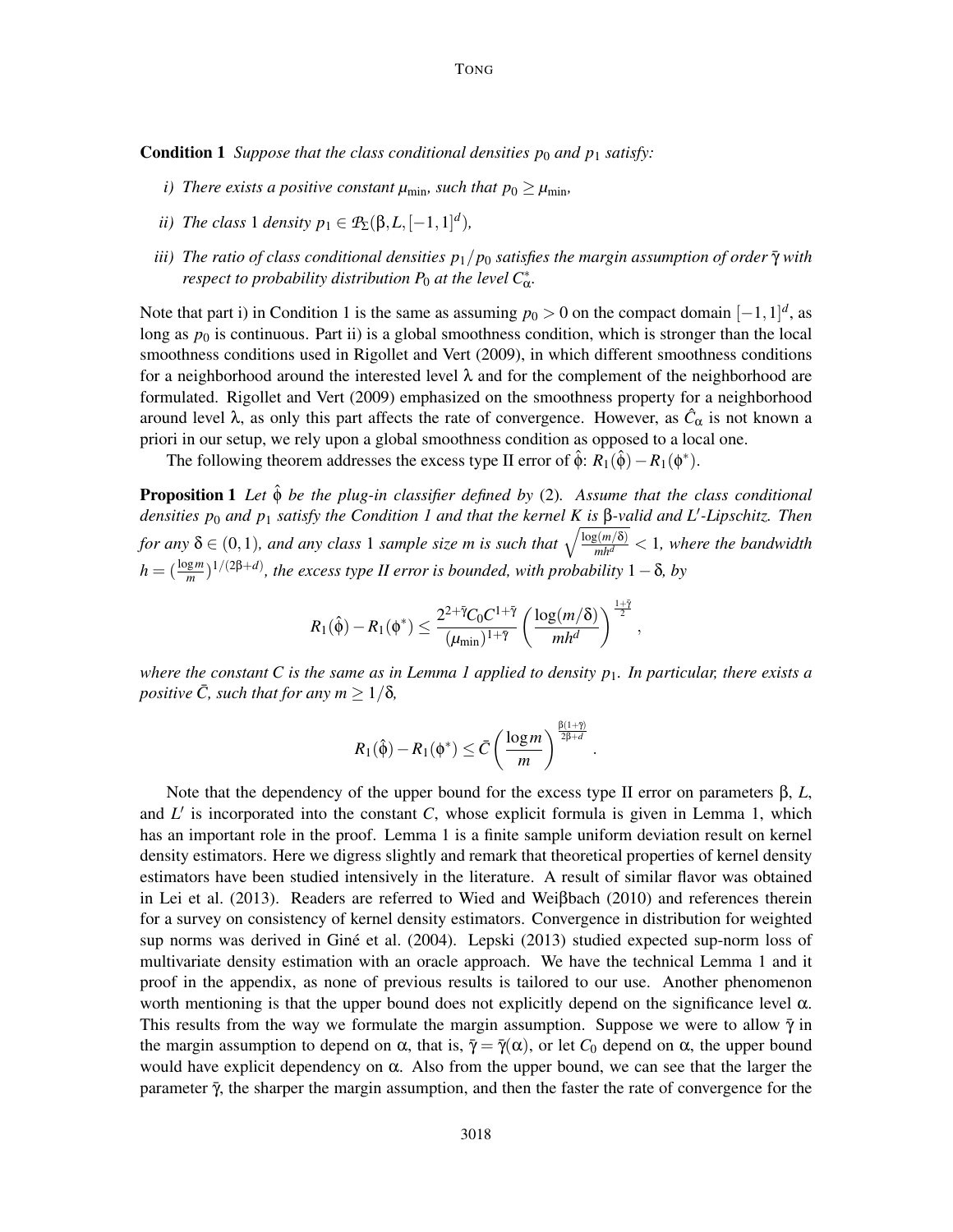excess type II error. Also, we re-emphasize that the feature dimension *d* considered in this paper is fixed and does not increase with sample sizes.

## Proof

First note that the excess type II error can be represented by

$$
R_1(\hat{\phi}) - R_1(\phi^*) = \int_{G^*\triangle \hat{G}} \left| \frac{p_1}{p_0} - C^*_{\alpha} \right| dP_0,
$$

where  $G^* = \left\{\frac{p_1}{p_0}\right\}$  $\left\{\frac{p_1}{p_0} < C_\alpha^*\right\}$  and  $\hat{G} = \left\{\frac{\hat{p}_1}{p_0}\right\}$  $\frac{\hat{p}_1}{p_0} < \hat{C}_\alpha \biggr\},$  and  $G^*\triangle \hat{G} = (G^*\cap \hat{G}^c) \cup (G^{*c}\cap \hat{G})$  is the symmetric difference between  $G^*$  and  $\hat{G}$ . Indeed,

$$
\int_{G^*\triangle \hat{G}} \left| \frac{p_1}{p_0} - C^*_{\alpha} \right| dP_0
$$
\n
$$
= \int_{G^*\cap \hat{G}^c} \left( C^*_{\alpha} - \frac{p_1}{p_0} \right) dP_0 + \int_{G^{*c} \cap \hat{G}} \left( \frac{p_1}{p_0} - C^*_{\alpha} \right) dP_0
$$
\n
$$
= \int_{G^*} \left( C^*_{\alpha} - \frac{p_1}{p_0} \right) dP_0 + \int_{\hat{G}} \left( \frac{p_1}{p_0} - C^*_{\alpha} \right) dP_0
$$
\n
$$
= C^*_{\alpha} P_0(G^*) - P_1(G^*) - C^*_{\alpha} P_0(\hat{G}) + P_1(\hat{G})
$$
\n
$$
= P_1(\hat{G}) - P_1(G^*).
$$

Define an event regarding the sample  $S_1$ :  $\mathcal{I} = \{ ||\hat{p}_1 - p_1||_{\infty} < \frac{\delta_1}{2} \mu_{\min} \}$ , where  $\delta_1 = \frac{2C}{\mu_{\min}} \sqrt{\frac{\log(m/\delta)}{m h^d}}$ , and *C* is the same as in Lemma 1 (with  $p$  replaced by  $p_1$ ). From this point to the end of the proof, we restrict ourselves to the event *E*.

Since  $G^{*c} \cap \hat{G}$  and  $G^* \cap \hat{G}^c$  are disjoint, we can handle the two parts separately. Decompose

$$
G^{*c}\cap \hat{G}=\left\{\frac{p_1}{p_0}\geq C^*_{\alpha}, \frac{\hat{p}_1}{p_0}<\hat{C}_{\alpha}\right\}=A_1\cup A_2,
$$

where

$$
A_1 = \left\{ C_\alpha^* + \delta_1 \ge \frac{p_1}{p_0} \ge C_\alpha^*, \frac{\hat{p}_1}{p_0} < \hat{C}_\alpha \right\},\,
$$

and

$$
A_2 = \left\{ \frac{p_1}{p_0} > C^*_{\alpha} + \delta_1, \frac{\hat{p}_1}{p_0} < \hat{C}_{\alpha} \right\}.
$$

Then,

$$
\int_{A_1}\left(\frac{p_1}{p_0}-C_{\alpha}^*\right)dP_0\leq \delta_1P_0(A_1)\leq C_0(\delta_1)^{1+\bar{\gamma}}.
$$

We can control the distance between  $\hat{C}_{\alpha}$  and  $C_{\alpha}^*$ . Indeed,

$$
\alpha = P_0\left(\frac{\hat{p}_1(X)}{p_0(X)} \ge \hat{C}_\alpha\right) = P_0\left(\frac{p_1(X)}{p_0(X)} \ge C_\alpha^*\right) \ge P_0\left(\frac{\hat{p}_1(X)}{p_0(X)} \ge C_\alpha^* + \frac{|p_1(X) - \hat{p}_1(X)|}{p_0(X)}\right)
$$
  

$$
\ge P_0\left(\frac{\hat{p}_1(X)}{p_0(X)} \ge C_\alpha^* + \frac{\delta_1\mu_{\min}}{2\mu_{\min}}\right) = P_0\left(\frac{\hat{p}_1(X)}{p_0(X)} \ge C_\alpha^* + \frac{\delta_1}{2}\right).
$$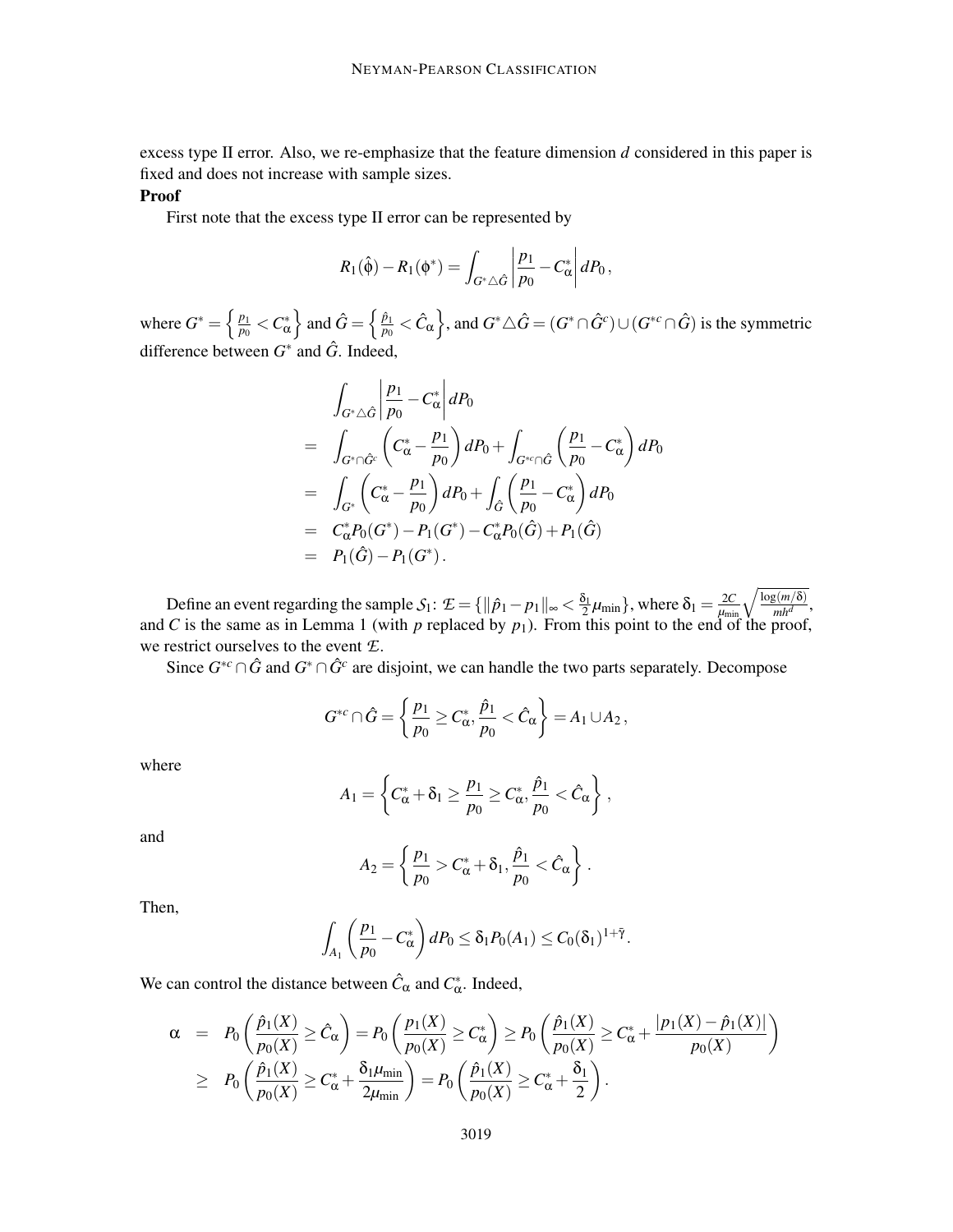This implies that  $\hat{C}_{\alpha} < C_{\alpha}^* + \frac{\delta_1}{2}$ . Therefore,

$$
A_2\subset A_3:=\left\{\frac{p_1}{p_0}\geq C_{\alpha}^*+\delta_1,\frac{\hat{p}_1}{p_0}
$$

It is clear that on the event  $\mathcal{E}, P_0(A_3) = 0$ . Therefore,

$$
\int_{G^{*c}\cap\hat{G}}\left(\frac{p_1}{p_0}-C_{\alpha}^*\right)dP_0\leq C_0(\delta_1)^{1+\tilde{\gamma}}.
$$

Similarly, it can be shown that  $\int_{G^* \cap \hat{G}^c} \left( C^*_{\alpha} - \frac{p_1}{p_0} \right)$  $\left(\frac{p_1}{p_0}\right)dP_0 \leq C_0(\delta_1)^{1+\bar{\gamma}}$ . Therefore,

$$
\int_{G^*\triangle \hat{G}} \left| \frac{p_1}{p_0} - C^*_\alpha \right| dP_0 \leq 2C_0(\delta_1)^{1+\tilde{\gamma}}.
$$

Finally, Lemma 1 implies  $\mathbb{P}(\mathcal{E}) \geq 1 - \delta$ . This completes the proof.

Although it is reasonable to assume that the class 0 density  $p_0$  can be approximated well, assuming  $p_0$  known exactly is not realistic for most applications. Next, we consider the unknown  $p_0$ case.

#### 3.2 Class 0 Density  $p_0$  Unknown

Assume that both the class 0 density  $p_0$  and the class 1 density  $p_1$  are unknown. Knowledge on class conditional densities is passed to us through samples. Because data from class 0 is needed to estimate both the class 0 density and the threshold level, we split the class 0 data into two pieces. Therefore, suppose available data include class 0 samples  $S_0 = \{X_1^-, ..., X_n^-\}$ ,  $\tilde{S}_0 = \{X_{n+1}^-, ..., X_{2n}^-\}$ , and a class 1 sample  $S_1 = \{X_1^+, \ldots, X_m^+\}$ . Also assume that given samples  $S_0$  and  $S_1$ , the variables in  $\tilde{S}_0$ are independent. Our mission is still to construct a plug-in classifier based on the optimal test output by the Neyman-Pearson Lemma and to show that it has desirable theoretical properties regarding type I and II errors.

First estimate  $p_0$  and  $p_1$  respectively from  $S_0$  and  $S_1$  by kernel estimators,

$$
\hat{p}_0(x) = \frac{1}{nh_n^d} \sum_{i=1}^n K\left(\frac{X_i^- - x}{h_n}\right) \quad \text{and} \quad \hat{p}_1(x) = \frac{1}{mh_m^d} \sum_{i=1}^m K\left(\frac{X_i^+ - x}{h_m}\right),
$$

where  $h_n$  and  $h_m$  denote the bandwidths. Since  $p_0$  is unknown,  $\hat{C}_{\alpha}$  can not be defined trivially as in the  $p_0$  known case. And, it turns out that detecting the right threshold level is important to proving theoretical properties of the plug-in classifier. There is one essential piece of intuition. We know that having fast diminishing excess type II error demands a low noise condition, such as the margin assumption. On the other hand, if there are enough sample points around the optimal threshold level, we can approximate the threshold  $C^*_{\alpha}$  accurately. Approximating the optimal threshold level is not a problem in the classical setting, because in that setting, the Bayes classifier is  $\mathbb{I}(\eta(x) \geq 0)$  $1/2$ , and the threshold level  $1/2$  on the regression function  $\eta$  is known. Therefore, estimating the optimal threshold with the NP paradigm introduces new technical challenges. The following level α detection condition addresses this concern.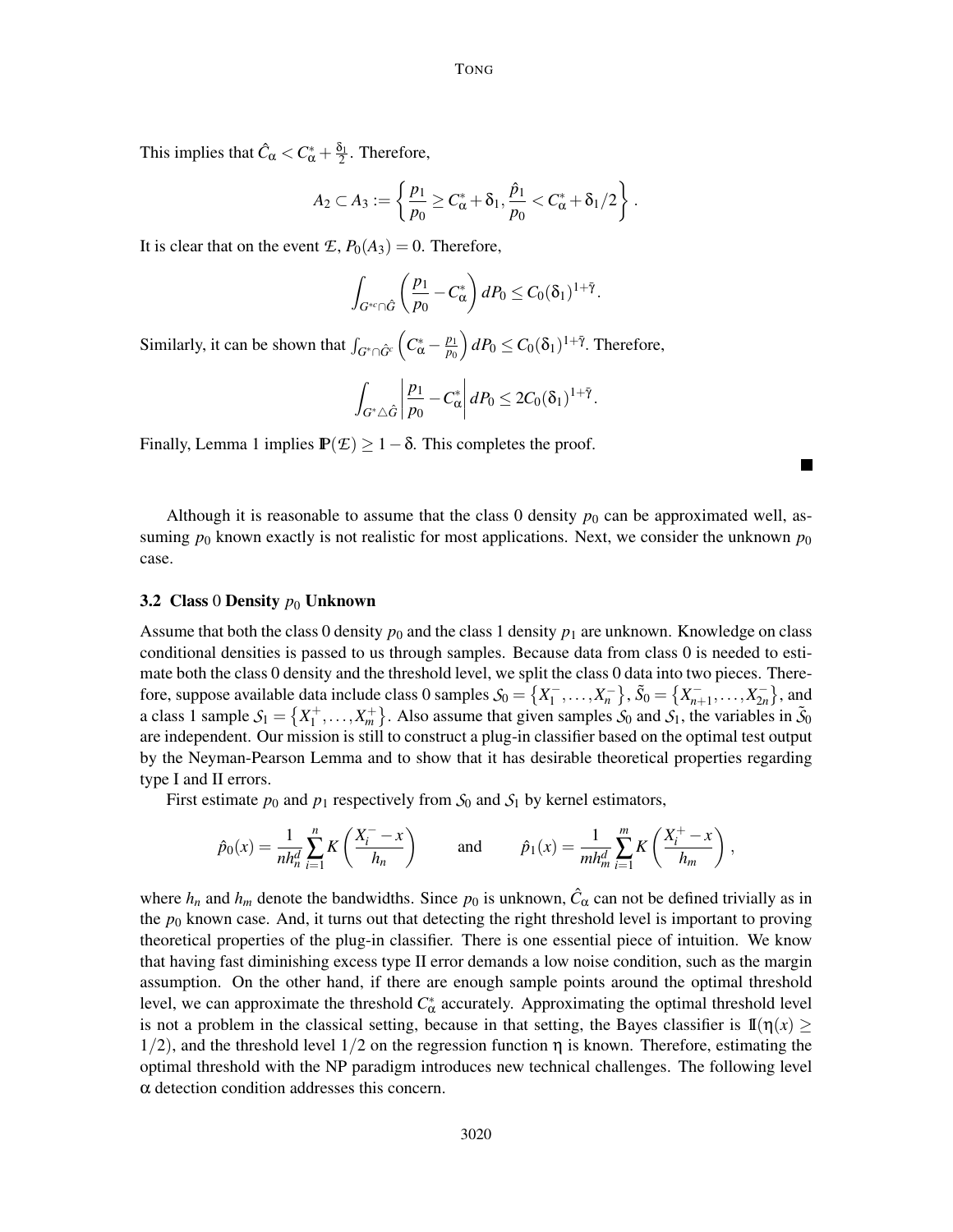Condition 2 (level α detection condition) *The function f satisfies the level* α *detection condition (with respect to P*<sup>0</sup> *(X* ∼ *P*0*)) if there exist positive constants C*<sup>1</sup> *and* γ *, such that for any* δ *in a small* − *right neighborhood of* 0*,*

$$
P_0(C^*_{\alpha}-\delta\leq f(X)\leq C^*_{\alpha})\wedge P_0(C^*_{\alpha}\leq f(X)\leq C^*_{\alpha}+\delta)\geq C_1\delta^{\gamma}.
$$

**Definition 3**  $Fix \delta \in (0,1)$ , for  $d_n = 2\sqrt{2\frac{\log(2en) + \log(2/\delta)}{n}}$  $\frac{(\ln \log(2/\delta)}{n}$ , let  $\hat{C}_{\alpha}$  be the smallest C such that

$$
\frac{1}{n}\sum_{i=n+1}^{2n} \mathbb{I}\left(\frac{\hat{p}_1(X_i^-)}{\hat{p}_0(X_i^-)} \ge C\right) \le \alpha - d_n.
$$

Having  $\hat{p}_1, \hat{p}_0$  and  $\hat{C}_{\alpha}$ , we propose a plug-in classifier motivated by the Neyman-Pearson Lemma in statistical hypothesis testing:

$$
\hat{\phi}(x) = \mathbb{I}\left(\frac{\hat{p}_1(x)}{\hat{p}_0(x)} \ge \hat{C}_\alpha\right). \tag{3}
$$

Unlike the previous setup where  $p_0$  was known, we now need to bound the type I error of  $\hat{\phi}$  first.

**Proposition 2** With probability at least  $1 - \delta$  regarding the samples  $S_0$ ,  $\tilde{S}_0$  and  $S_1$ , type I error of *the plug-in classifier* φˆ *defined in* (3) *is bounded from above by* α*, that is,*

 $R_0(\hat{\phi}) < \alpha$ .

**Proof** Note that  $R_0(\hat{\phi}) = P_0\left(\frac{\hat{p}_1(X)}{\hat{p}_0(X)} \ge \hat{C}_{\alpha}\right)$  and  $\frac{1}{n}\sum_{i=n+1}^{2n} \mathbb{I}\left(\frac{\hat{p}_1(X_i^-)}{\hat{p}_0(X_i^-)}\right)$  $\frac{\hat{p}_1(X_i^-)}{\hat{p}_0(X_i^-)} \geq \hat{C}_{\alpha}\right) \leq \alpha - d_n$ . Let  $\mathcal{A}_t =$  $\int$ sup *<sup>c</sup>*∈<sup>R</sup>  $P_0\left(\frac{\hat{p}_1(X)}{\hat{p}_1(X)}\right)$  $\frac{\hat{p}_1(X)}{\hat{p}_0(X)} \geq c$ − 1 *n*  $\sum_{i=n+1}^{2n}$  $\mathbb{I}\left(\frac{\hat{p}_1(X_i^-)}{\hat{p}_1(X_i^-)}\right)$  $\frac{\hat{p}_1(x_i)}{\hat{p}_0(X_i^-)} \geq c$  $\Bigg) \Bigg|$  $\geq t$  $\mathcal{L}$ .

Then it is enough to show that,  $\mathbf{P}(\mathcal{A}_{d_n}) \leq \delta$ .

Note that  $\mathbb{P}(\mathcal{A}_t) = \mathbb{E}(\mathbb{P}(\mathcal{A}_t | \mathcal{S}_0, \mathcal{S}_1))$ . Keep  $\mathcal{S}_0$  and  $\mathcal{S}_1$  fixed, and define  $\hat{f}(x) = \frac{\hat{p}_1(x)}{\hat{p}_0(x)}$ . Let *Q* be the conditional distribution of  $Z = \hat{f}(X)$  given  $S_0$  and  $S_1$ , where  $X \sim P_0$ , and  $Q^n$  denote the conditional joint distribution of  $(Z_{n+1}^-, \ldots, Z_{2n}^-) = (\hat{f}(X_{n+1}^-), \ldots, \hat{f}(X_{2n}^-))$ . Because half lines in R have VC dimension 1, by taking  $t = d_n = 2\sqrt{2\frac{\log(2en) + \log(2/\delta)}{n}}$  $\frac{1-\log(2/\delta)}{n}$ , the VC inequality<sup>1</sup> implies that

$$
\mathbb{P}(\mathcal{A}_{d_n}|\mathcal{S}_0,\mathcal{S}_1) = Q^n \left(\sup_c |Q(Z \geq c) - \frac{1}{n}\sum_{i=n+1}^{2n} \mathbb{I}(Z_i^{-} \geq c)| \geq d_n\right) \leq \delta.
$$

Therefore,

$$
\mathbb{P}(\mathcal{A}_{d_n})=\mathbb{E}(\mathbb{P}(\mathcal{A}_{d_n}|S_0,S_1))\leq \delta.
$$

The next theorem addresses the excess type II error of  $\hat{\phi}$ .

<sup>1.</sup> For the readers' convenience, a simple corollary of VC inequality is quoted: let *G* be a class of classifiers with VC dimension *l*, then with probability at least  $1 - \delta$ ,  $\sup_{g \in \mathcal{G}} |R(g) - R_n(g)| \leq 2\sqrt{2\frac{\log(2\epsilon n/l) + \log(2/\delta)}{n}}$ , where *n* is the sample size and  $R_n$  denotes the empirical risk.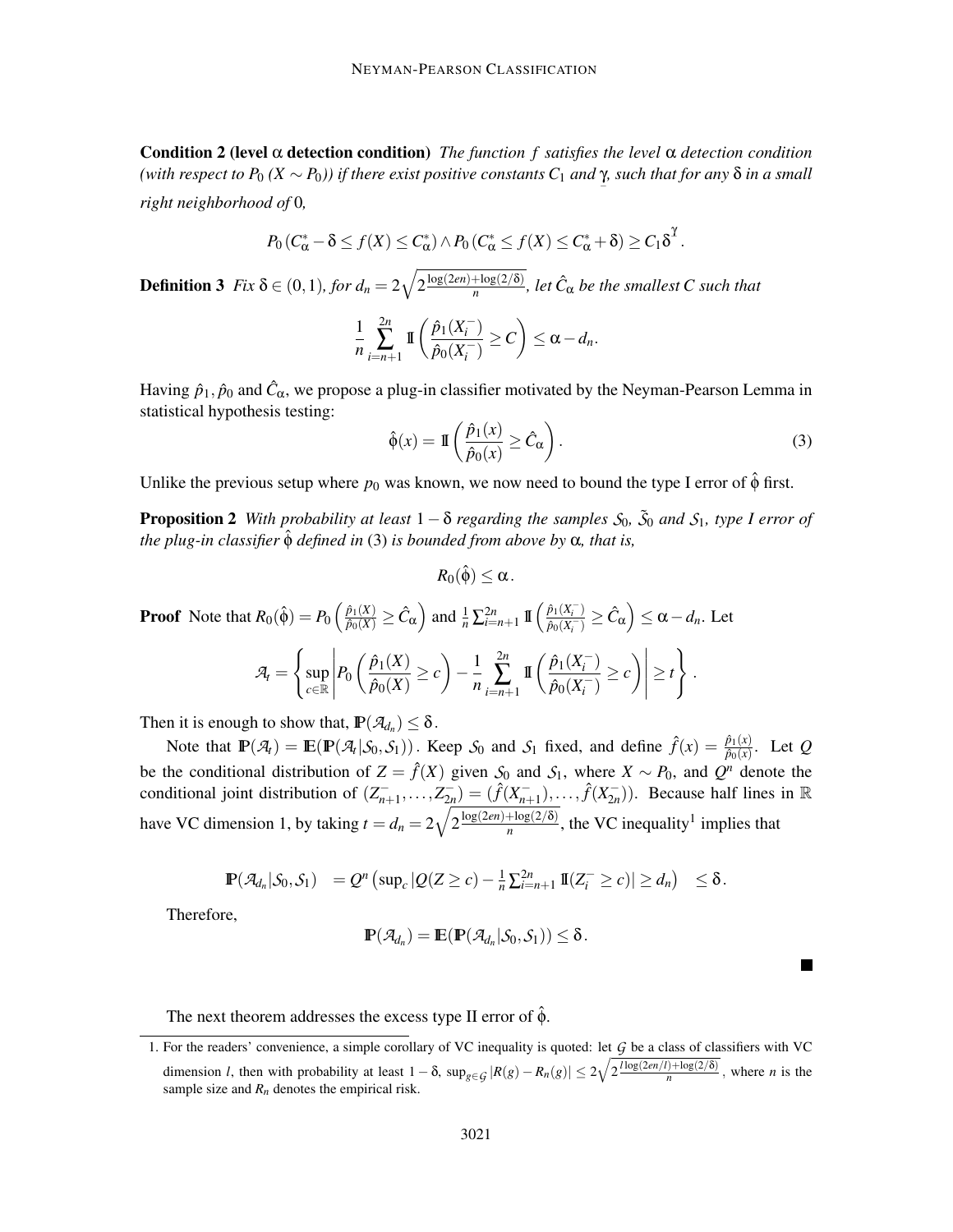Theorem 2 *Let* φˆ *be the plug-in classifier defined as in* (3)*. Assume that the class conditional densities*  $p_0$  *and*  $p_1$  *satisfy Condition 1,*  $p_0 \in \mathcal{P}_\Sigma(\beta, L, [-1, 1]^d)$  *and the kernel K is* β-valid *and*  $L'$ -*Lipschitz. Also assume that the likelihood ratio*  $p_1/p_0$  *satisfies the level*  $\alpha$  *detection condition for <i>. Then for any*  $δ ∈ (0,1)$  *and any sample sizes m,n such that* 

$$
\max\left(\sqrt{\frac{\log(m/\delta)}{mh_m^d}}, \sqrt{\frac{\log(n/\delta)}{nh_n^d}}\right) < 1\,,
$$

*where the bandwidths*  $h_n = (\frac{\log n}{n})^{\frac{1}{2\beta+d}}$  *and*  $h_m = (\frac{\log m}{m})^{\frac{1}{2\beta+d}}$ , *it holds with probability* 1 – 3δ*,* 

$$
R_1(\hat{\phi}) - R_1(\phi^*) \leq 2C_0 \left[ \left( 2d_n/C_1 \right)^{1/\gamma} + 2T_{m,n} \right]^{1+\bar{\gamma}} + 2C_{\alpha}^* d_n,
$$

*where*  $d_n = 2\sqrt{2\frac{\log(2en) + \log(2/\delta)}{n}}$  $\frac{1+\log(2/\delta)}{n}$ ,  $T_{m,n}=\frac{\delta_1+\Vert p_1\Vert_{\infty}\delta_0/\mu_{\min}}{\mu_{\min}-\delta_0}$  $\frac{|\overline{p}_1||_{\infty}\delta_0/\mu_{\min}}{\mu_{\min}-\delta_0}, \ \delta_0 = C_2\sqrt{\frac{\log(n/\delta)}{nh_n^d}},$  $\delta_1 = C_3 \sqrt{\frac{\log(m/\delta)}{m h_m^d}}$ ,  $C_2$  *and*  $C_3$  *are the same as* C *in Lemma 1 applied to p*<sub>0</sub> *and*  $p_1$  *respectively.* 

*In particular, there exists some positive*  $\overline{C}$ *, such that for all n,m*  $\geq 1/\delta$ *,* 

$$
R_1(\hat{\phi}) - R_1(\phi^*) \leq \bar{C} \left[ \left( \frac{\log n}{n} \right)^{\min \left( \frac{1}{2}, \frac{1+\tilde{\gamma}}{2\tilde{\gamma}}, \frac{\beta(1+\tilde{\gamma})}{2\beta+d} \right)} + \left( \frac{\log m}{m} \right)^{\frac{\beta(1+\tilde{\gamma})}{2\beta+d}} \right]. \tag{4}
$$

Proof

−

Denote by  $G^* = \left\{\frac{p_1}{p_0}\right\}$  $\left\{\frac{p_1}{p_0} < C^*_\alpha\right\}$  and  $\hat{G} = \left\{\frac{\hat{p}_1}{\hat{p}_0}\right\}$  $\frac{\hat{p}_1}{\hat{p}_0} < \hat{C}_{\alpha} \Big\}$ . Then Z *<sup>G</sup>*∗△*G*<sup>ˆ</sup>  $\begin{array}{c} \begin{array}{c} \begin{array}{c} \begin{array}{c} \end{array} \\ \end{array} \\ \begin{array}{c} \end{array} \end{array} \end{array}$ *p*1  $\frac{P}{p_0}$  –  $C^*_{\alpha}$  $\begin{array}{c} \begin{array}{c} \begin{array}{c} \begin{array}{c} \end{array}\\ \end{array} \end{array} \end{array}$ *dP*<sup>0</sup>  $=$   $\sqrt{ }$  $G^* \cap \hat{G}^c$  $\Big( C^*_{\alpha}$ *p*1 *p*0  $\bigg) dP_0 + \bigg)$ *<sup>G</sup>*∗*c*∩*G*<sup>ˆ</sup>  $\int p_1$  $\frac{P}{p_0} - C^*_{\alpha}$  $=$   $\sqrt{ }$ *G*∗  $\Big( C^*_{\alpha}$ *p*1 *p*0  $\bigg\}$  *dP*<sub>0</sub> +  $\bigg\}$ *G*ˆ  $\int p_1$  $\frac{P}{p_0}$  –  $C^*_{\alpha}$  $\bigg)$   $dP_0$  $= P_1(\hat{G}) - P_1(G^*) + C^*_{\alpha} [P_0(G^*) - P_0(\hat{G})].$ 

Therefore the excess type II error can be decomposed in two parts,

$$
P_1(\hat{G}) - P_1(G^*) = \int_{G^* \triangle \hat{G}} \left| \frac{p_1}{p_0} - C^*_{\alpha} \right| dP_0 + C^*_{\alpha} \left[ P_0(G^{*c}) - P_0(\hat{G}^c) \right]. \tag{5}
$$

 $\bigg)$   $dP_0$ 

Recall that  $P_0(G^{*c}) = \alpha$  and  $P_0(\hat{G}^c)$  is type I error of  $\hat{\phi}$ . From the above decomposition, we see that to control the excess type II error, type I error of  $\hat{\phi}$  should be not only smaller than the level  $\alpha$ , but also not far from  $\alpha$ . This is intuitively correct, because having a small type I error amounts to having a very tight constraint set, which leads to significant deterioration in achievable type II error. Fortunately, this is not the case here with high probability. Note that by the definition of  $\hat{C}_{\alpha}$ , for any positive number *l*, the following holds for all  $n \geq 1$ ,

$$
\frac{1}{n}\sum_{i=n+1}^{2n} \mathbb{I}\left(\frac{\hat{p}_1(X_i^-)}{\hat{p}_0(X_i^-)}\geq \hat{C}_{\alpha}-l\right) > \alpha - d_n.
$$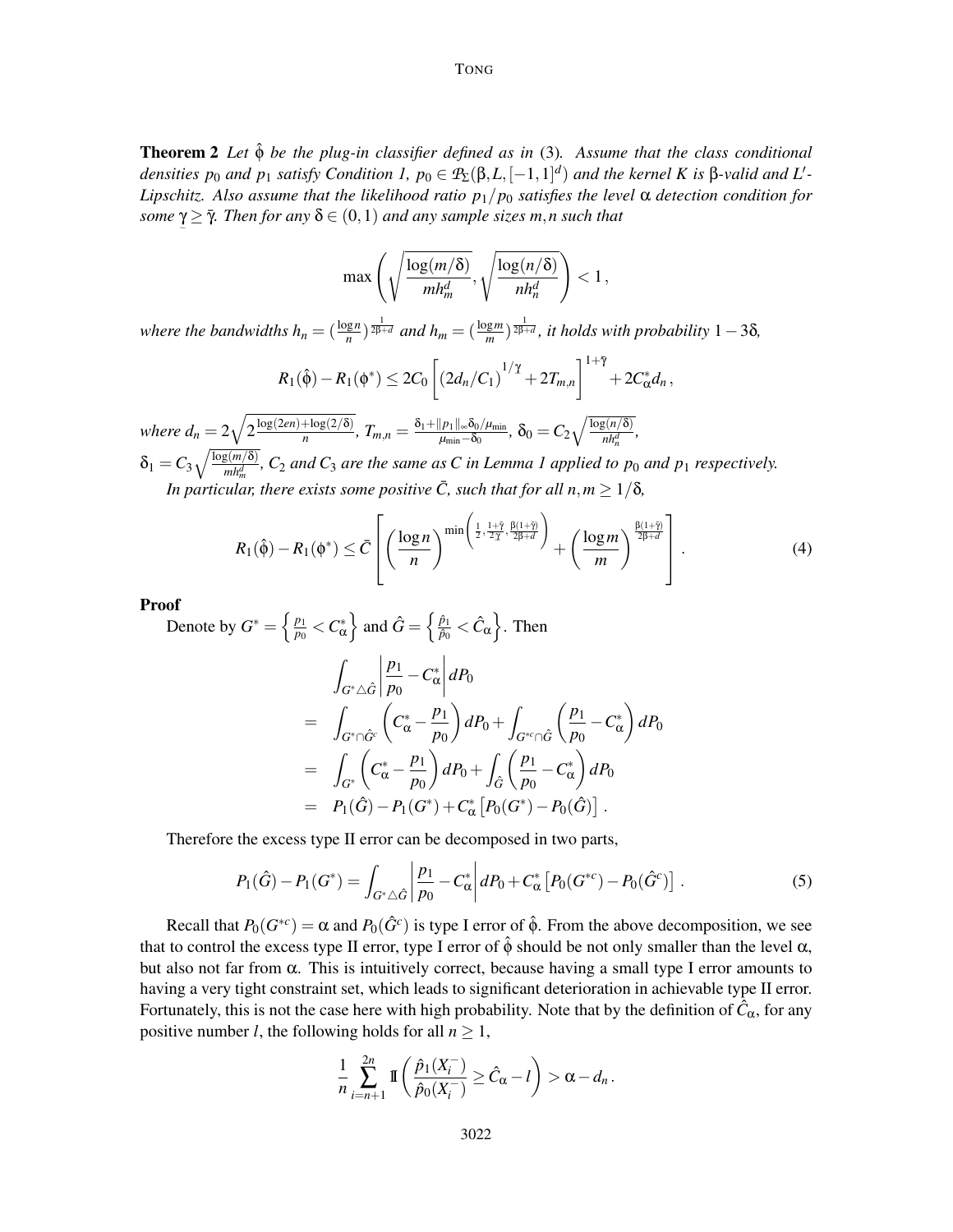By the same argument as in the proof of Proposition 2, there exists an event  $\bar{\mathcal{I}}_l$  regarding the samples  $S_0$ ,  $\tilde{S}_0$  and  $S_1$  with  $\mathbb{P}(\bar{\mathcal{E}}_l) \geq 1 - \delta$ , such that on this event,

$$
P_0\left(\frac{\hat{p}_1(X)}{\hat{p}_0(X)} \ge \hat{C}_{\alpha} - l\right) \ge \alpha - 2d_n. \tag{6}
$$

To control the second part of R.H.S. in(5), let  $\hat{G}_l = \{\frac{\hat{p}_l}{\hat{p}_0}$  $\frac{\hat{p}_1}{\hat{p}_0} < \hat{C}_{\alpha} - l$ }, then

$$
P_0(G^{*c}) - P_0(\hat{G}^c) = \inf_{l>0} \left[ P_0(G^{*c}) - P_0(\hat{G}^c_l) \right] \le \alpha - (\alpha - 2d_n) = 2d_n, \tag{7}
$$

on the event  $\bar{\mathcal{E}} := \bigcap_{l>0} \bar{\mathcal{E}}_l$ , and  $\mathbb{P}(\bar{\mathcal{E}}) = \lim_{l \to 0} \mathbb{P}(\bar{\mathcal{E}}_l) \geq 1 - \delta$ .

Therefore, it remains to control the first part of R.H.S. in (5). Define an event regarding samples *S*<sup>0</sup> and *S*1:

$$
\mathcal{I} = \{ ||\hat{p}_0 - p_0||_{\infty} < \delta_0, ||\hat{p}_1 - p_1||_{\infty} < \delta_1 \}.
$$

Lemma 1 implies that  $\mathbb{P}(\mathcal{E}) \ge 1-2\delta$ . We restrict ourselves to  $\mathcal{E} \cap \bar{\mathcal{E}}$  for the rest of the proof. Note that the first part of R.H.S. in (5) can be decomposed by

$$
\int_{G^*\triangle \hat{G}} \left| \frac{p_1}{p_0} - C^*_{\alpha} \right| dP_0 = \int_{G^{*c}\cap \hat{G}} \left| \frac{p_1}{p_0} - C^*_{\alpha} \right| dP_0 + \int_{G^*\cap \hat{G}^c} \left| \frac{p_1}{p_0} - C^*_{\alpha} \right| dP_0.
$$

We will focus on bounding the integral over  $G^* \cap \hat{G}^c$ , because that over  $G^{*c} \cap \hat{G}$  can be bounded similarly. Note that,

$$
\left|\frac{\hat{p}_1}{\hat{p}_0}-\frac{p_1}{p_0}\right|\leq \left|\frac{\hat{p}_1}{\hat{p}_0}-\frac{p_1}{\hat{p}_0}\right|+\left|\frac{p_1}{\hat{p}_0}-\frac{p_1}{p_0}\right|\leq \frac{1}{|\hat{p}_0|}|\hat{p}_1-p_1|+\left|\frac{p_1}{p_0}\right|\cdot \frac{|p_0-\hat{p}_0|}{|\hat{p}_0|}<\frac{\|p_1\|_{\infty}\delta_0/\mu_{\min}+\delta_1}{\mu_{\min}-\delta_0}=T_{m,n}\,.
$$

The above inequality together with (6) implies that

$$
\alpha - 2d_n \le P_0\left(\frac{\hat{p}_1(X)}{\hat{p}_0(X)} \ge \hat{C}_\alpha - l\right) \le P_0\left(\frac{p_1(X)}{p_0(X)} \ge \hat{C}_\alpha - l - T_{m,n}\right). \tag{8}
$$

We need to bound  $\hat{C}_{\alpha}$  in terms of  $C_{\alpha}^*$ . This is achieved through the following steps. First, we determine some  $c_n > 0$  such that

$$
P_0\left(\frac{p_1(X)}{p_0(X)}\geq C_{\alpha}^*+c_n\right)\leq \alpha-2d_n,
$$

which follows if the next inequality holds

$$
2d_n \leq P_0 \left( C^*_{\alpha} < \frac{p_1(X)}{p_0(X)} < C^*_{\alpha} + c_n \right).
$$

By the level  $\alpha$  detection condition, it is enough to take  $c_n = (2d_n/C_1)^{1/\gamma}$ . Therefore in view of inequality (8),

$$
P_0\left(\frac{p_1(X)}{p_0(X)}\geq C^*_\alpha+\left(2d_n/C_1\right)^{1/\gamma}\right)\leq \alpha-2d_n\leq P_0\left(\frac{p_1(X)}{p_0(X)}\geq \hat{C}_\alpha-l-T_{m,n}\right).
$$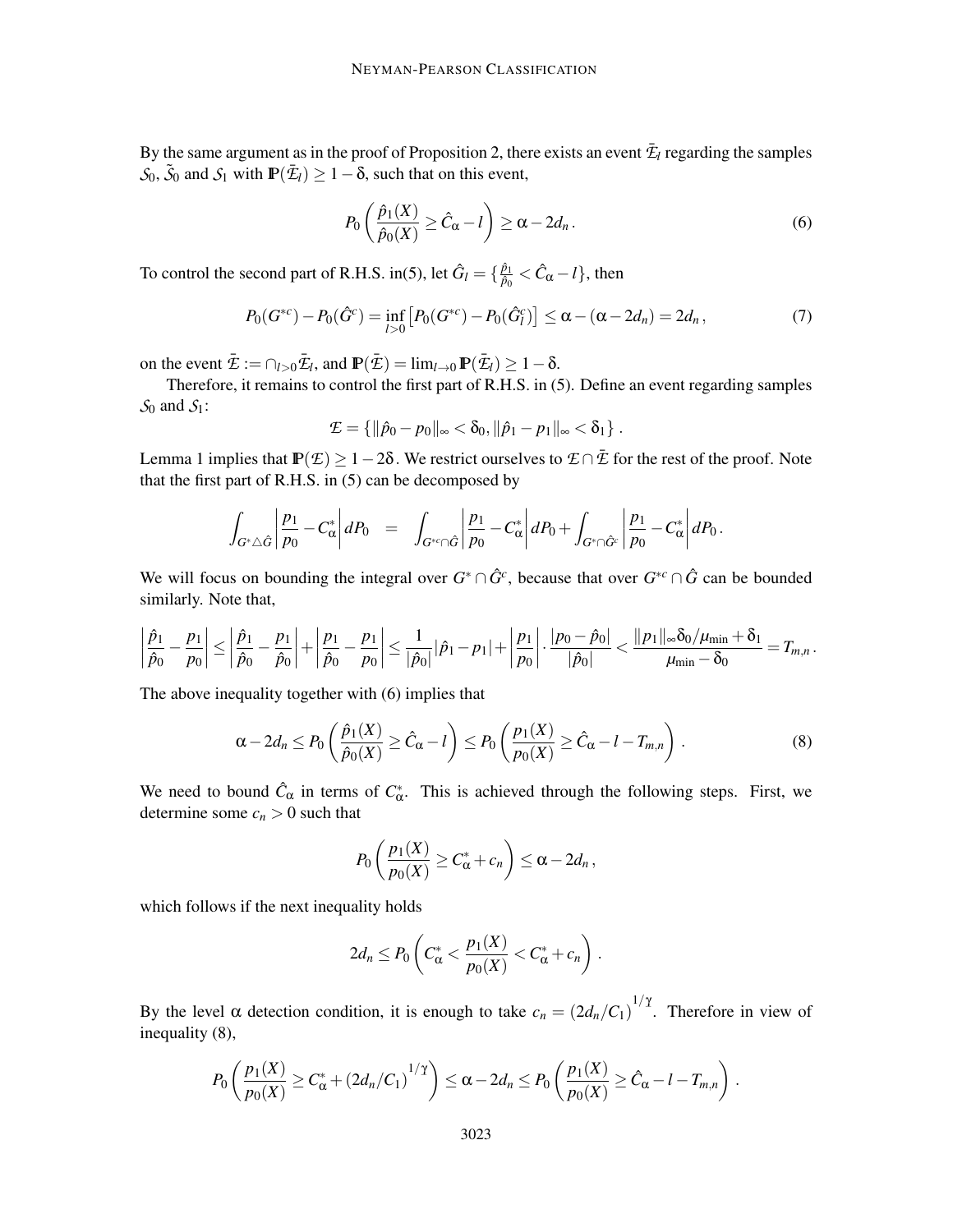This implies that

$$
\hat{C}_{\alpha} \leq C_{\alpha}^* + \left(2d_n/C_1\right)^{1/\gamma} + l + T_{m,n}.
$$

Since the above holds for all  $l > 0$ , we have

$$
\hat{C}_{\alpha} \leq C_{\alpha}^* + \left(2d_n/C_1\right)^{1/\gamma} + T_{m,n}.
$$

For any positive  $L_{m,n}$ , we can decompose  $G^{*c} \cap \hat{G}$  by

$$
G^{*c} \cap \hat{G} = \left\{ \frac{p_1}{p_0} \ge C^*_{\alpha}, \frac{\hat{p}_1}{\hat{p}_0} < \hat{C}_{\alpha} \right\} = A_1 \cap A_2,
$$

where

$$
A_1 = \left\{ C^*_{\alpha} + L_{m,n} > \frac{p_1}{p_0} \ge C^*_{\alpha}, \frac{\hat{p}_1}{\hat{p}_0} < \hat{C}_{\alpha} \right\}, \text{ and } A_2 = \left\{ \frac{p_1}{p_0} \ge C^*_{\alpha} + L_{m,n}, \frac{\hat{p}_1}{\hat{p}_0} < \hat{C}_{\alpha} \right\}.
$$

By the margin assumption,

$$
\int_{A_1} \left| \frac{p_1}{p_0} - C_{\alpha}^* \right| dP_0 \leq L_{m,n} P_0(A_1) \leq C_0 (L_{m,n})^{1+\bar{\gamma}}.
$$

Note that

$$
A_2 \subset A_3 := \left\{ \frac{p_1}{p_0} \ge C_{\alpha}^* + L_{m,n}, \frac{\hat{p}_1}{\hat{p}_0} < C_{\alpha}^* + (2d_n/C_1)^{1/\gamma} + T_{m,n} \right\}.
$$

Take  $L_{m,n} = (2d_n/C_1)^{1/\gamma} + 2T_{m,n}$ , then  $P_0(A_2) = P_0(A_3) = 0$ . Therefore,

$$
\int_{G^{*c}\cap\hat{G}}\left|\frac{p_1}{p_0}-C_{\alpha}^*\right|dP_0\leq C_0(L_{m,n})^{1+\bar{\gamma}}.
$$

Similarly, we can bound the integral over  $G^* \cap \hat{G}^c$ , so

$$
\int_{G^*\triangle \hat{G}} \left| \frac{p_1}{p_0} - C^*_{\alpha} \right| dP_0 \leq 2C_0 (L_{m,n})^{1+\tilde{\gamma}}.
$$
\n(9)

 $\blacksquare$ 

Finally, note that  $\mathbb{P}(\mathcal{E} \cap \bar{\mathcal{E}}) \ge 1-3\delta$ . So (5), (7) and (9) together conclude the proof.

Now we briefly discuss the above result. Same as the  $p_0$  known setup, the coefficient  $\bar{\gamma}$  from the margin assumption has influence on the convergence rate of the excess type II error. The larger the  $\bar{\gamma}$ , the easier the classification problem, and hence the faster the convergence of the excess type II error. The coefficient  $\gamma$  in the detection condition works differently. The larger the  $\gamma$ , the more difficult − − it is to detect the optimal decision boundary, and hence the harder the classification problem. Take it to the extreme  $\gamma \rightarrow \infty$  (keep  $\bar{\gamma}$  fixed), which holds when the amount of data around the optimal − threshold level goes to zero,

$$
\left(\frac{\log n}{n}\right)^{\frac{1+\tilde{\gamma}}{2\tilde{\gamma}}} \to \left(\frac{\log n}{n}\right)^0 = 1.
$$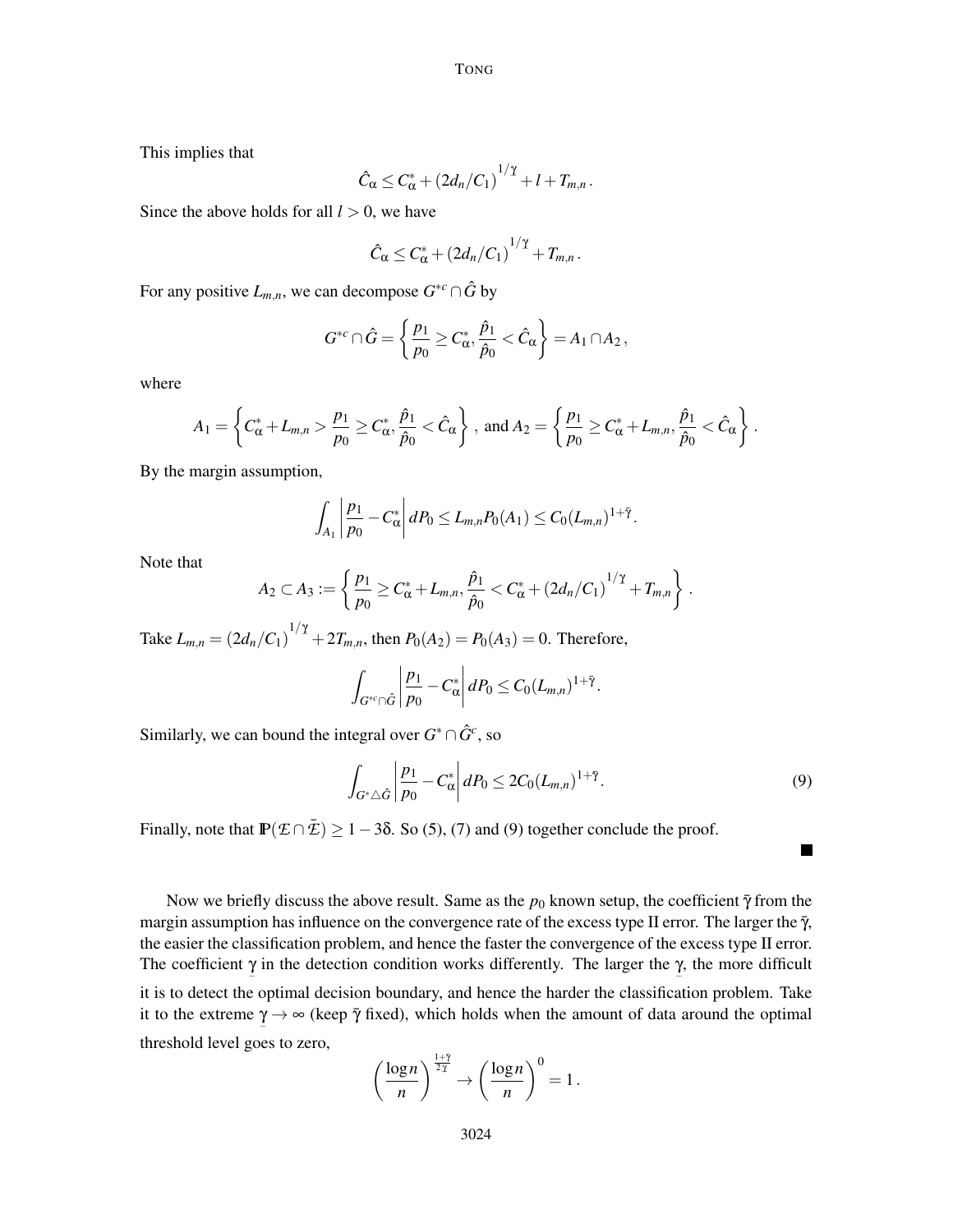In other words, the upper bound in (4) is uninformative when we have a null level  $\alpha$  detection condition.

In anomaly detection applications, let class 0 represent the normal class, and class 1 represent the anomaly class. We have in mind  $n \gg m$ , that is, the normal sample size is much bigger than that of the anomaly, and so  $\log n/n$  is dominated by  $\log m/m$ . Therefore, the right hand side of (4) is of the order  $\left[ \left( \frac{\log n}{n} \right)$  $\left(\frac{\log n}{n}\right)^{\min(1/2,(1+\bar{\gamma})/(2\gamma))} + \left(\frac{\log m}{m}\right)^{\beta(1+\bar{\gamma})/(2\beta+d)}\right]$ . Compared with the *p*<sub>0</sub> known setup, the extra term  $\left(\frac{\log n}{n}\right)$  $\lim_{n \to \infty} \int \frac{\sin(1/2, (1+\bar{\gamma})/(2\gamma))}{n}$  arises from estimating the threshold level *C*<sub>α</sub><sup>\*</sup>. Let *n* → ∞, which amounts to knowing  $p_0$ , this term vanishes, and the upper bound reduces to the same as in the previous subsection. When  $\gamma < 1 + \bar{\gamma}$ , we have  $1/2 < (1 + \bar{\gamma})/(2\gamma)$ , so  $\gamma$  does not show up in − − − the upper bound. Finally, for fixed  $\underline{\gamma}(\geq 1+\overline{\gamma})$ ,  $\beta$  and  $d$ , we can calculate explicitly an order relation −

between *m* and *n*, such that  $\left(\frac{\log m}{m}\right)$  $\frac{(\text{g}m)}{m}$ )  $\frac{\beta}{2\beta+d}$   $\geq (\frac{\log n}{n})$  $\frac{\lg n}{n}$ )  $\frac{1}{2\alpha}$ . A sufficient condition for this inequality is that  $n \geq \left(\frac{m}{\log n}\right)$  $\lim_{\log m}$ )<sup>βγ/(4β+2*d*)</sup>. Intuitively, this says that if the normal class sample size is large enough compared to the anomaly class sample size, lack of precise knowledge on normal class density  $p_0$ does not change the type II error rate bound, up to a multiplicative constant.

## 4. Plug-in Based on the Regression Function

In this section, instead of plugging in class conditional densities  $p_1$  and  $p_0$ , we target the regression function  $\eta(x) = \mathbb{E}(Y|X=x)$  directly. As will be illustrated, this version of plug-in estimator allows us to handle a different assumption on sampling scheme. Recall that the rationality behind plugging in for  $p_1/p_0$  lies in the Neyman-Pearson Lemma for hypothesis testing. A simple derivation shows that a thresholding rule on  $p_1/p_0$  can be translated into a thresholding rule on  $\eta$ . Indeed, let  $\pi$  =  $P(Y = 1)$ , then we have

$$
\eta(x) = \mathbb{P}(Y=1|X=x) = \frac{\pi \cdot p_1/p_0(x)}{\pi \cdot p_1/p_0(x) + (1-\pi)}.
$$

When  $\pi < 1$ , the function  $x \mapsto \frac{\pi x}{\pi x + (1-\pi)}$  is strictly monotone increasing on  $\mathbb{R}^+$ . Therefore, there exists a positive constant  $D^*_{\alpha}$  depending on  $\alpha$ , such that

$$
\left\{x \in [-1,1]^d : \frac{p_1(x)}{p_0(x)} \ge C^*_{\alpha}\right\} = \left\{x \in [-1,1]^d : \eta(x) \ge D^*_{\alpha}\right\}.
$$

Moreover, the oracle thresholds  $C^*_{\alpha}$  and  $D^*_{\alpha}$  are related by  $D^*_{\alpha} = \frac{\pi C^*_{\alpha}}{\pi C^*_{\alpha} + (1-\pi)}$ . Parallel to the previous section, we address both the  $p_0$  known and  $p_0$  unknown setups. In both setups, we assume that we have access to an i.i.d. sample  $\overline{S} = \{(X_1, Y_1), \ldots, (X_m, Y_m)\}.$ 

#### 4.1 Class 0 Density  $p_0$  Known

This part is similar to the  $p_0$  known setup in Section 3. The essential technical difference is that we need a uniform deviation result on the Nadaraya-Watson estimator  $\hat{\eta}$  (based on the sample  $\bar{S}$ ) instead of those on  $\hat{p}_0$  and  $\hat{p}_1$ . Recall that  $\hat{\eta} = \sum_{i=1}^m Y_i K\left(\frac{X_i - x}{h}\right) / \sum_{i=1}^m K\left(\frac{X_i - x}{h}\right)$  can written as  $\hat{f}/\hat{p}$ ,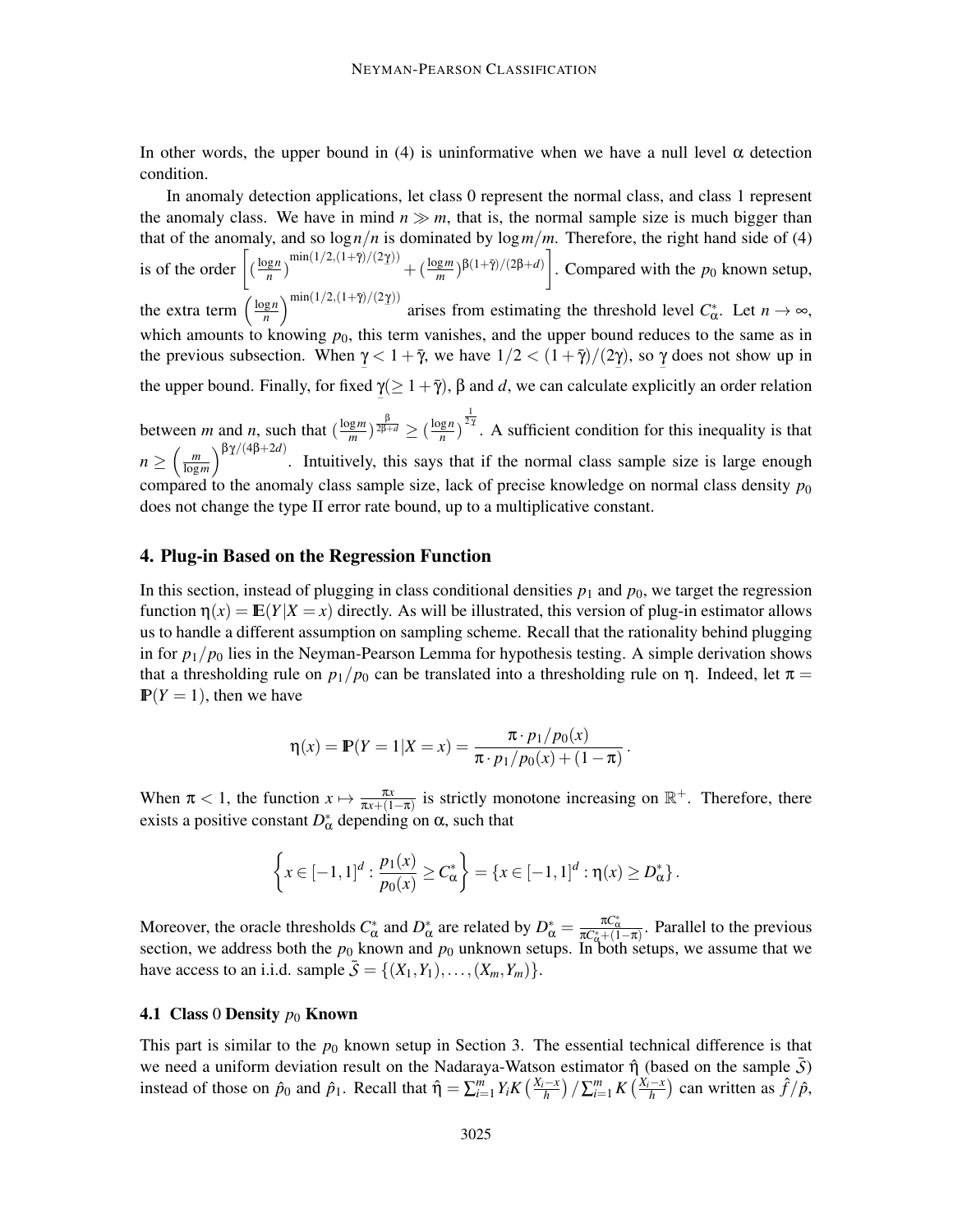where

$$
\hat{p}(x) = \frac{1}{mh^d} \sum_{i=1}^m K\left(\frac{X_i - x}{h}\right) \text{ and } \hat{f}(x) = \frac{1}{mh^d} \sum_{i=1}^m Y_i K\left(\frac{X_i - x}{h}\right),
$$

in which *h* is the bandwidth. Denote by  $p = \pi p_1 + (1 - \pi)p_0$  and  $f = \eta \cdot p$ , then  $\eta = f/p$ . For a given level  $\alpha$ , define  $\hat{D}_{\alpha}$  and  $D_{\alpha}^*$  respectively by

$$
P_0(\hat{\eta}(X) \ge \hat{D}_{\alpha}) = \alpha
$$
 and  $P_0(\eta(X) \ge D_{\alpha}^*) = \alpha$ .

For simplicity, we assume that  $\hat{D}_{\alpha}$  and  $D_{\alpha}^*$  exist and are unique. Note that the oracle classifier of level  $\alpha$  is  $\phi^*(x) = \mathbb{I}(\eta(x) \geq D^*_{\alpha})$ , so a plug-in classifier motivated by the Neyman-Pearson Lemma is

$$
\tilde{\phi}(x) = \mathbb{I}(\hat{\eta}(x) \ge \hat{D}_{\alpha}).
$$
\n(10)

Since  $\hat{D}_{\alpha}$  is constructed to meet the level  $\alpha$  exactly, the excess type I error of  $\tilde{\phi}$  vanishes, that is,

$$
R_0(\tilde{\phi}) - R_0(\phi^*) = 0.
$$

The following theorem addresses type II error of  $\tilde{\phi}$ .

Condition 3 *Suppose that p the marginal density of X and* η *the regression function satisfy:*

- (*i*) There exist positive constants  $\mu'_{\min}$  and  $v'_{\max}(< 1)$ , such that  $p \ge \mu'_{\min}$  and  $\eta \le v'_{\max}$ ,
- *(ii)*  $f = \eta \cdot p \in \mathcal{P}_\Sigma(\beta, L, [-1, 1]^d)$  *and*  $p \in \mathcal{P}_\Sigma(\beta, L, [-1, 1]^d)$ *,*
- *(iii)* The regression function η satisfies the margin assumption of order  $\bar{\gamma}$  with respect to probability distribution  $P_0$  at the level  $D^*_{\alpha}$ .

Proposition 3 Let  $\tilde{φ}$  *be the plug-in classifier defined by* (10)*. Assume that p and* η *satisfy condition 3 and that the kernel K is* β*-valid and L*′ *-Lipschitz. Then there exists a positive D, such that for any* ˜  $\delta \in (0,1)$  and any sample size m satisfying  $\sqrt{\frac{\log(m/\delta)}{m h^d}} < 1$ , it holds with probability  $1-\delta$ *,* 

$$
R_1(\tilde{\phi}) - R_1(\phi^*) \leq \tilde{D} \left( \frac{\log(3m/\delta)}{mh^d} \right)^{\frac{1+\gamma}{2}},
$$

*where*  $h = \frac{\log m}{m}$  $\left(\frac{2m}{m}\right)^{\frac{1}{2\beta+d}}$ . Furthermore, there exists a positive D such that for any  $m \geq 1/\delta$ , it holds *with probability*  $1-\delta$ ,

$$
R_1(\tilde{\phi}) - R_1(\phi^*) \leq D \left( \frac{\log m}{m} \right)^{\frac{\beta(1+\tilde{\gamma})}{2\beta+d}}.
$$

Proof First note that the excess type II error

$$
R_1(\tilde{\phi}) - R_1(\phi^*) = \int_{G^* \triangle \hat{G}} \left| \frac{p_1}{p_0} - C_{\alpha}^* \right| dP_0 = P_1(\hat{G}) - P_1(G^*) ,
$$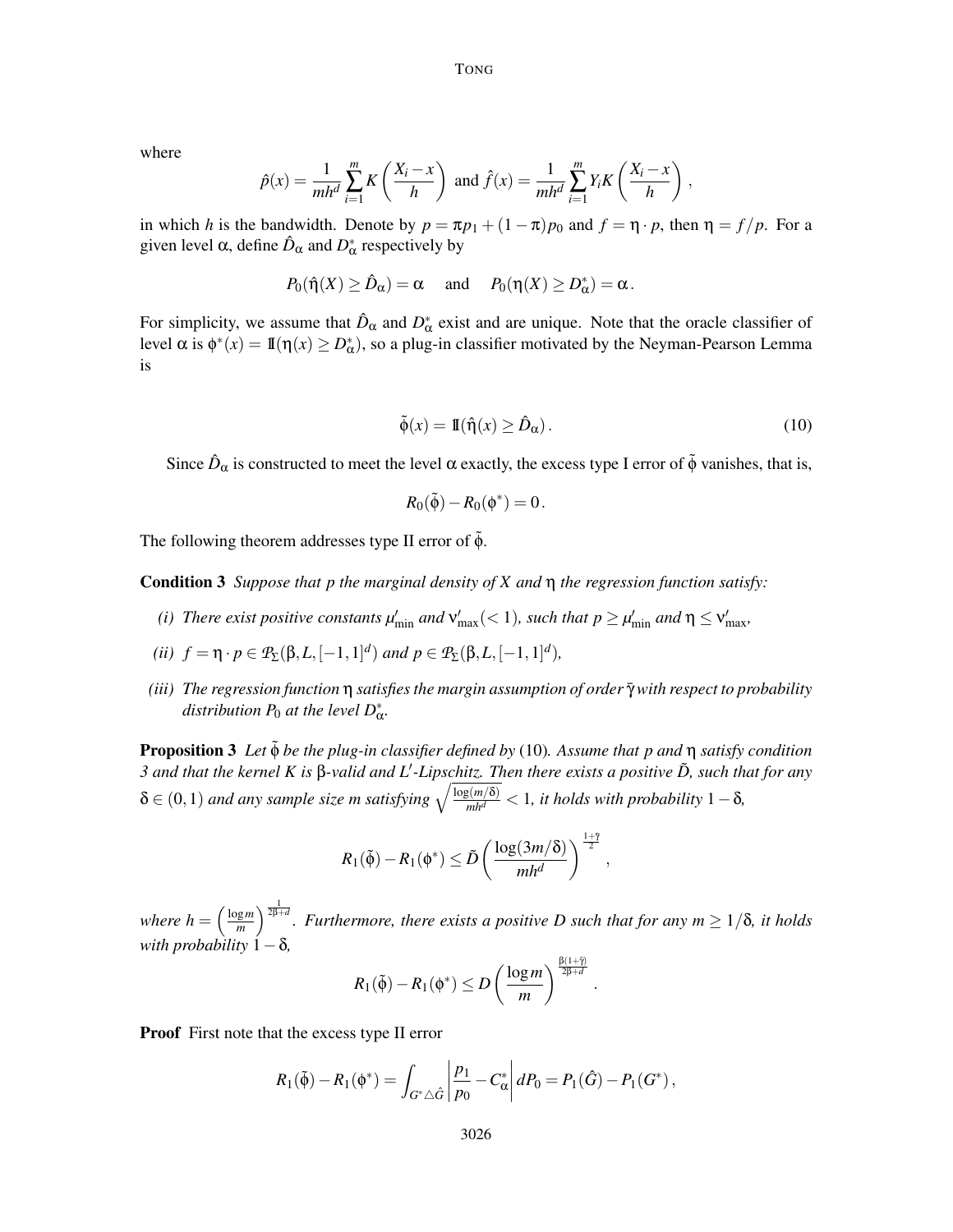where  $G^* = {\eta < p^*_{\alpha}}$  and  $\hat{G} = {\hat{\eta} < \hat{D}_{\alpha}}$ , and  $G^* \triangle \hat{G} = (G^* \cap \hat{G}^c) \cup (G^{*c} \cap \hat{G})$ . Define an event regarding the sample  $\overline{S}$ ,

$$
\mathcal{E} = \left\{ \|\hat{\eta} - \eta\|_{\infty} < \delta_1/2 \right\},\
$$

where  $\delta_1 = D_1 \sqrt{\frac{\log(3m/\delta)}{m h^d}}$  and  $D_1$  is a constant chosen as in Lemma 2. From this point to the end of the proof, we restrict ourselves to *E*. Decompose

$$
G^{*c} \cap \hat{G} = \left\{ \eta \geq D^*_{\alpha}, \hat{\eta} < \hat{D}_{\alpha} \right\} = A_1 \cup A_2 \,,
$$

where

$$
A_1 = \left\{ D^*_{\alpha} + \delta_1 \ge \eta \ge D^*_{\alpha}, \hat{\eta} < \hat{D}_{\alpha} \right\},\,
$$

and

$$
A_2 = \left\{ \eta > D^*_{\alpha} + \delta_1, \hat{\eta} < \hat{D}_{\alpha} \right\}.
$$

Now we need to control the distance of  $\vert$ *p*1  $\left| \frac{p_1}{p_0} - C^*_{\alpha} \right|$  in terms of  $|\eta - D^*_{\alpha}|$ . This can be achieved by recalling

$$
\eta = \frac{\pi p_1/p_0}{\pi p_1/p_0 + 1 - \pi} \text{ and } D_{\alpha}^* = \frac{\pi C_{\alpha}^*}{\pi C_{\alpha}^* + 1 - \pi},
$$

and the assumption that  $\eta \le v'_{\text{max}}(< 1)$  (also  $D^*_{\alpha} \le v'_{\text{max}}$  should follow). Indeed, let

$$
f(x) = \frac{\pi x}{\pi x + (1 - \pi)}, 0 < x < \mathsf{v}_{\max}.
$$

Then,

$$
g(x) = f^{-1}(x) = \frac{1 - \pi}{\pi} \frac{x}{1 - x}, 0 < x < \frac{\pi \mathbf{v}_{\max}'}{\pi \mathbf{v}_{\max}' + 1 - \pi}
$$

.

Since  $|g'(x)| \leq \frac{\pi}{1-\pi}$  $\left(\frac{\pi\mu_{\max}^2+1-\pi}{\pi\nu_{\max}^{\prime}}\right)^2 =: U$ , *g* is Lipschitz with Lipschitz constant *U*. Therefore,

$$
|\eta - D_{\alpha}^*| \leq \delta_1 \implies \left|\frac{p_1}{p_0} - C_{\alpha}^*\right| \leq U\delta_1.
$$

This implies

$$
\int_{A_1} \left| \frac{p_1}{p_0} - C_{\alpha}^* \right| dP_0 \leq U \delta_1 P_0(A_1) \leq C_0 U \delta_1^{1+\bar{\gamma}},
$$

where the second inequality follows from the margin assumption. To bound the integral over  $A_2$ , we control the distance between  $\hat{D}_{\alpha}$  and  $D_{\alpha}^*$ . Indeed,

$$
\alpha = P_0(\hat{\eta}(X) \geq \hat{D}_{\alpha}) = P_0(\eta(X) \geq D_{\alpha}^*)
$$
  
 
$$
\geq P_0(\hat{\eta}(X) \geq D_{\alpha}^* + \delta_1/2).
$$

This implies that  $\hat{D}_{\alpha} \leq D_{\alpha}^* + \delta_1/2$ . So

$$
P_0(A_2) \le P_0(\eta > D^*_{\alpha} + \delta_1, \hat{\eta} < D^*_{\alpha} + \delta_1/2) = 0.
$$

Therefore,

$$
\int_{G^{*c}\cap\hat{G}}\left|\frac{p_1}{p_0}-C_{\alpha}^*\right|\leq C_0U\delta_1^{1+\bar{\gamma}}.
$$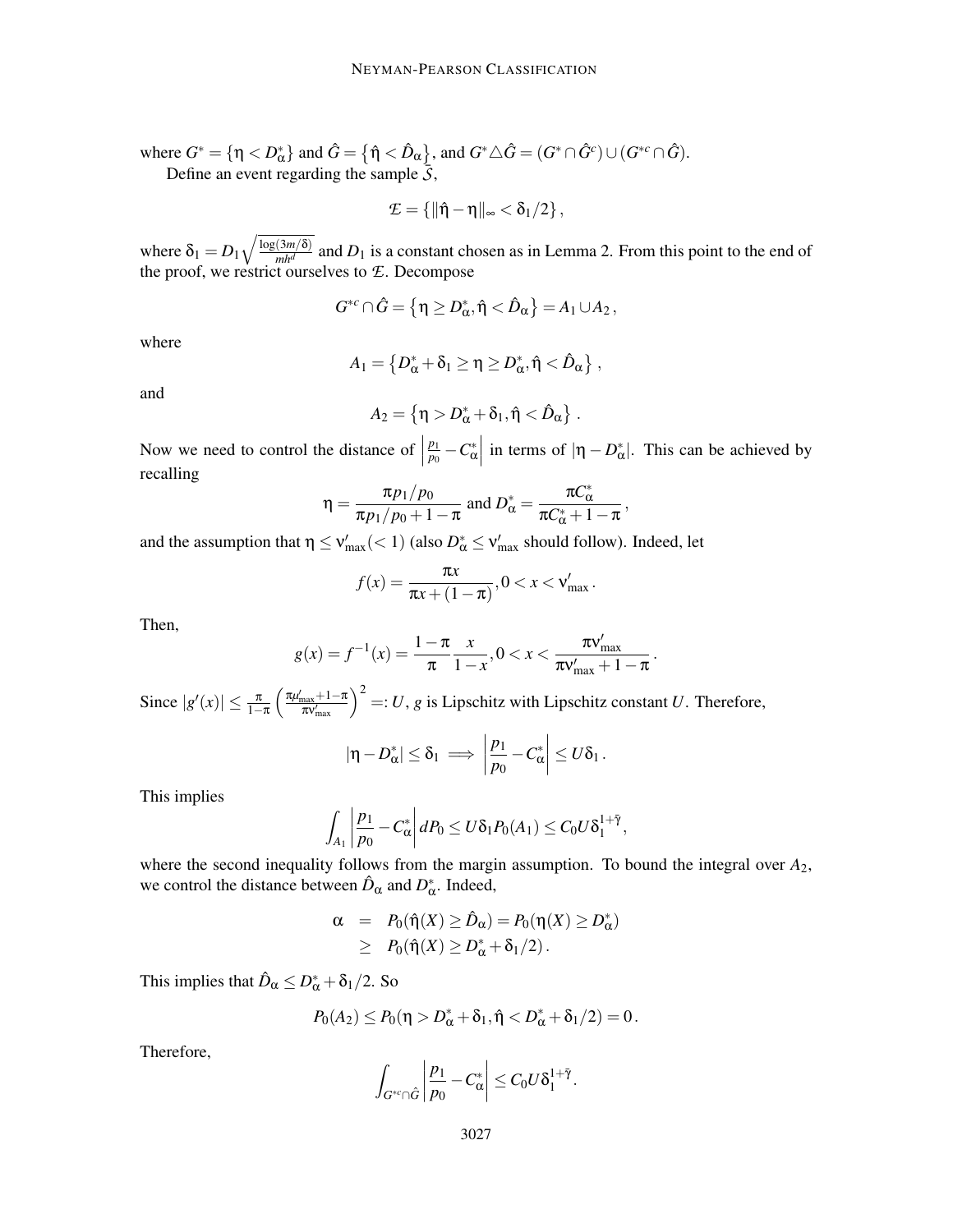Similarly bound the integral over  $G^* \cap \hat{G}^c$ , then

$$
\left|\int_{G^*\triangle \hat{G}}\left|\frac{p_1}{p_0}-C_{\alpha}^*\right|\leq 2C_0U\delta_1^{1+\tilde{\gamma}}.
$$

Lemma 2 implies that  $\mathbb{P}(\mathcal{E}) \geq 1 - \delta$ . This concludes the proof.

Note that Lemma 2 is a uniform deviation result on the Nadaraya-Watson estimator, and it is the first result of such kind to the best of our knowledge.

▅

#### 4.2 Class 0 Density  $p_0$  Unknown

In this subsection, the assumption of knowledge on  $p_0$  is relaxed. Suppose in addition to the mixed sample  $\bar{S} = \{(X_1, Y_1), \ldots, (X_m, Y_m)\}$ , we have access to a class 0 sample  $S_0 = \{X_1^-, \ldots, X_n^-\}$ . Moreover, assume that variables in  $S_0$  are independent given  $\overline{S}$ . As in the  $p_0$  known case, the notation  $η$  denotes the Nadaraya-Watson estimator based on the sample  $\bar{S}$ . Just like  $\hat{C}_{\alpha}$  in Definition 3, we need to define the threshold level  $\hat{D}_{\alpha}$  carefully.

**Definition 4** Fix 
$$
\delta \in (0, 1)
$$
, for  $d_n = 2\sqrt{2\frac{\log(2en) + \log(2/\delta)}{n}}$ , let  $\hat{D}_{\alpha}$  be the smallest L such that\n
$$
\frac{1}{n} \sum_{i=1}^{n} \mathbb{I}(\hat{\eta}(X_i^{-}) \ge L) \le \alpha - d_n.
$$

Unlike the previous setup where  $p_0$  is known, we now bound the excess type I error.

**Proposition 4** *With probability at least*  $1-\delta$ *, type I error of the plug-in classifier*  $\dot{\phi}$  *defined in* (10) *is bounded from above by* α*, that is,*

$$
R_0(\tilde{\phi})\leq \alpha.
$$

The proof is omitted due to similarity to that of Proposition 2. A similar  $\alpha$  level detection condition can be formulated can be formulated for the regression function, but we omit it as  $C^*_{\alpha}$  is simply replaced by  $D^*_{\alpha}$ . The next theorem address the excess type II error of  $\tilde{\phi}$ :  $R_1(\tilde{\phi}) - R_1(\phi^*)$ .

**Theorem 3** Let  $\tilde{\phi} = \mathbb{I}(\hat{\eta} \ge \hat{D}_{\alpha})$  be defined as in (10). Assume condition 3 and the regression *function* η *satisfies the level* α *detection condition for some*  $\gamma (\geq \bar{\gamma})$ *. Take the bandwidth h* =

 $\left(\frac{\log m}{m}\right)$  $\frac{g_m}{m}$ )<sup>1/(2β+*d*)</sup> in the Nadaraya-Watson estimator ή̂, where the kernel K is β-valid and L'-Lipschitz. *Then there exists a positive constant*  $\overline{C}$ , such that for any  $\delta \in (0,1)$  and any  $m,n > 1/\delta$ , it holds with  $probability$ <sup>1</sup> − 2 $\delta$ *,* 

$$
R_1(\tilde{\varphi}) - R_1(\varphi^*) \leq \bar{C} \left[ \left( \frac{\log n}{n} \right)^{\min \left( \frac{1}{2}, \frac{1+\tilde{\gamma}}{2\chi} \right)} + \left( \frac{\log m}{m} \right)^{\frac{\beta(1+\tilde{\gamma})}{2\beta+d}} \right].
$$

**Proof** Let  $G^* = \{\eta < D^*_\alpha\}$  and  $\hat{G} = \{\hat{\eta} < \hat{D}_\alpha\}$ , then the excess type II error of  $\tilde{\phi}$  can be decomposed by

$$
P_1(\hat{G}) - P_1(G^*) = \int_{G^* \triangle G^*} \left| \frac{p_1}{p_0} - C^*_{\alpha} \right| dP_0 + C^*_{\alpha} + \left[ P_0(G^{*c}) - P_0(\hat{G}^c) \right]. \tag{11}
$$

−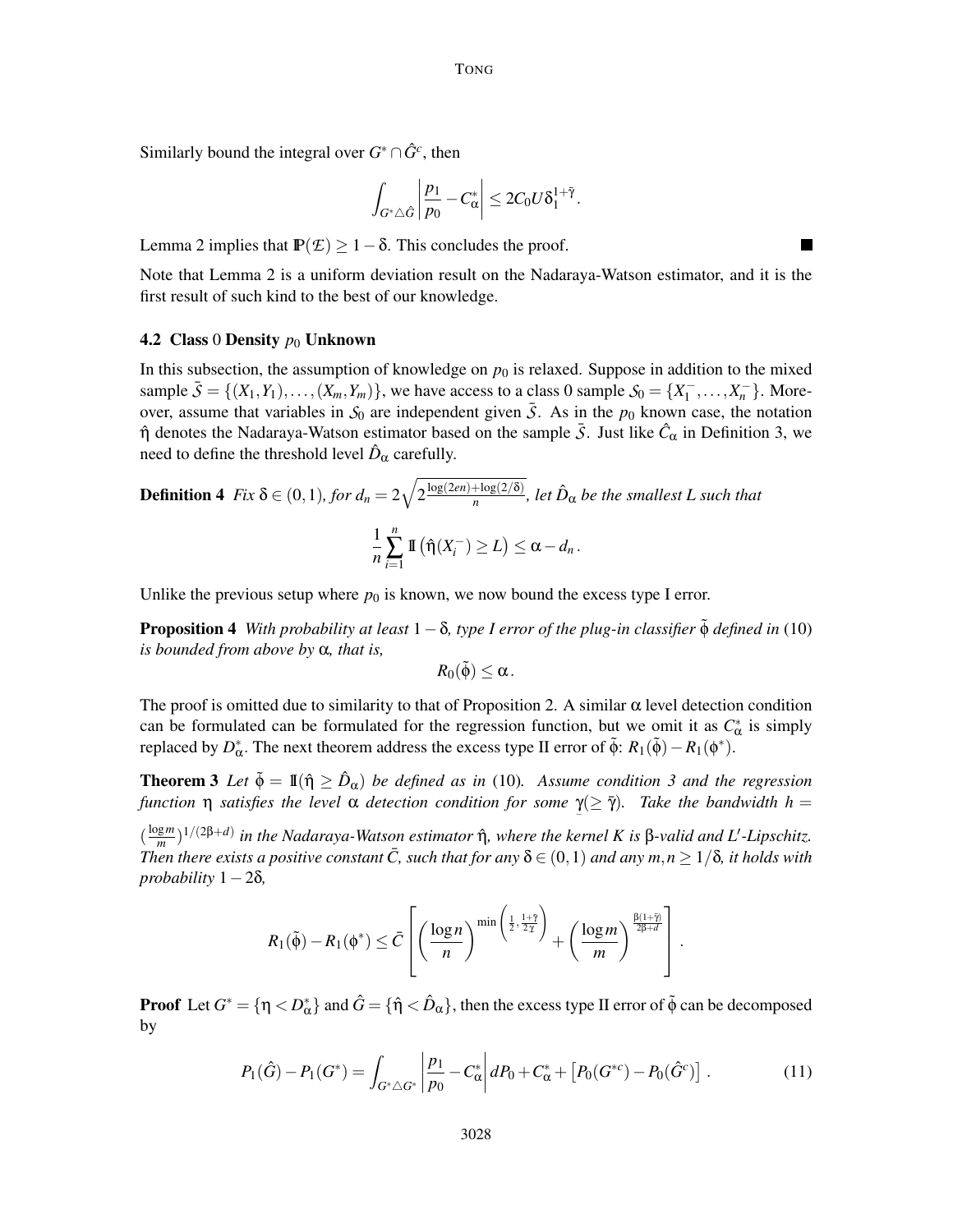Recall that  $P_0(G^{*c}) = \alpha$  and  $P_0(\hat{G}^c)$  is type I error of  $\tilde{\phi}$ . By the definition of  $\hat{D}_{\alpha}$ , for any positive number *l*, the following holds for all  $n \geq 1$ ,

$$
\frac{1}{n}\sum_{i=1}^n \mathrm{I\!I}(\hat{\eta}(X_i^-) \geq \hat{D}_{\alpha} - l) > \alpha - d_n,
$$

where  $d_n = 2\sqrt{2\frac{\log(2en) + \log(2/\delta)}{n}}$  $\frac{10g(2/0)}{n}$ . By the same argument as in the proof of Proposition 2, there exists an event  $\bar{E}_l$  regarding the samples  $S_0$ ,  $\tilde{S}_0$  and  $S_1$  with  $\mathbb{P}(\bar{E}_l) \geq 1-\delta$ , such that on this event,

$$
P_0(\hat{\eta}\geq \hat{D}_{\alpha}-l)\geq \alpha-2d_n.
$$

To control the second part of R.H.S. in(11), let  $\hat{G}_l = {\hat{\eta} < \hat{D}_{\alpha} - l}$ , then

$$
P_0(G^{*c}) - P_0(\hat{G}^c) = \inf_{l>0} \left[ P_0(G^{*c}) - P_0(\hat{G}^c_l) \right] \le \alpha - (\alpha - 2d_n) = 2d_n, \tag{12}
$$

on the event  $\bar{\mathcal{I}} := \bigcap_{l>0} \bar{\mathcal{I}}_l$ , and  $\mathbb{P}(\bar{\mathcal{I}}) = \lim_{l \to 0} \mathbb{P}(\bar{\mathcal{I}}_l) \geq 1 - \delta$ . Therefore, it remains to control the first part of R.H.S. in (11). Define an event regarding the sample  $\bar{\mathcal{E}}$ ,

$$
\mathcal{E}=\left\{\|\hat{\eta}-\eta\|_\infty<\delta_1/2\right\},
$$

where  $\delta_1 = D_1 \sqrt{\frac{\log(3m/\delta)}{m h^d}}$  and  $D_1$  is a constant chosen as in Lemma 2. Lemma 2 implies that  $\mathbb{P}(\mathcal{E}) \geq 1 - \delta$ . We restrict ourselves to  $\mathcal{E} \cap \bar{\mathcal{E}}$  for the rest of the proof. Note that the first part of R.H.S. of (11) can be decomposed by

$$
\int_{G^*\triangle \hat{G}} \left|\frac{p_1}{p_0} - C^*_\alpha\right| dP_0 = \int_{G^{*c}\cap \hat{G}} \left|\frac{p_1}{p_0} - C^*_\alpha\right| dP_0 + \int_{G^*\cap \hat{G}^c} \left|\frac{p_1}{p_0} - C^*_\alpha\right| dP_0.
$$

We will focus the integral over  $G^* \cap \hat{G}^c$ , as that over  $G^{*c} \cap \hat{G}$  can be bounded similarly. Because  $|\hat{\eta} - \eta| < \delta_1/2$ , for all  $l > 0$ ,

$$
\alpha - 2d_n \le P_0(\hat{\eta} \ge \hat{D}_\alpha - l) \le P_0(\eta \ge \hat{D}_\alpha - l - \delta_1/2).
$$

We need to bound  $\hat{D}_{\alpha}$  in terms of  $D_{\alpha}^*$ . This is achieved through the following steps. First, we determine some  $c_n > 0$  such that

$$
P_0(\eta \geq D^*_{\alpha} + c_n) \leq \alpha - 2d_n,
$$

which follows if the next inequality holds

$$
2d_n\leq P_0(D^*_{\alpha}<\eta
$$

By the level  $\alpha$  detection condition, it is enough to take  $c_n = (2d_n/C_1)^{1/2}$ . Therefore,

$$
P_0\left(\eta \geq D_{\alpha}^* + (2d_n/C_1)^{1/\gamma}\right) \leq \alpha - 2d_n \leq P_0\left(\eta \geq \hat{D}_{\alpha} - l - \delta_1/2\right).
$$

This implies that

$$
\hat{D}_{\alpha} \leq D_{\alpha}^* + (2d_n/C_1)^{1/\gamma} + l + \delta_1/2.
$$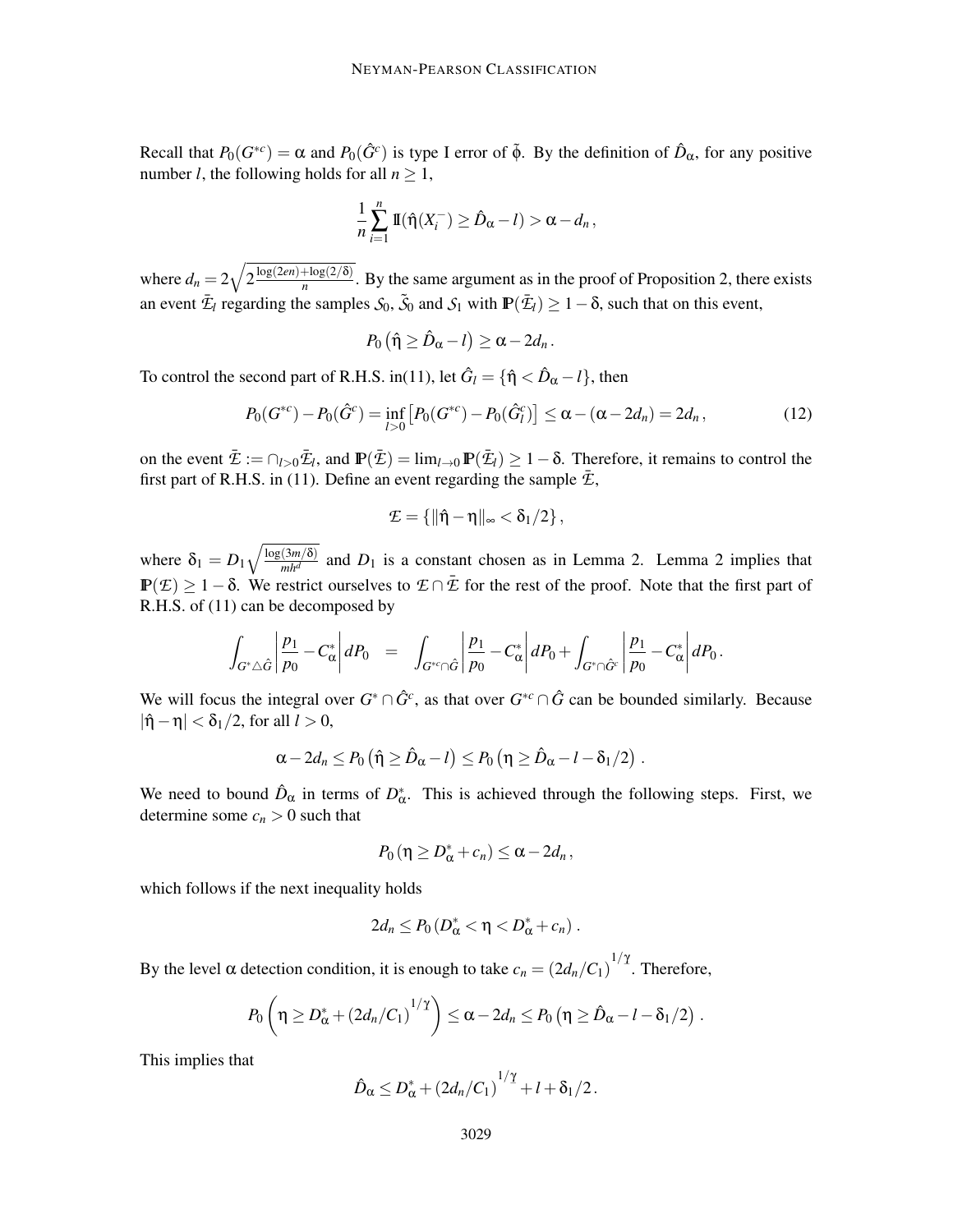Since the above holds for all  $l > 0$ , we have

$$
\hat{D}_{\alpha} \leq D_{\alpha}^* + (2d_n/C_1)^{1/\gamma} + \delta_1/2.
$$

We can decompose  $G^{*c} \cap \hat{G}$  by

$$
G^{*c}\cap \hat{G} = \left\{\eta \geq D^*_{\alpha}, \hat{\eta} < \hat{D}_{\alpha}\right\} = A_1 \cap A_2,
$$

where

$$
A_1 = \left\{ D_{\alpha}^* + \left(2d_n/C_1\right)^{1/\gamma} + \delta_1 > \eta \ge D_{\alpha}^*, \hat{\eta} < \hat{D}_{\alpha} \right\}, \text{ and}
$$

$$
A_2 = \left\{ \eta \ge D_{\alpha}^* + \left(2d_n/C_1\right)^{1/\gamma} + \delta_1, \hat{\eta} < \hat{D}_{\alpha} \right\}.
$$

Let  $U := \frac{\pi}{1-\pi}$  $1-\pi$  $\left(\frac{\pi\mu_{\text{max}}+1-\pi}{\pi\nu_{\text{max}}'}\right)^2$ , through the same derivation as the *p*<sub>0</sub> known case,

$$
|\eta - D_{\alpha}^*| \leq (2d_n/C_1)^{1/\gamma} + \delta_1 \implies \left|\frac{p_1}{p_0} - C_{\alpha}^*\right| \leq U\left((2d_n/C_1)^{1/\gamma} + \delta_1\right).
$$

By the margin assumption,

$$
\int_{A_1} \left| \frac{p_1}{p_0} - C_{\alpha}^* \right| dP_0 \leq U \left( (2d_n/C_1)^{1/\gamma} + \delta_1 \right) P_0(A_1) \leq C_0 U \left[ (2d_n/C_1)^{1/\gamma} + \delta_1 \right]^{1+\bar{\gamma}}.
$$

Note that

$$
A_2 \subset A_3 := \left\{ \eta \geq D_{\alpha}^* + (2d_n/C_1)^{1/\gamma} + \delta_1, \hat{\eta} < D_{\alpha}^* + (2d_n/C_1)^{1/\gamma} + \delta_1/2 \right\},\,
$$

but  $|\eta - \hat{\eta}| < \delta_1/2$  on  $\mathcal{I} \cap \bar{\mathcal{I}}$ , so  $P_0(A_2) = P_0(A_3) = 0$ . Therefore,

$$
\int_{G^{*c}\cap\hat{G}}\left|\frac{p_1}{p_0}-C_{\alpha}^*\right|dP_0\leq C_0U\left[\left(2d_n/C_1\right)^{1/\gamma}+\delta_1\right]^{1+\tilde{\gamma}}.
$$

Similarly, the integral over  $G^* \cap \hat{G}^c$  can be bounded, so we have

$$
\int_{G^*\triangle \hat{G}} \left| \frac{p_1}{p_0} - C^*_\alpha \right| dP_0 \le 2C_0 U \left[ \left( 2d_n/C_1 \right)^{1/\gamma} + \delta_1 \right]^{1+\bar{\gamma}}.
$$
\n(13)

 $\blacksquare$ 

Finally, note that  $\mathbb{P}(\mathcal{E} \cap \bar{\mathcal{E}}) \ge 1 - 2\delta$ . So (11), (12) and (13) together conclude the proof.

In anomaly detection applications, normal samples are considered abundant, that is,  $n \gg m$ , which implies that  $\left(\frac{\log n}{n}\right)$  $\frac{\log n}{n}$ )  $\frac{1}{2\beta+d}$   $\leq$   $\left(\frac{\log m}{m}\right)$  $\frac{(\frac{gm}{m})^{\frac{1}{2\beta+d}}}{(m)}$ . Then the upper bounds for the excess type II errors in Theorem 2 and Theorem 3 are of the same order. Having access to the mixture (contaminated) sample  $\overline{S}$  looks like a weaker condition than having access to a pure anomaly sample. However, this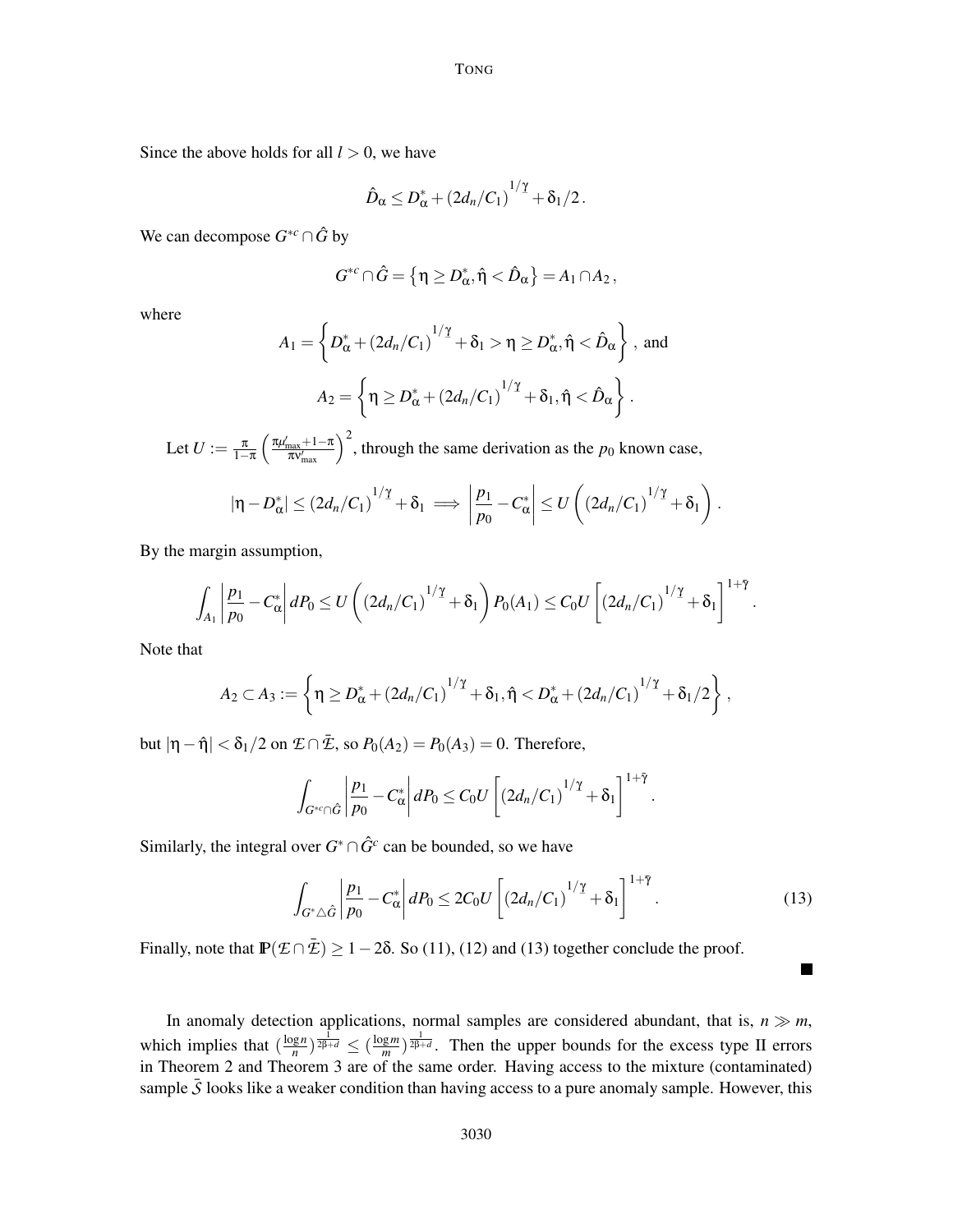does not seem to be the case in our settings. The essence is revealed by observing that the density ratio  $p_1/p_0$  and the regression function  $\eta$  play the same role in the oracle NP classifier at level  $\alpha$ :

$$
\phi^*(x) = \mathbb{I}(p_1/p_0(x) \geq C^*_{\alpha}) = \mathbb{I}(\eta(x) \geq D^*_{\alpha}).
$$

A plug-in classifier depends upon an estimate of either  $p_1/p_0$  or  $\eta$ . Being able to estimate the anomaly density  $p_1$  is not of particular advantage, because only the ratio  $p_1/p_0$  matters. Strictly speaking, the conditions for the two theorems are not the same, but one advantage of targeting the regression function seems to be that we do not have to split the normal example into two, with one to estimate  $p_0$  and the other to estimate the optimal threshold  $C^*_{\alpha}$ .

## Acknowledgments

The author thanks Philippe Rigollet for thought-provoking discussions, and anomalous referees for constructive advice. This research was conducted with generous support at Statlab, Princeton University and Department of Mathematics, MIT.

## Appendix A. Technical Lemmas

The appendix includes two important technical lemmas and their proofs. Lemma 1 is a uniform deviation result on kernel density estimators, and Lemma 2 is a uniform division result on Nadaraya-Watson estimators.

**Lemma 1** *Let p* ∈ *P*<sub>Σ</sub>(β,*L*,[−1,1]<sup>*d*</sup>)*and the kernel K be* β-valid *and L'*-*Lipschitz. Denote by*  $\hat{p}(x)$  =  $\frac{1}{nh^d}$  ∑ $_{i=1}^n$  K  $\left(\frac{X_i-x}{h}\right)$  the kernel density estimator of p based on the i.i.d sample  $\{X_1,\ldots,X_n\}$ , where h *is the bandwidth. For any*  $\epsilon \in (0,1)$ *, if the sample size n is such that*  $\sqrt{\frac{\log(n/\epsilon)}{nh^d}} < 1$ *, it holds* 

$$
\mathbb{P}(\|\hat{p}-p\|_{\infty}\geq\delta)\leq\epsilon,
$$

*where*

$$
\delta = (32c_2d + \sqrt{48dc_1})\sqrt{\frac{\log(n/\epsilon)}{nh^d}} + 2Lc_3h^{\beta} + \frac{1}{nh^d}\frac{\sqrt{d}L'}{nh} + (L+\tilde{C}\sum_{1 \leq |s| \leq \lfloor \beta \rfloor} \frac{1}{s!})d^{\beta/2}n^{-2\beta},
$$

 $w$ *here*  $c_1 = ||p||_{\infty} ||K||^2$ ,  $c_2 = ||K||_{\infty} + ||p||_{\infty} + \int |K|||t||^{\beta} dt$ ,  $c_3 = \int |K|||t||^{\beta} dt$ , and  $\tilde{C}$  is such that  $\tilde{C} \ge \sup_{1 \le |s| \le \lfloor \beta \rfloor} \sup_{x \in [-1,1]^d} |D^s p(x)|.$ Let  $h = \frac{\log n}{n}$  $\int_{0}^{\frac{\pi}{2\beta+d}}$  *it is enough to take*  $\delta$  =  $C\sqrt{\frac{\log(n/\varepsilon)}{nh^d}}$  $\frac{B(M/E)}{nh^d}$ , where  $C = 32c_2d + \sqrt{48dc_1} + 2Lc_3 + \sqrt{d}L' + L + \tilde{C}$   $\sum$ 1≤|*s*|≤⌊β⌋ 1  $\frac{1}{s!}$ .

**Proof** Divide each coordinate of the hypercube  $[-1,1]^d$  into 2*M* equally spaced subintervals. Then  $[-1, 1]$ <sup>*d*</sup> is subdivided into  $(2M)^d$  small hypercubes, with a total of  $(2M + 1)^d$  vertices. We denote the collection of these vertices by *G*. Note that for any  $\delta > 0$ ,

$$
\mathbb{P}(\|\hat{p}-p\|_{\infty}\geq \delta)\leq \mathbb{P}(M_1+M_2+M_3\geq \delta),\tag{14}
$$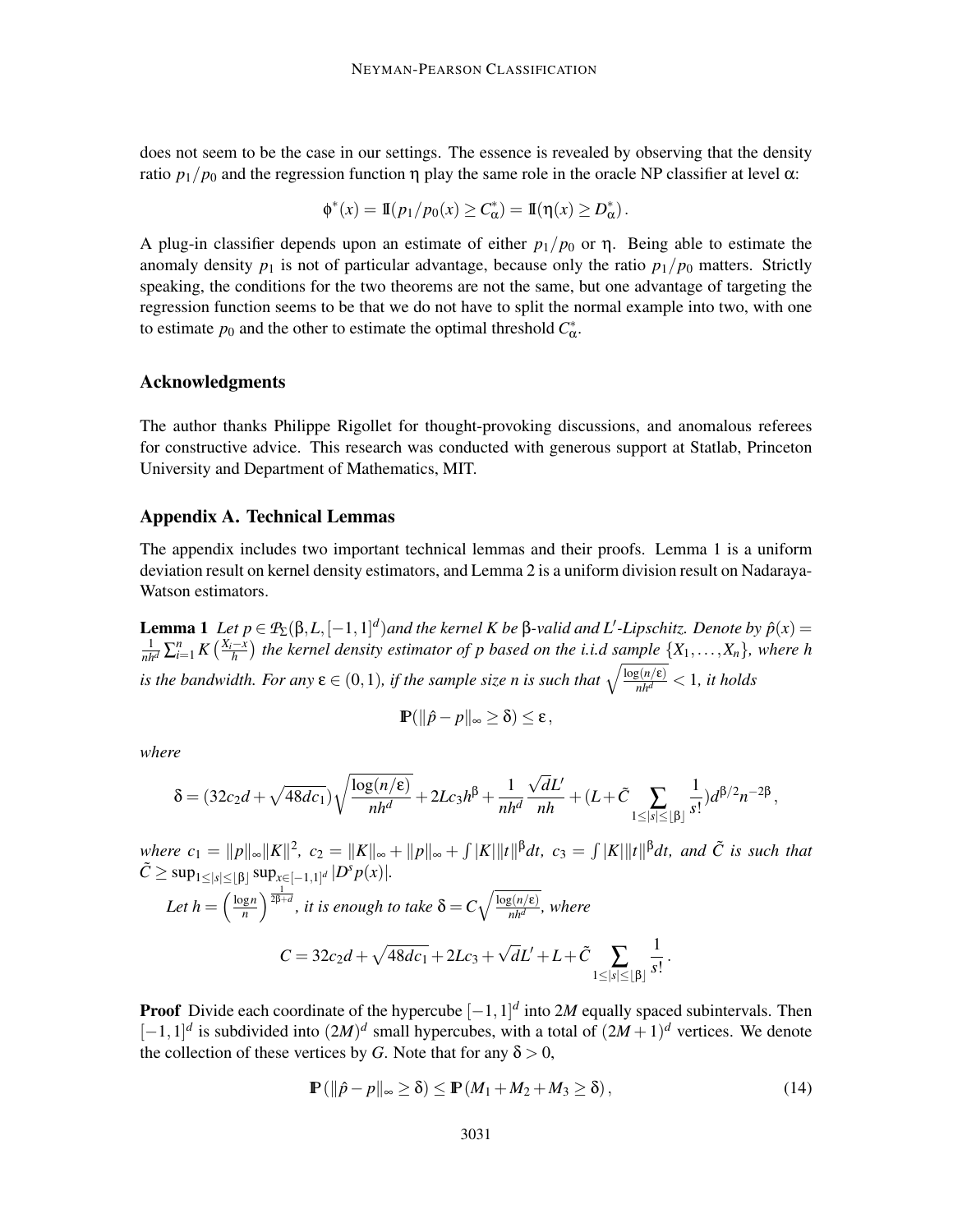where

$$
M_{1} = \sup_{\|x-x'\| \leq \frac{\sqrt{d}}{M}} \frac{1}{nh^{d}} \left| \sum_{i=1}^{n} \left( K(\frac{X_{i}-x}{h}) - K(\frac{X_{i}-x'}{h}) \right) \right|,
$$
  
\n
$$
M_{2} = \sup_{\|x-x'\| \leq \frac{\sqrt{d}}{M}} |p(x)-p(x')|,
$$
  
\n
$$
M_{3} = \sup_{x \in G} \left| \frac{1}{nh^{d}} \sum_{i=1}^{n} K(\frac{X_{i}-x}{h}) - p(x) \right|.
$$

Note that because *K* is *L*'-Lipschitz,

$$
M_1 \leq \sup_{\|x-x'\| \leq \frac{\sqrt{d}}{M}} \frac{1}{nh^d} \sum_{i=1}^n \left| \left( K(\frac{X_i - x}{h}) - K(\frac{X_i - x'}{h}) \right) \right| \leq \frac{1}{nh^d} \frac{n\sqrt{d}L'}{Mh} = \frac{1}{nh^d} \frac{\sqrt{d}L'}{nh}.
$$

To control  $M_2$ , note that if  $\beta \leq 1$ ,

$$
|p(x)-p(x')|=|p(x)-p_{x'}(x)|\leq L||x-x'||^{\beta}.
$$

If  $\beta > 1$ , *p* is  $\lfloor \beta \rfloor$ -times continuously differentiable. In particular, for all *s* such that  $1 \leq |s| \leq \lfloor \beta \rfloor$ ,  $D^s p$  is continuous. Since  $[-1,1]^d$  is compact, there exists a positive constant  $\tilde{C}$ , such that

$$
\sup_{1\leq |s|\leq \lfloor\beta\rfloor} \sup_{x\in [-1,1]^d} |D^s p(x)| \leq \tilde{C}.
$$

Therefore,

$$
|p(x) - p(x')| \leq |p(x) - p_{x'}(x)| + |p_{x'}(x) - p(x')|
$$
  
=  $L||x - x'||^{\beta} + \sum_{1 \leq |s| \leq |\beta|} \left| \frac{(x'-x)^{s}}{s!} D^{s} p(x') \right|$   

$$
\leq \left( L + \tilde{C} \sum_{1 \leq |s| \leq |\beta|} \frac{1}{s!} \right) ||x - x'||^{\beta}.
$$

Putting together the  $\beta \le 1$  and  $\beta > 1$  cases yields  $M_2 \le (L + \tilde{C} \sum_{1 \le |s| \le \lfloor \beta \rfloor} \frac{1}{s!}$  $\frac{1}{s!}$ )  $d^{\beta/2}n^{-2\beta}$ .

Define by  $t = \delta - \frac{1}{nh^d}$  $\frac{\sqrt{d}L'}{nh} - \big(L + \tilde{C}\sum_{1 \leq |s| \leq \lfloor \beta \rfloor} \frac{1}{s!}$  $\frac{1}{s!}$ )  $d^{\beta/2}n^{-2\beta}$ . Inequality (14) together with upper bounds on  $M_1$  and  $M_2$ , implies that

$$
\mathbb{P}(\|\hat{p}-p\|_{\infty}\geq \delta)\leq \mathbb{P}(M_3\geq t).
$$

Use a union bound to control the tail probability of *M*3,

$$
\mathbb{P}(M_3 \ge t) \le \sum_{x \in G} \mathbb{P}\left(\left|\frac{1}{nh^d} \sum_{i=1}^n K(\frac{X_i - x}{h}) - p(x)\right| \ge t\right).
$$
  
 
$$
\le 2(2M+1)^d \exp\left(-\frac{h^d nt^2}{8(c_1 + c_2 t/6)}\right),
$$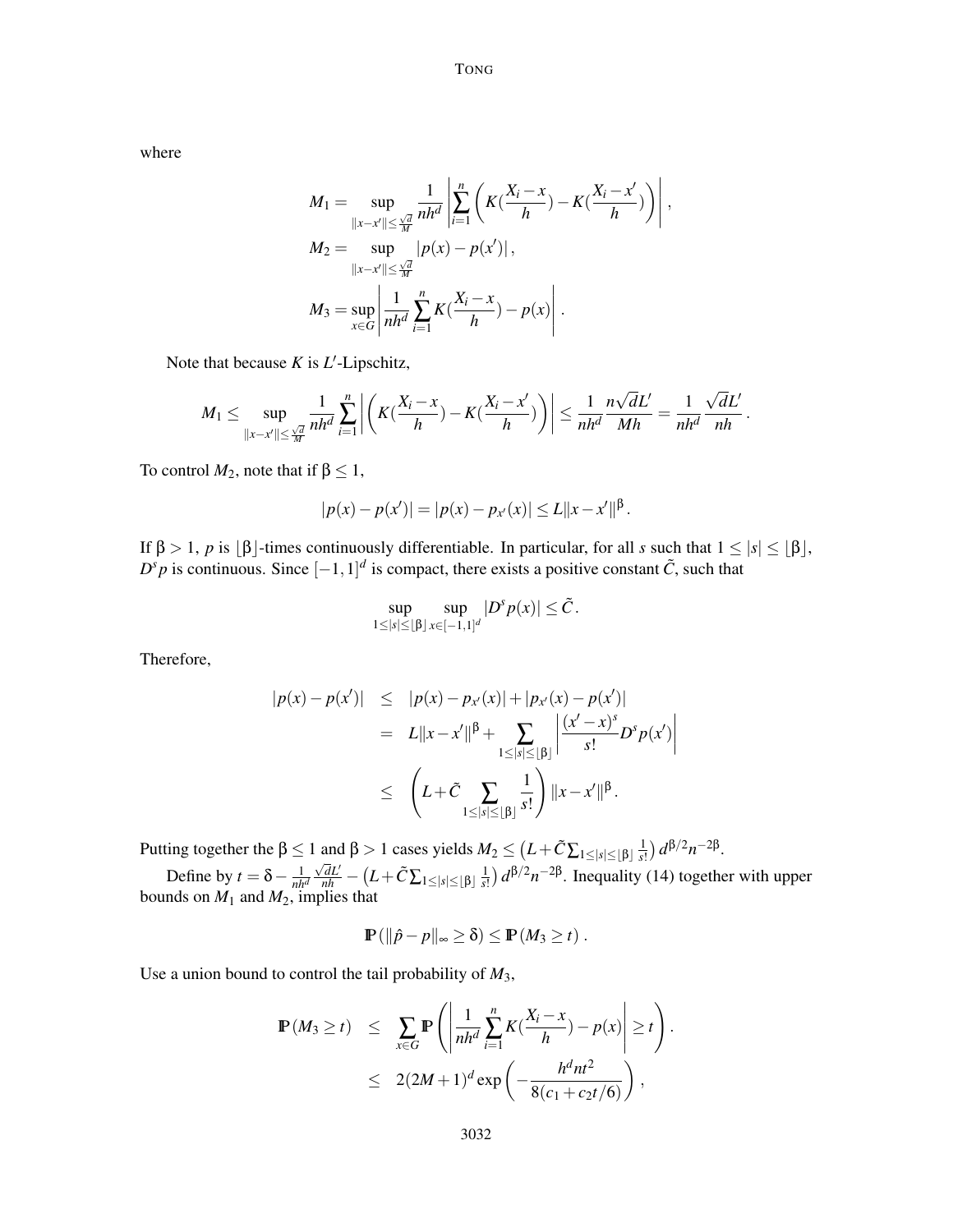for  $t \ge 2Lc_3h^{\beta}$ . The last inequality relies on the assumptions that  $p \in \mathcal{P}_{\Sigma}(\beta, L, [-1, 1]^d)$  and *K* is β-valid. It essentially follows along the same lines as the proof of Lemma 4.1 in Rigollet and Vert (2009), so we omit the derivation and refer the interested reader to this paper. For a given  $\varepsilon \in (0,1)$ , we would like to enforce

$$
2(2M+1)^d \exp\left(-\frac{h^d nt^2}{8(c_1+c_2t/6)}\right) \leq \varepsilon.
$$

Because  $\log 2 + d \log(2M + 1) \leq 6d \log n$ , it is sufficient to have

$$
6d\log n - \frac{nh^d t^2}{8(c_1 + c_2 t/6)} \le \log \varepsilon.
$$

It is clear there exists a positive  $t^*$  such that the above inequality attains equality, and that this inequality holds for all  $t \ge t^*$ . To get  $t^*$ , we restrict ourselves to  $t > 0$ , so that we have  $c_1 + c_2 t / 6 > 0$ . Then we solve for *t* ∗ as the bigger root of a quadratic function in *t*:

$$
t^* = \frac{1}{2nh^d} \left( 8c_2d \log n - \frac{4}{3} \log \varepsilon c_2 + \sqrt{(8c_2d \log n - \frac{4}{3} \log \varepsilon c_2)^2 - 4nh^d (8c_1 \log \varepsilon - 48dc_1 \log n)} \right).
$$

Observe that for positive *a* and *b*,  $\sqrt{a+b} \leq \sqrt{a} + \sqrt{b}$ , so it holds

$$
t^* \leq \frac{1}{2nh^d} \left( 2(8c_2d \log n - \frac{4}{3} \log \epsilon c_2) + \sqrt{4nh^d (48dc_1 \log n - 8c_1 \log \epsilon)} \right)
$$
  

$$
\leq 32c_2d \frac{\log \frac{n}{\epsilon}}{nh^d} + \sqrt{48dc_1} \sqrt{\frac{\log \frac{n}{\epsilon}}{nh^d}}
$$
  

$$
\leq (32c_2d + \sqrt{48dc_1}) \sqrt{\frac{\log \frac{n}{\epsilon}}{nh^d}},
$$

in which the last inequality holds for *n* such that  $\sqrt{\frac{\log(n/\epsilon)}{nh^d}} < 1$ . Then we can take

$$
\delta = (32c_2d + \sqrt{48dc_1})\sqrt{\frac{\log{\frac{n}{\varepsilon}}}{nh^d}} + 2Lc_3h^{\beta} + \frac{1}{nh^d}\frac{\sqrt{d}L'}{nh} + \left(L + \tilde{C} \sum_{1 \le |s| \le \lfloor \beta \rfloor} \frac{1}{s!}\right)d^{\beta/2}n^{-2\beta}.
$$

When  $h = \left(\frac{\log n}{n}\right)$  $\left(\frac{\log n}{n}\right)^{\frac{1}{2\beta+d}}$ , we have  $\sqrt{\frac{\log n}{nh^d}} = h^{\beta} = \left(\frac{\log n}{n}\right)$  $\left(\frac{\log n}{n}\right)^{\frac{\beta}{2\beta+d}}$ , and *nh* > 1. Also, it is safe to assume that  $d^{\beta/2}n^{-2\beta} \le \sqrt{\log(n/\epsilon)/(nh^d)}$ , Therefore,

$$
\delta \leq (32c_2d + \sqrt{48dc_1})\sqrt{\frac{\log{\frac{n}{\epsilon}}}{nh^d}} + 2Lc_3\sqrt{\frac{\log{n}}{nh^d}} + \sqrt{d}L'\sqrt{\frac{\log{n}}{nh^d}} + \left(L + \tilde{C} \sum_{1 \leq |s| \leq \lfloor \beta \rfloor} \frac{1}{s!} \right) \frac{d^{\beta/2}}{n^{2\beta}}
$$
  
 
$$
\leq C\sqrt{\frac{\log{\frac{n}{\epsilon}}}{nh^d}},
$$

where  $C = 32c_2d + \sqrt{48dc_1} + 2Lc_3 + \sqrt{d}L' + L + \tilde{C}\sum_{1 \le |s| \le \lfloor \beta \rfloor} \frac{1}{s!}$  $\frac{1}{s!}$ .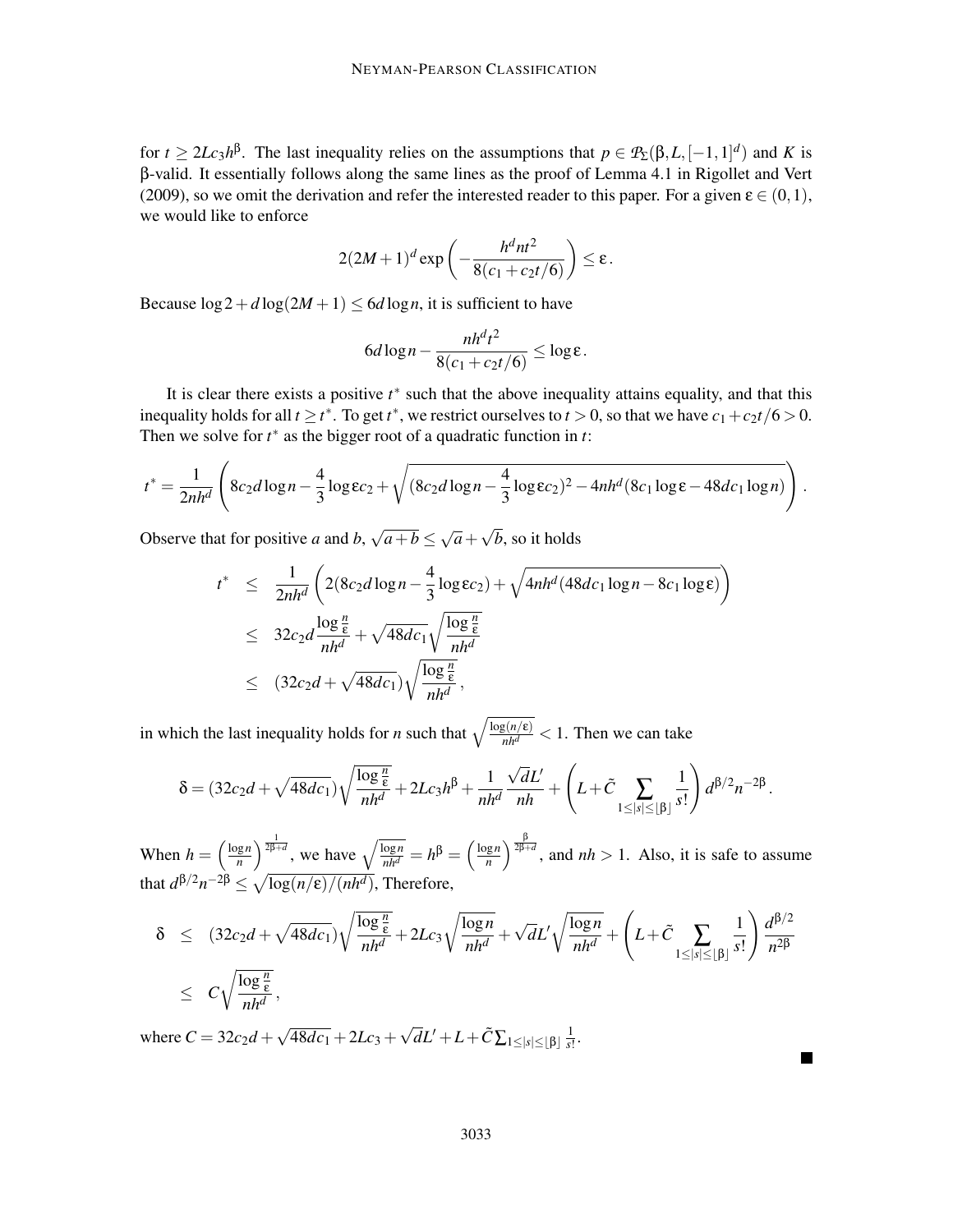Lemma 2 *Denote by* ηˆ *the Nadaraya-Watson estimator of the regression function* η *based on an i.i.d.* sample  $\{(X_1,Y_1),\ldots,(X_n,Y_n)\}$ *. Let p be the marginal density of X, p*  $\in$   $\mathcal{P}_{\Sigma}(\beta,L,[-1,1]^d)$ *,*  $f = \eta \cdot p \in \mathcal{P}_\Sigma(\beta, L, [-1, 1]^d)$ , and the kernel K be  $\beta$ -valid and L'-Lipschitz. Moreover, assume  $p \ge \mu'_{\min} (> 0)$  and the sample size n is such that  $\sqrt{\frac{\log(n/\epsilon)}{nh^d}} < 1$ . Then for any  $\epsilon > 0$ ,

$$
\mathbb{P}(\|\hat{\eta}-\eta\|_{\infty}\geq\delta)\leq 3\epsilon\,,
$$

*for*

$$
\delta = \frac{1}{\mu'_{\min} - \delta'} \left( \delta' + (32d \|K\|_{\infty} + \sqrt{12d \|K\|^2 \|p\|_{\infty}}) \sqrt{\frac{\log(n/\epsilon)}{nh^d}} + (c_4 + c_5)h^{\beta} \right) + \frac{1}{\mu'_{\min} - \delta'} \left( \frac{1}{nh^d} \frac{\sqrt{d}L'}{nh} + \left( L + \tilde{C}_1 \sum_{1 \leq |s| \leq \lfloor \beta \rfloor} \frac{1}{s!} \right) \frac{d^{\beta/2}}{n^{2\beta}} \right),
$$

where  $\delta'$  is the same as  $\delta$  in Lemma 1,  $c_4 = \frac{\|p\|_\infty L}{\mu_{\min}'}\left(1+\frac{\|f\|_\infty}{\mu_{\min}'}\right)\left(\int |K(z)|\cdot \|z\|^{\beta}dz\right)$  and  $c_5 = L\int |K(z)|\cdot$  $||z||^{\beta}dz$ , and  $\tilde{C}_1$  is such that  $\tilde{C}_1 \ge \sup_{1 \le |s| \le \lfloor \beta \rfloor} \sup_{x \in [-1,1]^d} |D^s p(x)|$ .

*In particular, when*  $h = (\frac{\log n}{n})^{\frac{1}{2\beta+d}}$ , there exists some positive D, such that we can take  $\delta =$  $D\sqrt{\frac{\log(n/\epsilon)}{nh^d}}$  $\frac{B(n/\varepsilon)}{nh^d}$ .

**Proof** Recall that  $\hat{p}(x) = \frac{1}{nh^d} \sum_{i=1}^n K(\frac{X_i - x}{h})$  and  $\hat{f}(x) = \frac{1}{nh^d} \sum_{i=1}^n Y_i K(\frac{X_i - x}{h})$ , so  $\left| \frac{\hat{f}}{f} - \frac{f}{f} \right| \le \left| \frac{f}{f} - \frac{f}{f} \right| + \left| \frac{\hat{f}}{f} - \frac{f}{f} \right| = |f| \frac{\left| \hat{p} - p \right|}{\left| \frac{\left| \hat{p} - p \right|}{f} \right|} + \frac{1}{\sqrt{2}}$ 

$$
|\hat{\eta} - \eta| = \left|\frac{J}{\hat{p}} - \frac{J}{p}\right| \le \left|\frac{J}{\hat{p}} - \frac{J}{p}\right| + \left|\frac{J}{\hat{p}} - \frac{J}{\hat{p}}\right| = |f|\frac{|p - p|}{|\hat{p}||p|} + \frac{1}{|\hat{p}|}|\hat{f} - f|.
$$

This implies that

$$
\mathbb{P}(\|\hat{\eta}-\eta\|_{\infty}\geq\delta)\leq \mathbb{P}\left(\left\||f|\frac{|\hat{p}-p|}{|\hat{p}||p|}\right\|_{\infty}+\left\|\frac{1}{|\hat{p}|}|\hat{f}-f|\right\|_{\infty}\geq\delta\right).
$$

Therefore, to claim  $\mathbb{P}(\|\hat{\eta} - \eta\|_{\infty} \ge \delta) \le 3\varepsilon$ , it is enough to show that for  $\delta_1$  and  $\delta_2$  such that  $\delta =$  $\delta_1 + \delta_2$ , it holds

i) 
$$
\mathbb{P}\left(\left\| |f| \frac{|\hat{p} - p|}{|\hat{p}||p|} \right\|_{\infty} \ge \delta_1 \right) \le \varepsilon
$$
, and ii)  $\mathbb{P}\left(\left\| \frac{1}{|\hat{p}|} |\hat{f} - f| \right\|_{\infty} \ge \delta_2 \right) \le 2\varepsilon$ , (15)

where the quantities  $\delta_1$  and  $\delta_2$  will be specified later.

i). We prove the first inequality in (15). Because  $\eta \le 1$  and  $\eta(x) = f(x)/p(x)$ ,

$$
\mathbb{P}\left(\left\| |f|\frac{|\hat{p}-p|}{|\hat{p}||p|}\right\|_{\infty}\geq \delta_1\right)\leq \mathbb{P}\left(\left\|\frac{\hat{p}-p}{\hat{p}}\right\|_{\infty}\geq \delta_1\right).
$$

Denote an event regarding the sample  $\mathcal{E} = \{ ||\hat{p} - p||_{\infty} < \delta' \}$ , where  $\delta'$  is the same as  $\delta$  in Lemma 1. So by Lemma 1,  $\mathbb{P}(\mathcal{E}) > 1 - \varepsilon$ . Moreover,

$$
\mathbb{P}\left(\left\|(\hat{p}-p)/\hat{p}\right\|_{\infty}\geq\delta_{1}\right) \leq \mathbb{P}\left(\left\|(\hat{p}-p)/\hat{p}\right\|_{\infty}\geq\delta_{1},\|\hat{p}-p\|_{\infty}\geq\delta'\right)+\mathbb{P}\left(\left\|(\hat{p}-p)/\hat{p}\right\|_{\infty}\geq\delta_{1},\|\hat{p}-p\|_{\infty}<\delta'\right) \leq \mathbb{P}(\|\hat{p}-p\|_{\infty}\geq\delta')+ \mathbb{P}\left(\|\hat{p}-p\|_{\infty}\geq\delta_{1}(\mu'_{\min}-\delta'),\|\hat{p}-p\|_{\infty}<\delta'\right).
$$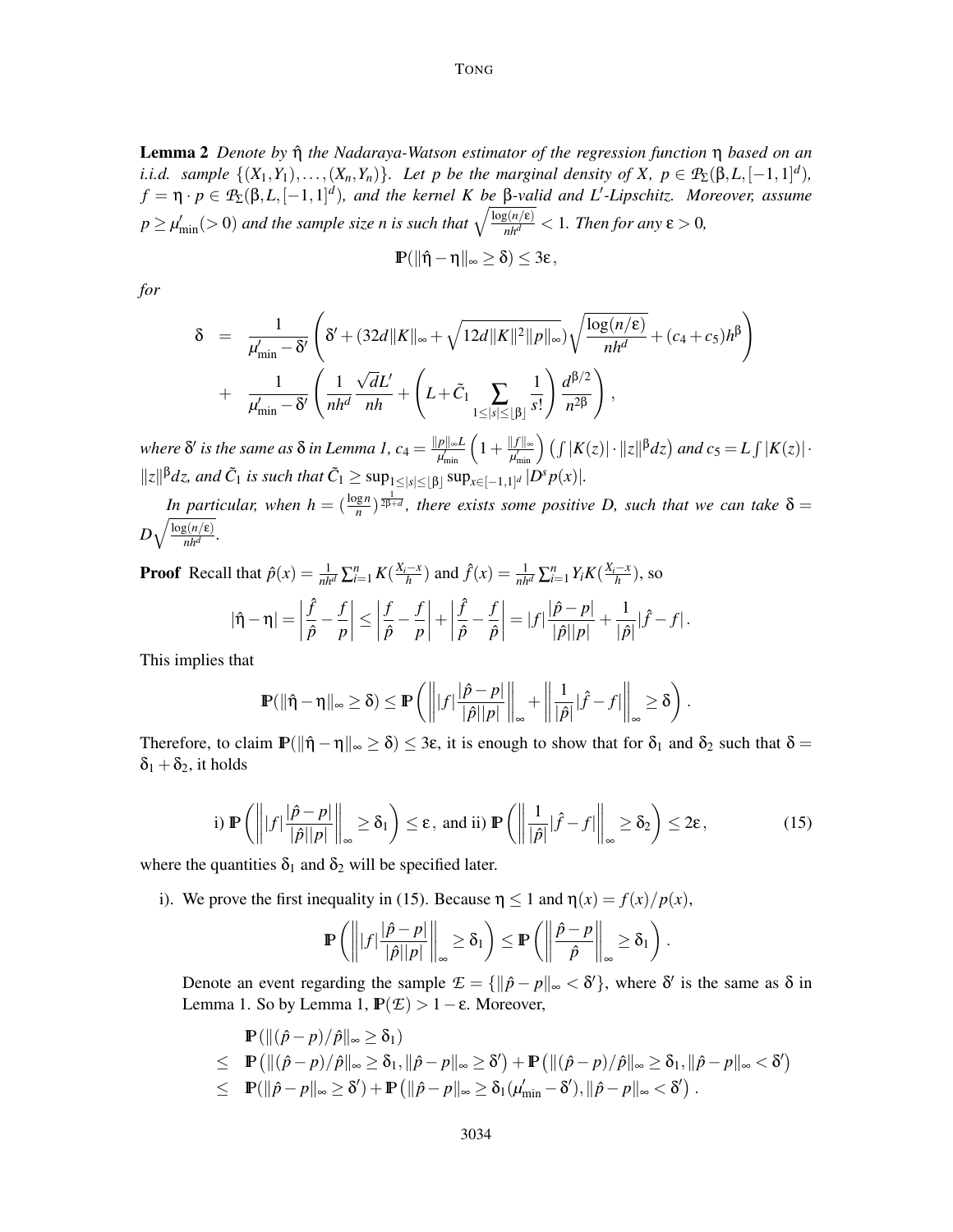Take  $\delta_1 = \frac{\delta'}{\mu'_{\text{min}} - \delta'}$ , then we have  $\delta' = \delta_1(\mu'_{\text{min}} - \delta')$ . So

$$
\mathbb{P}\left(\left\| |f|\frac{|\hat{p}-p|}{|\hat{p}||p|}\right\|_{\infty}\geq \delta_1\right)\leq \mathbb{P}(\|\hat{p}-p\|_{\infty}\geq \delta')\leq \epsilon.
$$

ii). Now we prove the second inequality in (15). Note that

$$
\mathbb{P}\left(\left\|\frac{\hat{f}-f}{\hat{p}}\right\|_{\infty}\geq \delta_{2}\right) \n= \mathbb{P}\left(\left\|\frac{\hat{f}-f}{\hat{p}}\right\|_{\infty}\geq \delta_{2}, \|\hat{p}-p\|_{\infty}\geq \delta'\right) + \mathbb{P}\left(\left\|\frac{\hat{f}-f}{\hat{p}}\right\|_{\infty}\geq \delta_{2}, \|\hat{p}-p\|_{\infty}< \delta'\right) \n\leq \mathbb{P}(\|\hat{p}-p\|_{\infty}\geq \delta') + \mathbb{P}\left(\|\hat{f}-f\|_{\infty}\geq \delta_{2}(\mu'_{\min}-\delta')\right) \n= \epsilon + \mathbb{P}\left(\|\hat{f}-f\|_{\infty}\geq \delta_{2}(\mu'_{\min}-\delta')\right).
$$

Therefore, to bound the tail probability of  $\|(\hat{f} - f)/\hat{p}\|_{\infty}$ , it remains to show

$$
\mathbb{P}(\|\hat{f} - f\|_{\infty} \ge \delta_2(\mu'_{\min} - \delta')) \le \varepsilon.
$$

Let *G* be the same collection of vertices of sub-cubes in  $[-1,1]^d$  as in the proof of Lemma 1, and denote by  $M = n^2$ . Note that for every  $\delta_3 > 0$ , it holds

$$
\mathbb{P}(\|\hat{f} - f\|_{\infty} \geq \delta_3) \leq \mathbb{P}(M_1 + M_2 + M_3 \geq \delta_3),
$$

where

$$
M_1 = \sup_{\|x - x'\| \le \frac{\sqrt{d}}{M}} |\hat{f}(x) - \hat{f}(x')|,
$$
  
\n
$$
M_2 = \sup_{\|x - x'\| \le \frac{\sqrt{d}}{M}} |f(x) - f(x')|,
$$
  
\n
$$
M_3 = \sup_{x \in G} |\hat{f}(x) - f(x)|.
$$

The quantity  $M_1$  can be controlled as follows:

$$
M_1 = \sup_{\|x-x'\| \le \frac{\sqrt{d}}{M}} \left| \frac{1}{nh^d} \sum_{i=1}^n Y_i K(\frac{X_i - x}{h}) - \frac{1}{nh^d} \sum_{i=1}^n Y_i K(\frac{X_i - x'}{h}) \right|
$$
  
\n
$$
\le \sup_{\|x-x'\| \le \frac{\sqrt{d}}{M}} \frac{1}{nh^d} \sum_{i=1}^n \left| K(\frac{X_i - x}{h}) - K(\frac{X_i - x'}{h}) \right|
$$
  
\n
$$
\le \frac{1}{nh^d} \frac{n\sqrt{d}L'}{Mh} = \frac{1}{nh^d} \frac{\sqrt{d}L'}{nh}.
$$

The quantity  $M_2$  can be controlled similarly as its counterpart in proof for Lemma 1,

$$
M_2 \leq \left(L+\tilde{C}_1 \sum_{1 \leq |s| \leq \lfloor \beta \rfloor} \frac{1}{s!} \right) d^{\frac{\beta}{2}} n^{-2\beta}.
$$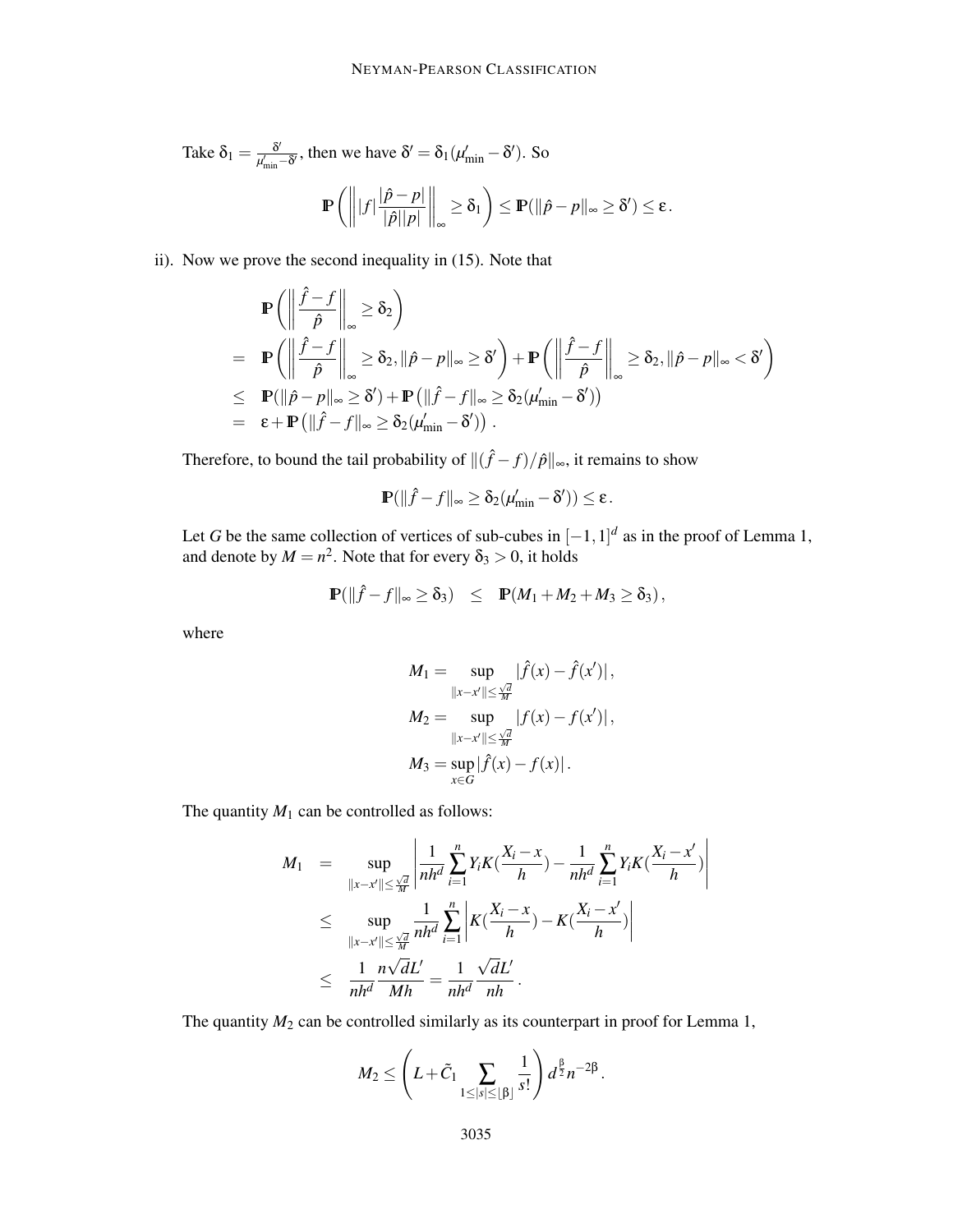Let 
$$
t = \delta_3 - \frac{1}{nh^d} \frac{\sqrt{d}L'}{nh} - (L + \tilde{C}_1 \sum_{1 \le |s| \le |B|} \frac{1}{s!}) d^{\frac{\beta}{2}} n^{-2\beta}
$$
, then  

$$
\mathbb{P}(\|\hat{f} - f\|_{\infty} \ge \delta_3) \le \mathbb{P}(M_3 \ge t).
$$

Use a union bound to control the tail probability of *M*3:

$$
\mathbb{P}(M_3 \ge t) \le \sum_{x \in G} \mathbb{P}\left(|\hat{f}(x) - f(x)| \ge t\right).
$$

For each fixed  $x \in G$ ,

$$
\hat{f}(x) - f(x) = \frac{1}{nh^d} \sum_{i=1}^n Y_i K(\frac{X_i - x}{h}) - \eta(x) \cdot p(x)
$$
  
\n
$$
= \frac{1}{nh^d} \sum_{i=1}^n Y_i K(\frac{X_i - x}{h}) - \mathbb{E} \left[ \frac{1}{nh^d} \sum_{i=1}^n Y_i K(\frac{X_i - x}{h}) \right]
$$
  
\n
$$
+ \mathbb{E} \left[ \frac{1}{nh^d} \sum_{i=1}^n Y_i K(\frac{X_i - x}{h}) \right] - \eta(x) \cdot p(x)
$$
  
\n
$$
= B_1(x) + B_2(x),
$$

where

$$
B_1(x) = \frac{1}{nh^d} \sum_{i=1}^n Y_i K(\frac{X_i - x}{h}) - \mathbb{E}\left[\frac{1}{nh^d} \sum_{i=1}^n Y_i K(\frac{X_i - x}{h})\right],
$$
  

$$
B_2(x) = \mathbb{E}\left[\frac{1}{nh^d} \sum_{i=1}^n Y_i K(\frac{X_i - x}{h})\right] - \eta(x) \cdot p(x).
$$

This implies that

$$
\mathbb{P}(M_1 \ge t) \le \sum_{x \in G} \mathbb{P}(|B_1(x)| + |B_2(x)| \ge t).
$$

The tail probability of  $|B_1(x)|$  is controlled by invoking the Bernstein's inequality. Denote  $\frac{1}{h^d} Y_i K(\frac{X_i - x}{h}) - \mathbb{E} \left[ \frac{1}{h^d} \right]$  $\frac{1}{h^d} Y_i K(\frac{X_i - x}{h})$ . It is clear that  $\mathbb{E}(Z_i) = 0$ ,  $|Z_i| \leq 2||K||_{\infty} h^{-d}$ . Moreover,

$$
Var(Z_i) \leq \mathbb{E}\left(h^{-2d}K^2(\frac{X_i-x}{h})\right) = \int h^{-d}K^2(y)p(x+yh)dy \leq ||K||^2||p||_{\infty}h^{-d}.
$$

Therefore for any  $t_1 > 0$ ,

$$
\sum_{x \in G} \mathbb{P}(|B_1(x)| \ge t_1) = \sum_{x \in G} \mathbb{P}\left(\frac{1}{n} \left|\sum_{i=1}^n Z_i\right| \ge t_1\right)
$$
  
\n
$$
\le 2(2M+1)^d \exp\left(-\frac{nt_1^2}{2\|K\|^2 \|p\|_{\infty}h^{-d} + 4/3\|K\|_{\infty}h^{-d}t_1}\right).
$$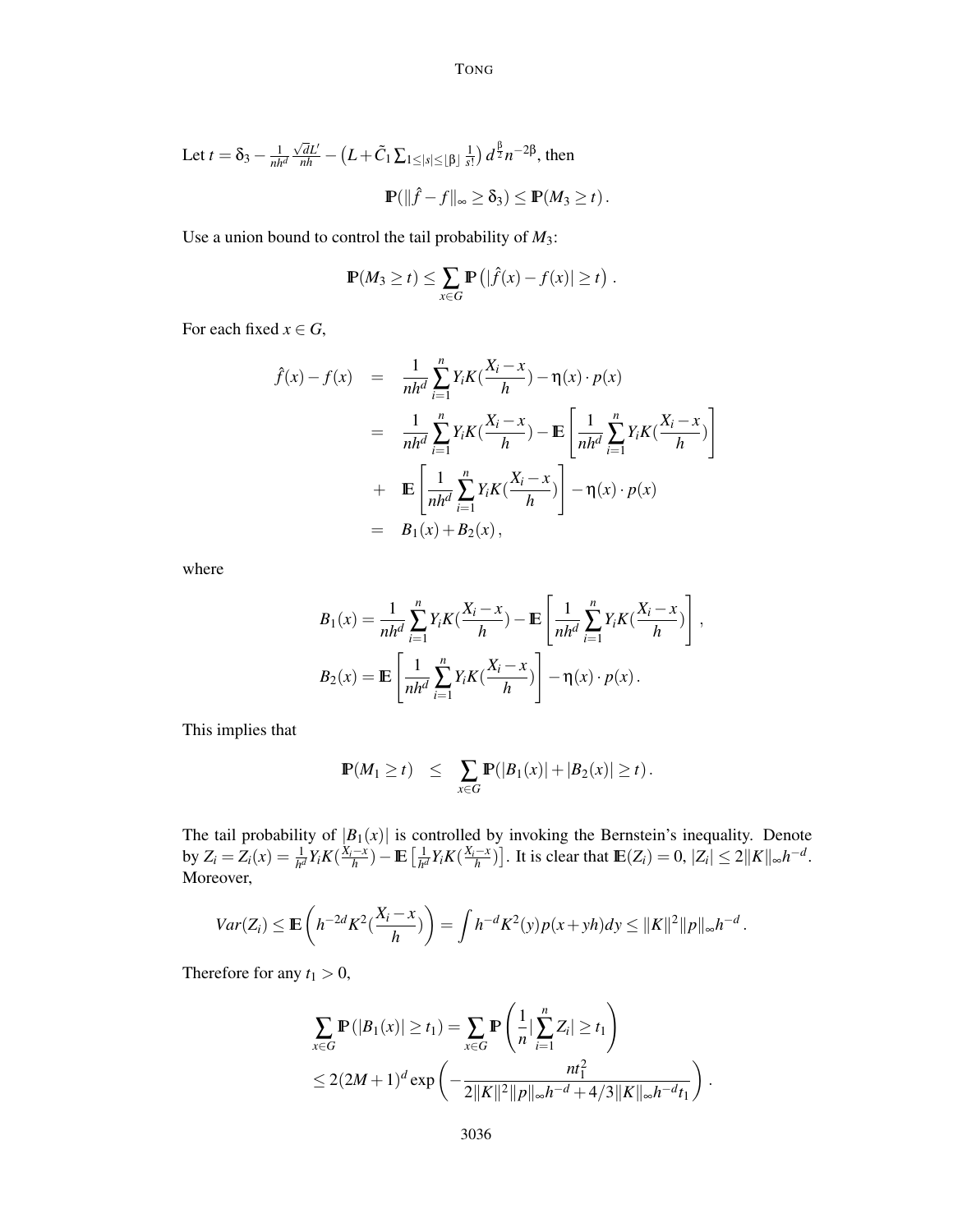To have the last display bounded from above by  $\varepsilon \in (0,1)$ , we recycle the arguments in the proof for Lemma 1 to find out that *t*<sup>1</sup> should be greater than or equal to

$$
t_1^* = \left(32d||K||_{\infty} + \sqrt{12d||K||^2||p||_{\infty}}\right)\sqrt{\frac{\log(n/\epsilon)}{nh^d}},
$$

provided the sample size *n* is such that  $\sqrt{\frac{\log(n/\epsilon)}{nh^d}} < 1$ .

Decompose  $B_2(x)$  into two parts,

$$
B_2(x) = \left\{ \mathbb{E} \left[ \frac{1}{nh^d} \sum_{i=1}^n K(\frac{X_i - x}{h}) \eta(X_i) \right] - \mathbb{E}[\hat{p}(x) \eta(x)] \right\} + \left\{ \mathbb{E}[\hat{p}(x) \eta(x)] - p(x) \eta(x) \right\}.
$$

Note that

$$
\begin{aligned}\n&\left| \mathbb{E} \left[ \frac{1}{nh^d} \sum_{i=1}^n K(\frac{X_i - x}{h}) \eta(X_i) \right] - \mathbb{E}[\hat{p}(x) \eta(x)] \right| \\
&= \left| \int \frac{1}{h^d} K(\frac{y - x}{h}) (\eta(y) - \eta(x)) p(y) dy \right| \\
&= \left| \int K(z) [\eta(x + hz) - \eta(x)] p(x + hz) dz \right| \\
&\leq \| p \|_{\infty} \int |K(z)| \cdot |\eta(x + hz) - \eta(x)| dz.\n\end{aligned} \tag{16}
$$

.

Note that

$$
|\eta(x+hz) - \eta(x)| = \left| \frac{f(x+hz)}{p(x+hz)} - \frac{f(x)}{p(x)} \right|
$$
  

$$
\leq \frac{1}{\mu'_{\min}} \left| f(x+hz) - f(x) \frac{p(x+hz)}{p(x)} \right|
$$

It follows from  $p \in \mathcal{P}_{\Sigma}(L, \beta, [-1, 1]^d)$  that

$$
\left|\frac{p(x+hz)}{p(x)}-1\right|\leq \frac{L||z||^{\beta}h^{\beta}}{\mu'_{\min}}.
$$

Therefore,

$$
\begin{aligned} &|\eta(x+hz)-\eta(x)|\\ &\leq \frac{1}{\mu'_{\min}}\left(|f(x+hz)-f(x)|+|f(x)|\cdot\frac{L}{\mu'_{\min}}\|z\|^{\beta}h^{\beta}\right)\\ &\leq \left(1+\frac{\|f\|_{\infty}}{\mu'_{\min}}\right)\frac{L}{\mu'_{\min}}\|z\|^{\beta}h^{\beta}, \end{aligned}
$$

where the last inequality follows from  $f \in \mathcal{P}_{\Sigma}(\beta, L, [-1, 1]^d)$ . The above inequality together with (16) implies that

$$
\left|\mathbb{E}\left[\frac{1}{nh^d}\sum_{i=1}^n K(\frac{X_i-x}{h})\eta(X_i)\right]-\mathbb{E}[\hat{p}(x)\cdot \eta(x)]\right|\leq c_4h^{\beta},
$$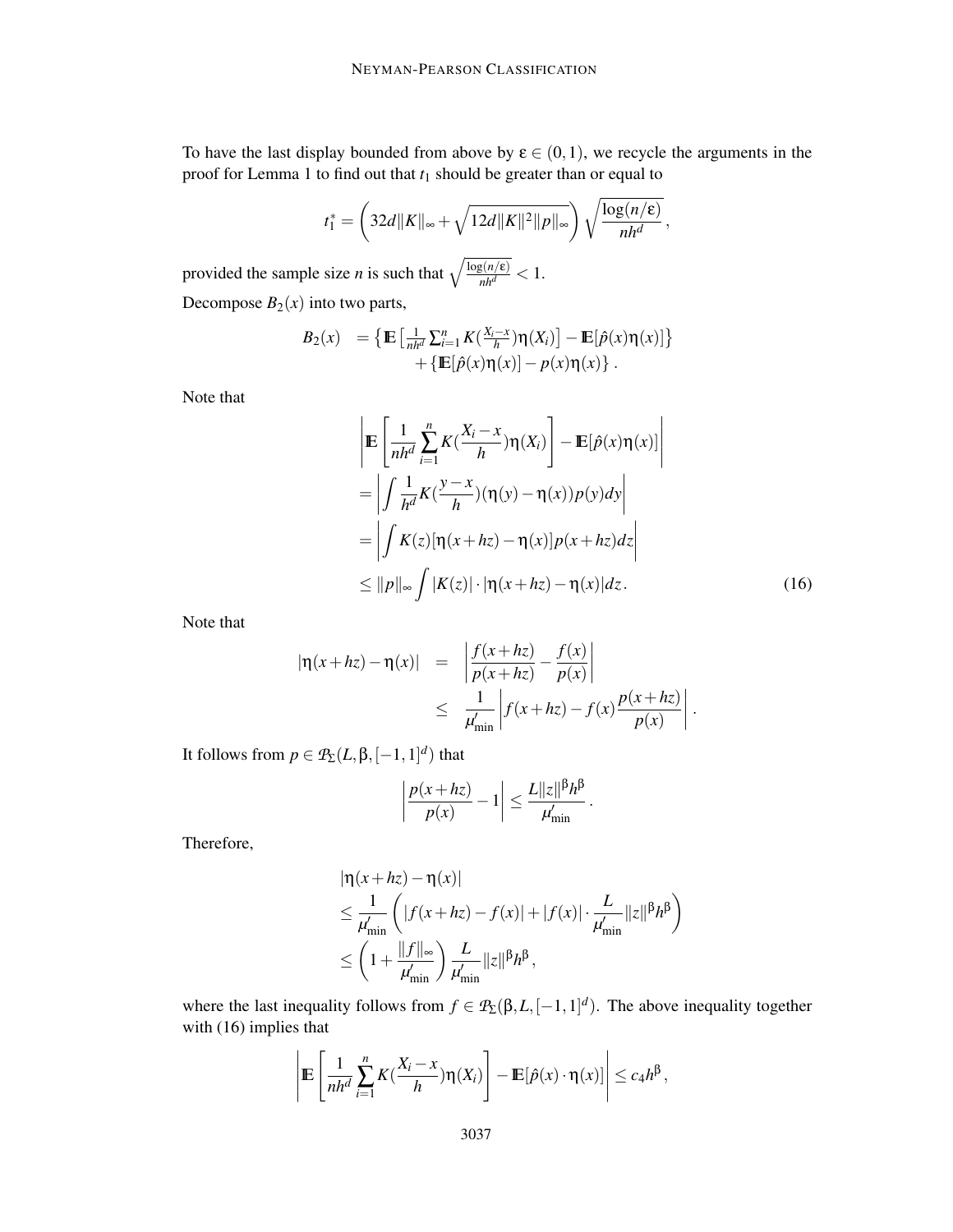where  $c_4 = \frac{\|p\|_{\infty}L}{\mu'_{\min}} \left(1 + \frac{\|f\|_{\infty}}{\mu'_{\min}}\right) \left(\int |K(z)| \cdot \|z\|^{\beta} dz\right).$ 

Now we control the second part of  $B_2(x)$ . Because  $p \in \mathcal{P}_\Sigma(\beta, L, [-1, 1]^d)$ , we have via similar lines to the proof of Lemma 4.1 in Rigollet and Vert (2009),

$$
|\mathbb{E}[\hat{p}(x)\eta(x)] - p(x)\eta(x)| \leq |\eta(x)| \cdot |\mathbb{E}\hat{p}(x) - p(x)| \leq c_5 h^{\beta},
$$

where  $c_5 = L \int |K(z)| \cdot ||z||^{\beta} dz$ . Therefore,

$$
|B_2(x)| \leq (c_4+c_5)h^{\beta}.
$$

Taking  $\tilde{t} = (32d||K||_{\infty} + \sqrt{12d||K||^2||p||_{\infty}})\sqrt{\frac{\log(n/\epsilon)}{nh^d}} + (c_4 + c_5)h^{\beta}$ , and  $\delta_3 = \tilde{t} + \frac{1}{nh^d}$  $\frac{\sqrt{d}L'}{nh}$  +  $(L+\tilde{C}_1\sum_{1\leq |s|\leq \lfloor \beta \rfloor}\frac{1}{s!}$  $\frac{1}{s!}$ )  $d^{\beta/2}n^{-2\beta}$ , we have

$$
\mathbb{P}(\|\hat{f} - f\|_{\infty} \ge \delta_3) \le \mathbb{P}(M_1 \ge \tilde{t}) \le \sum_{x \in G} \mathbb{P}\left(|B_1(x)| \ge \tilde{t} - (c_4 + c_5)h^{\beta}\right) \le \varepsilon.
$$

Take 
$$
\delta_2 = \frac{\delta_3}{\mu'_{\min} - \delta'}
$$
, we have  $\mathbb{P}(\|\hat{f} - f\|_{\infty} \ge \delta_2(\mu'_{\min} - \delta')) \le \epsilon$ .

To conclude, part i) and part ii) in (15) together close the proof.

# **References**

- M. Agyemang, K. Barker, and R. Alhajj. A comprehensive survey of numeric and symbolic outlier mining techniques. *Intelligent Data Analysis*, 6:521–538, 2006.
- J. Audibert and A. Tsybakov. Fast learning rates for plug-in classifiers under the margin condition. *Annals of Statistics*, 35:608–633, 2007.
- G. Blanchard, G. Lee, and G. Scott. Semi-supervised novelty detection. *Journal of Machine Learning Research*, 11:2973–3009, 2010.
- A. Cannon, J. Howse, D. Hush, and C. Scovel. Learning with the neyman-pearson and min-max criteria. *Technical Report LA-UR-02-2951*, 2002.
- D. Casasent and X. Chen. Radial basis function neural networks for nonlinear fisher discrimination and neyman-pearson classification. *Neural Networks*, 16(5-6):529 – 535, 2003.
- V. Chandola, A. Banerjee, and V. Kumar. Anomaly detection: A survey. *ACM Computing Surveys*, 09:1–72, 2009.
- C. Elkan. The foundations of cost-sensitive learning. *In Proceedings of the Seventeenth International Joint Conference on Artificial Intelligence*, pages 973–978, 2001.
- E. Giné, V. Koltchinskii, and L. Sakhanenko. Kernel density estimators: convergence in distribution for weighted sup norms. *Probability Theory and Related Fields*, 130:167–198, 2004.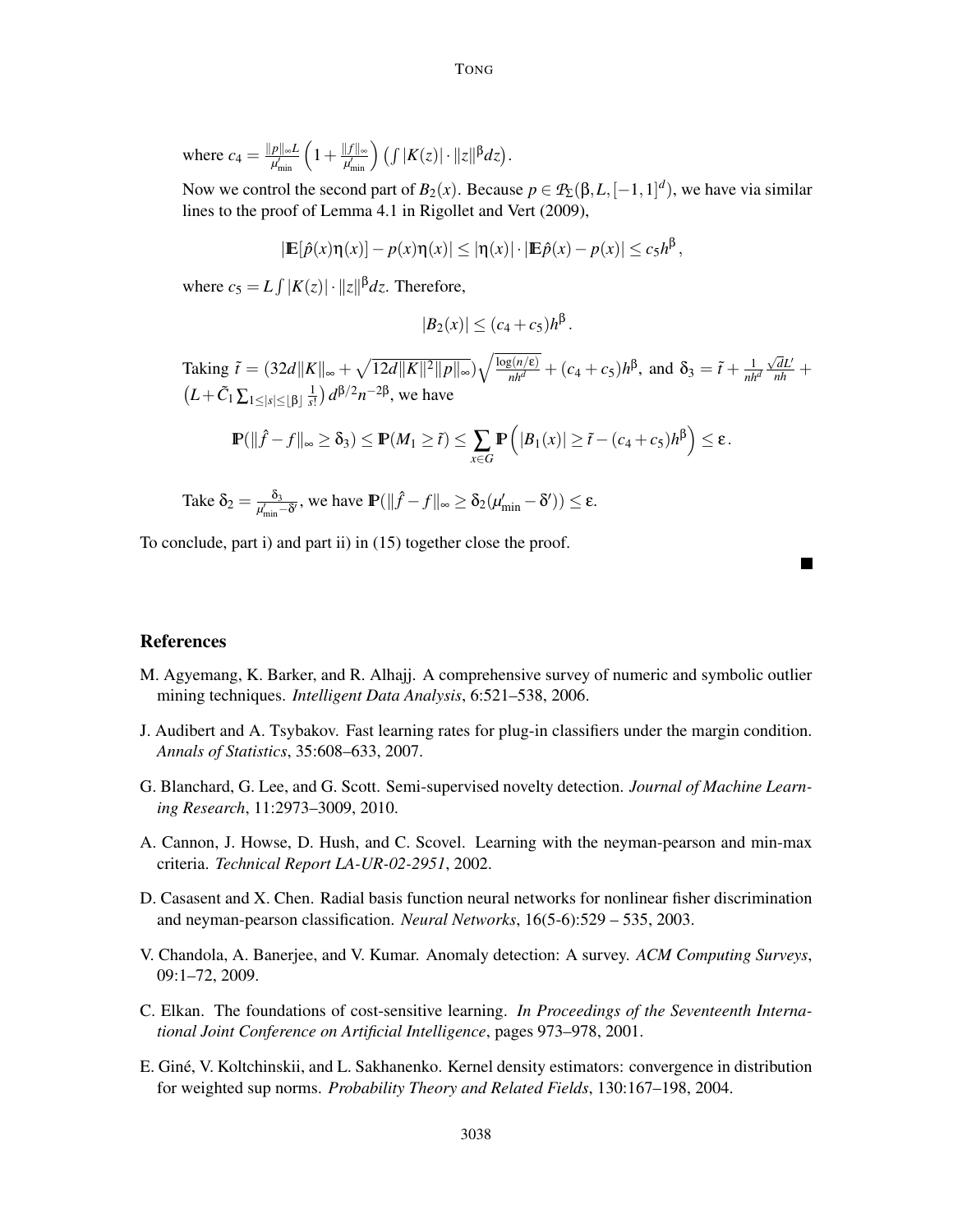- M. Han, D. Chen, and Z. Sun. Analysis to Neyman-Pearson classification with convex loss function. *Analysis in Theory and Applications*, 24(1):18–28, 2008.
- V. Hodge and J. Austin. A survey of outlier detection methodologies. *Artificial Intelligence Rivew*, 2:85–126, 2004.
- E. L. Lehmann and J. P. Romano. *Testing Statistical Hypotheses*. Springer Texts in Statistics. Springer, New York, third edition, 2005. ISBN 0-387-98864-5.
- J. Lei, A. Rinaldo, and L. Wasserman. A conformal prediction approach to explore functional data. *Annals of Mathematics and Artificial Intelligence*, 2013.
- O. Lepski. Multivariate density estimation under sup-norm loss: oracle approach, adaptation and independence structure. *Annals of Statistics*, 41(2):1005–1034, 2013.
- E. Mammen and A.B. Tsybakov. Smooth discrimination analysis. *Annals of Statistics*, 27:1808– 1829, 1999.
- M. Markou and S. Singh. Novelty detection: a review-part 1: statistical approahces. *Signal Processing*, 12:2481–2497, 2003a.
- M. Markou and S. Singh. Novelty detection: a review-part 2: network-based approahces. *Signal Processing*, 12:2499–2521, 2003b.
- A. Patcha and J.M. Park. An overview of anomaly detection techniques: Existing solutions and latest technological trends. *Computer Networks*, 12:3448–3470, 2007.
- W. Polonik. Measuring mass concentrations and estimating density contour clusters-an excess mass approach. *Annals of Statistics*, 23:855–881, 1995.
- P. Rigollet and X. Tong. Neyman-pearson classification, convexity and stochastic constraints. *Journal of Machine Learning Research*, 12:2831–2855, 2011.
- P. Rigollet and R. Vert. Optimal rates for plug-in estimators of density level sets. *Bernoulli*, 15(4): 1154–1178, 2009.
- C. Scott. Comparison and design of neyman-pearson classifiers. Unpublished, 2005.
- C. Scott. Performance measures for Neyman-Pearson classification. *IEEE Transactions on Information Theory*, 53(8):2852–2863, 2007.
- C. Scott and R. Nowak. A neyman-pearson approach to statistical learning. *IEEE Transactions on Information Theory*, 51(11):3806–3819, 2005.
- B. Tarigan and S. van de Geer. Classifiers of support vector machine type with l1 complexity regularization. *Bernoulli*, 12:1045–1076, 2006.
- A. Tsybakov. Optimal aggregation of classifiers in statistical learning. *Annals of Statistics*, 32: 135–166, 2004.
- A. Tsybakov. *Introduction to Nonparametric Estimation*. Springer, 2009.